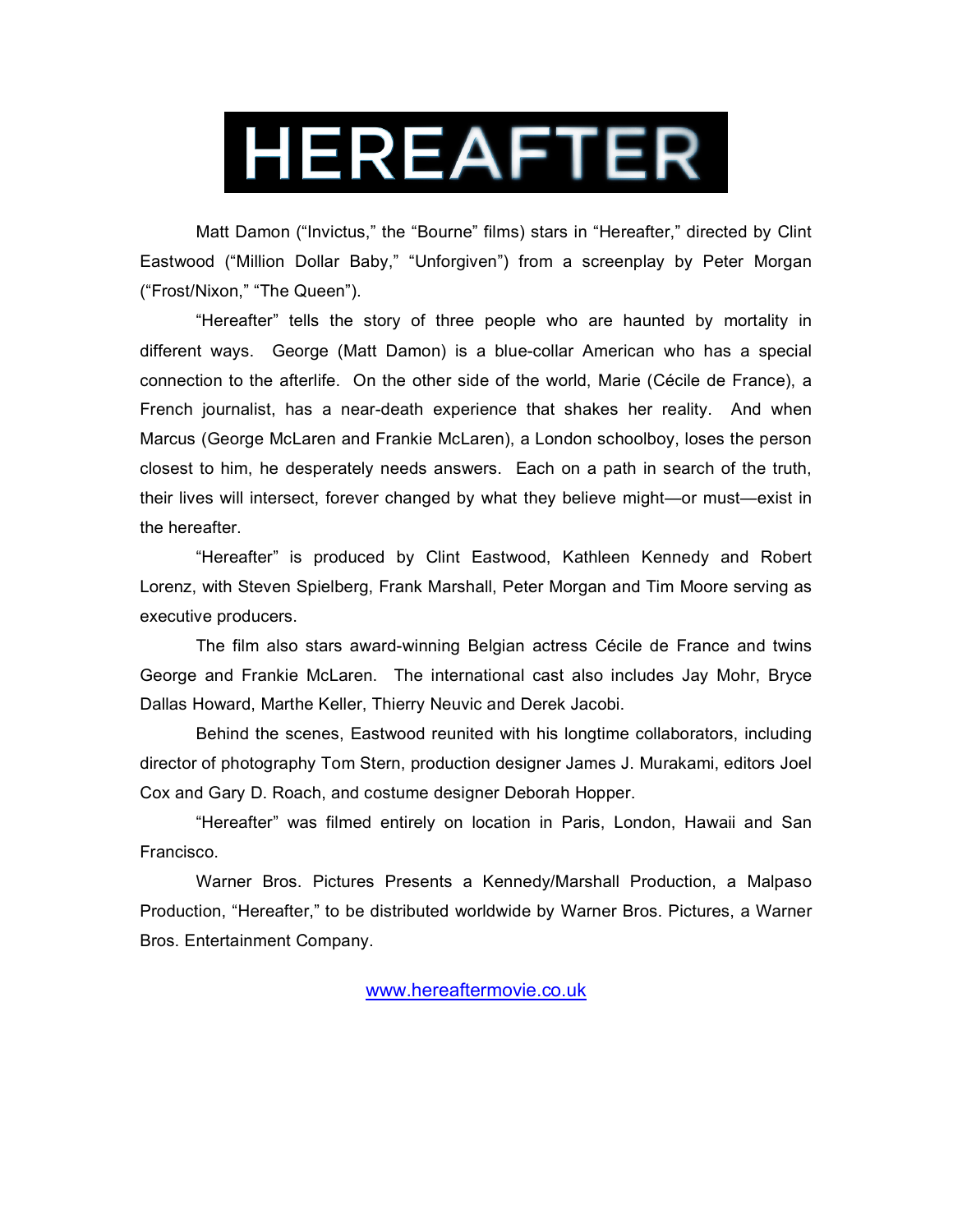# **ABOUT THE PRODUCTION**

A massive tsunami tears through a small beach town in Indonesia, dragging a French journalist under the waters and into a fleeting death. On the streets of London's harsh projects, an accident causes a young twin to be cut off forever from the brother that has always guided him. And across the world, in San Francisco, a man disconnects from life to shut out the voices of the dead.

What happens after death? How can someone so close just disappear? How can those left behind continue to live? "Hereafter" is a drama that explores three characters' search for answers about their own lives in the face of what lies beyond.

"We don't know what's on the other side, but on this side, it's final," says director Clint Eastwood. "People have their beliefs about what's there or what's not there, but those are all hypotheticals. Nobody knows until you get there."

"I think we all want to believe that there's something beyond and we're not sure what that might be," adds producer Kathleen Kennedy. "It sounds funny to look at it this way, but I think life is often defined in the face of death."

"Death touches the three characters in this film in ways most people don't experience," says producer Robert Lorenz. "But, in one way or another, we can all relate to the core emotions of the story—love, loss, loneliness and connection. These are things we all experience."

Matt Damon, who stars in the film, agrees, noting, "The point isn't to sit there and be a lonely nihilist. The point is to reach out to the other people that are here on the planet with you. And I think that's ultimately a very life-affirming message."

Peter Morgan wrote the screenplay for "Hereafter" shortly after having lost a dear friend in an accident. It forced him to mull the question everyone considers at some point in their lives. "He died so suddenly. So violently. It made no sense. His spirit was still so alive around us, at his funeral I was probably thinking what everyone else was: 'Where has he gone?'" poses the screenwriter, who also served as an executive producer. "We can be so close to somebody, know everything about them, share everything with them, and then they're gone and suddenly we know nothing. I wanted to write a story that asks some of those questions. There's kind of an epic quality to that search."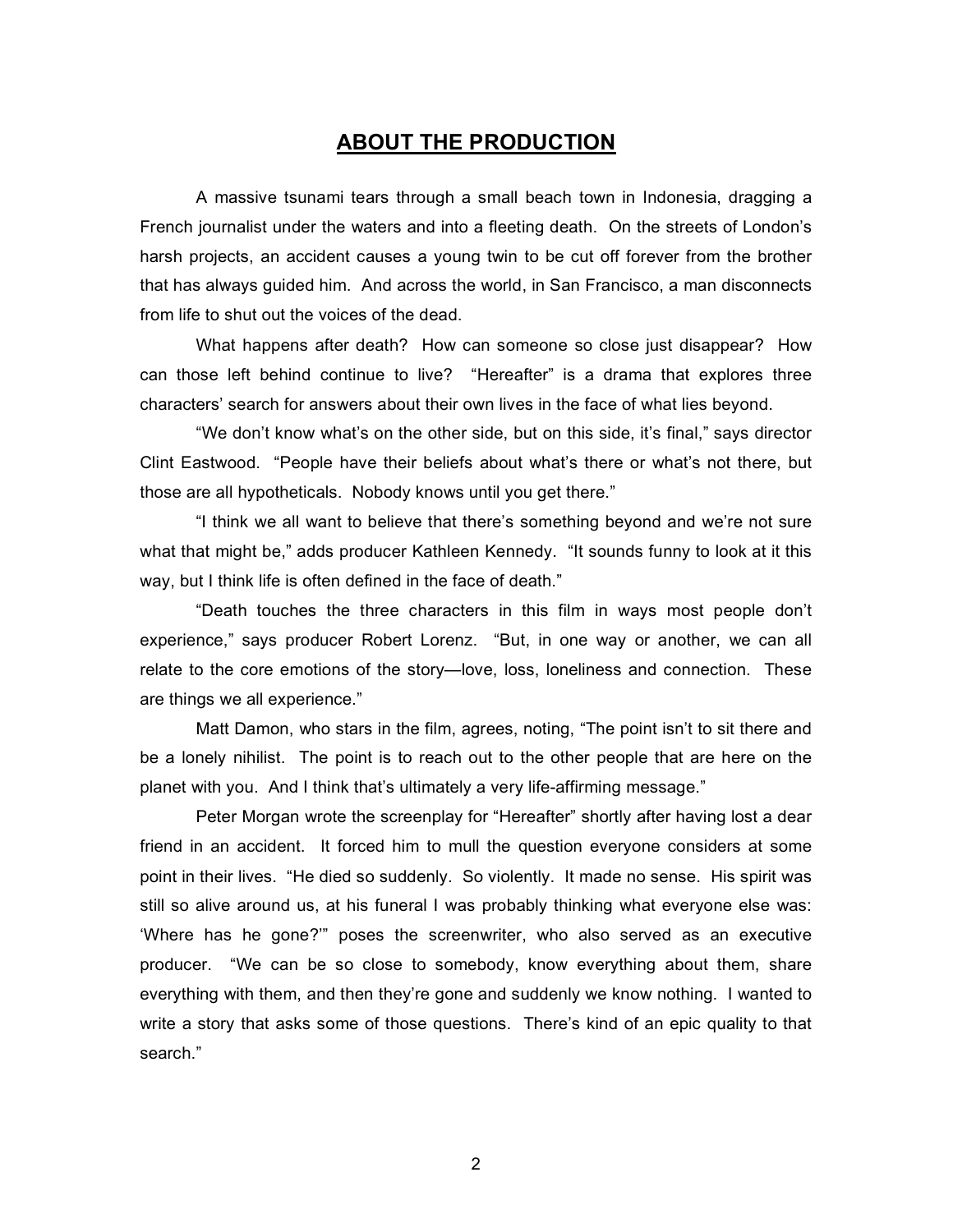Morgan's idea evolved into the film's three converging stories. "As I was writing it, I was unaware of the fact that I'd created three very lonely characters who were somehow seeking completion from one another," he offers. "It was a very unusual screenplay for me. Normally my screenplays are researched, and based on fact. This felt very instinctive and very emotional…unplanned, unschematic. It was a thrilling story to write."

Years after completing the script and putting it in a drawer, Morgan found himself discussing the story with Kennedy while both were in the midst of other films. "Peter mentioned to me that he was working on this script, called 'Hereafter,' that was very different from anything he had done," recalls Kennedy, who was in post-production on a film with her partner, Frank Marshall, and Steven Spielberg, both of whom serve as executive producers on "Hereafter." Kennedy was taken with the script and gave it to Spielberg to read. "Steven instantly loved the screenplay and said to me, 'I know exactly who should direct this—it's Clint.' There was something about it that Steven recognized would appeal to Clint's sensibilities."

Spielberg, who had worked with Eastwood on his dual films about Iwo Jima, called Eastwood while the latter was in France. Lorenz, Eastwood's longtime producer, arranged to have the script sent over. "I remember reading it in a little cabana in the South of France, which is a sort of otherworldly experience in itself, and I liked it a lot," Lorenz recounts. "It's a simple, realistic but highly original story written with the clear, concise storytelling that Peter has a gift for. Clint read it that same afternoon and said, 'I want to make that movie.'"

"The way it was laid out, it seemed to be something I had never seen before, and had such great dilemmas and dimensions," says Eastwood. "I liked the way Peter wrote three stories that stand alone but at the same time are connected."

#### *GEORGE IN SAN FRANCISCO*

"Hereafter" unfolds through the eyes of three individuals in different parts of the world. Though their lives ultimately converge, they begin their journeys alone. Matt Damon plays George Lonegan, a reluctant psychic medium trying to break free from the desperate people seeking one last moment with loved ones that have passed on.

After working with Damon on "Invictus," Eastwood hoped to cast the actor in the film, a desire Damon echoed. "I originally thought that my schedule wasn't going to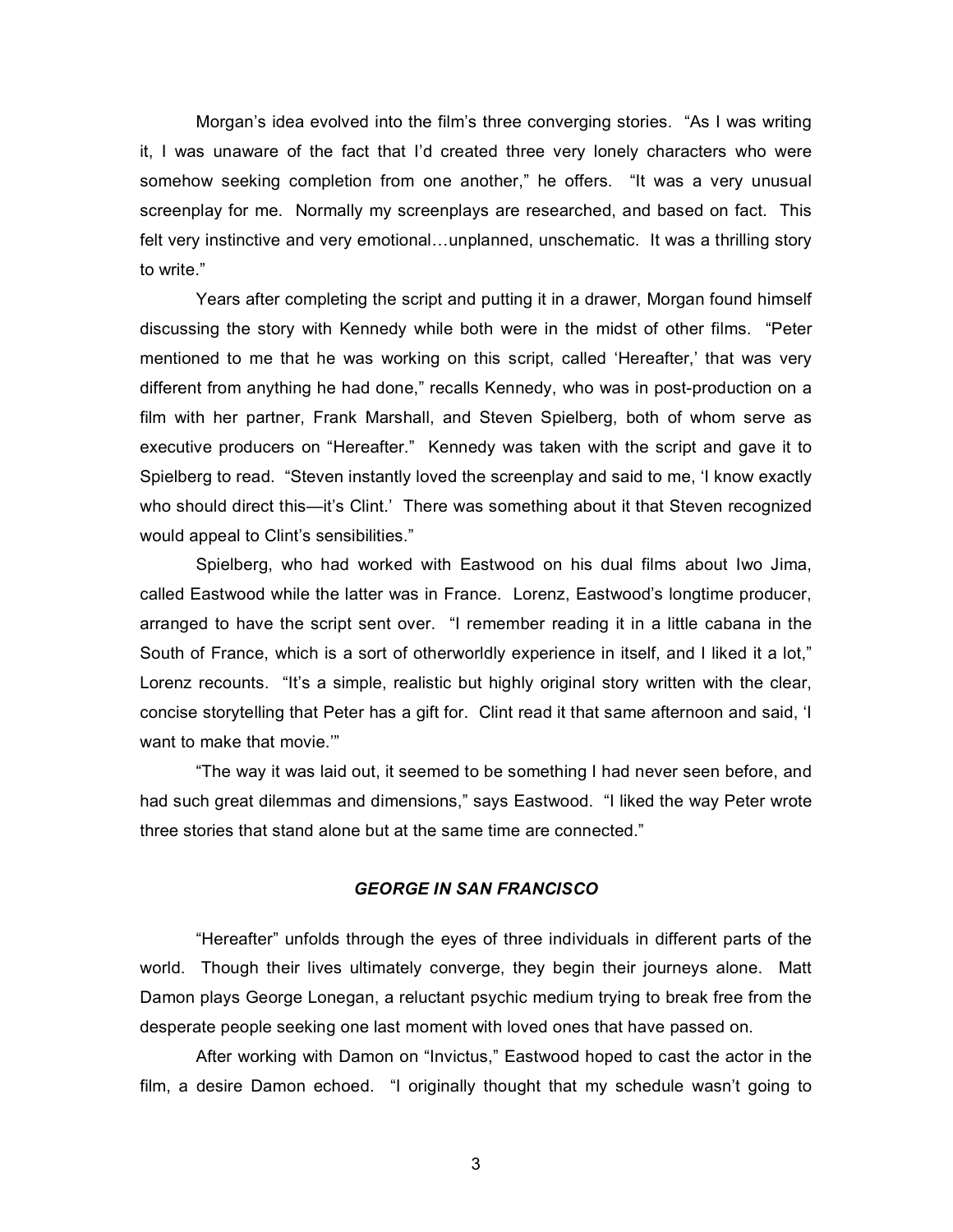permit me to do it because I was on another movie when Clint called me," Damon remembers. "I said, 'Did you just call me and say you have a Peter Morgan script that you're directing? You want to offer me the part and it's going while I'm working on another movie? I'd rather be tortured than get that call,'" he deadpans. "But it worked out, luckily, because Clint is so flexible. I love working with Clint and his whole team."

Since the story is comprised of three separate storylines in three countries, Eastwood was able to shoot the film in a way that accommodated Damon's schedule. "I thought, why not just do the two stories and then do Matt's story when he's available?" Eastwood recalls. "So, that's what we did. I'm obviously a fan of Matt's and knew he could really play the character's conflict."

"I think Matt is emerging as one of the most important actors that we've had in a long time, when you look at the body of work and the array of roles that he's taken on," Kennedy comments. "And one of the reasons he loves working with Clint is that there is always going to be something that he can learn from him in terms of acting or directing."

The actor describes his character as "a very lonely guy. He has, within the last three years, made a big life change because of this ability he has to talk to people that have passed on. It's something he doesn't want, that he looks at more as a curse than a gift. It interferes with his ability to be intimate with anybody because of what he experiences when he makes any kind of physical contact with them."

Though George is genuinely gifted, he is aware that the field of psychics and mediums is rife with phonies and the pseudo-scientific. "We try to show the legitimacy of what he does," Eastwood notes, "as opposed to the charlatans out there. Whether there are some who are legitimate and others who are not is in the eye of the beholder, so to speak, but the story does touch on the existence of people that take advantage of those who want to make contact with what might be out there."

One who would like to take advantage of that market is George's brother, Billy, played by Jay Mohr. "I think Billy is a natural-born hustler," asserts Mohr. "His brother has a very special ability, and I think Billy would really like him to use it to make them both rich, even though, emotionally, it's very soul-sapping for George. But Billy is just relentless about it."

"Casting Jay Mohr as Billy was by far the easiest job we had," states Lorenz. "Jay came in and was a real salesman. He didn't go for any of the sappy stuff. Jay's Billy was the ideal contrast to George."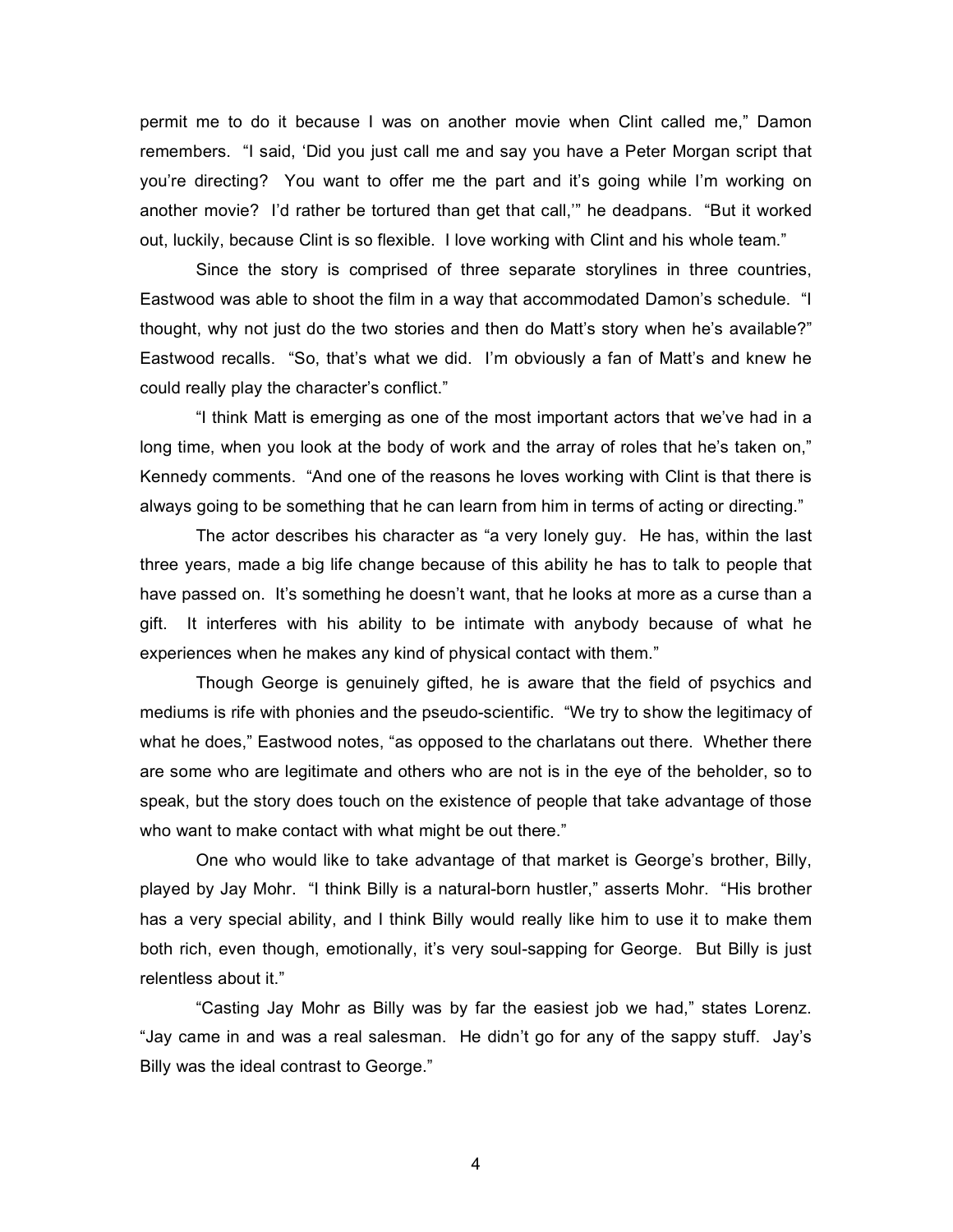In an attempt to move on, George enters into a tentative romance with Melanie, played by Bryce Dallas Howard, a displaced Midwesterner he meets at a cooking class. "Melanie has just moved to San Francisco because she just got dumped by someone, so she's also trying to start over," Howard says. "When she gets paired up with George at this cooking class, he seems perfect for her. She's a little bit nervous and he's a little bit shy; they have a nice, genuine rapport. But as they get to know each other, it becomes clear that George has his secret, and Melanie has secrets of her own."

Lorenz says Howard brought the character's vulnerability to life: "Bryce has a youthful charm and spirit that was perfect for Melanie in so many ways. And her chemistry with Matt was very strong, which we all saw in their first scene together in the cooking class. But, of course, in an emotional, heartbreaking moment, we discover that she's got a lot of turmoil in her life."

"Meeting Melanie is an example of how George's life gets screwed up by having this talent, this clairvoyance…whatever you want to call it," says Eastwood. "They're the kind of people you root for. You want them to be together. But, of course, there is a problem."

"George's demon is that he literally can see people's souls," Kennedy explains. "He can very quickly tap into things that they feel only they know. And oftentimes what he's revealing, what he's uncovering, are things that people don't necessarily want to reveal to other people."

The one place George has always found refuge is in CD recordings of the works of Victorian novelist Charles Dickens*,* read by English actor Derek Jacobi. "George realizes that he's connected to this writer who's got all these ghosts in his head that are there with him all the time," Damon remarks.

Seeking to leave his past behind, George embarks on a pilgrimage to Dickens' London home. "George is searching for a way to get beyond this situation he's been stuck in for so long," says Lorenz.

George's journey leads him to the London Book Fair and on a collision course with the story's two other lost souls. "I think all the characters in this film are trying to reengage in life," Damon observes. "And George needs to come to understand the value of this gift that he has."

#### *MARIE IN PARIS*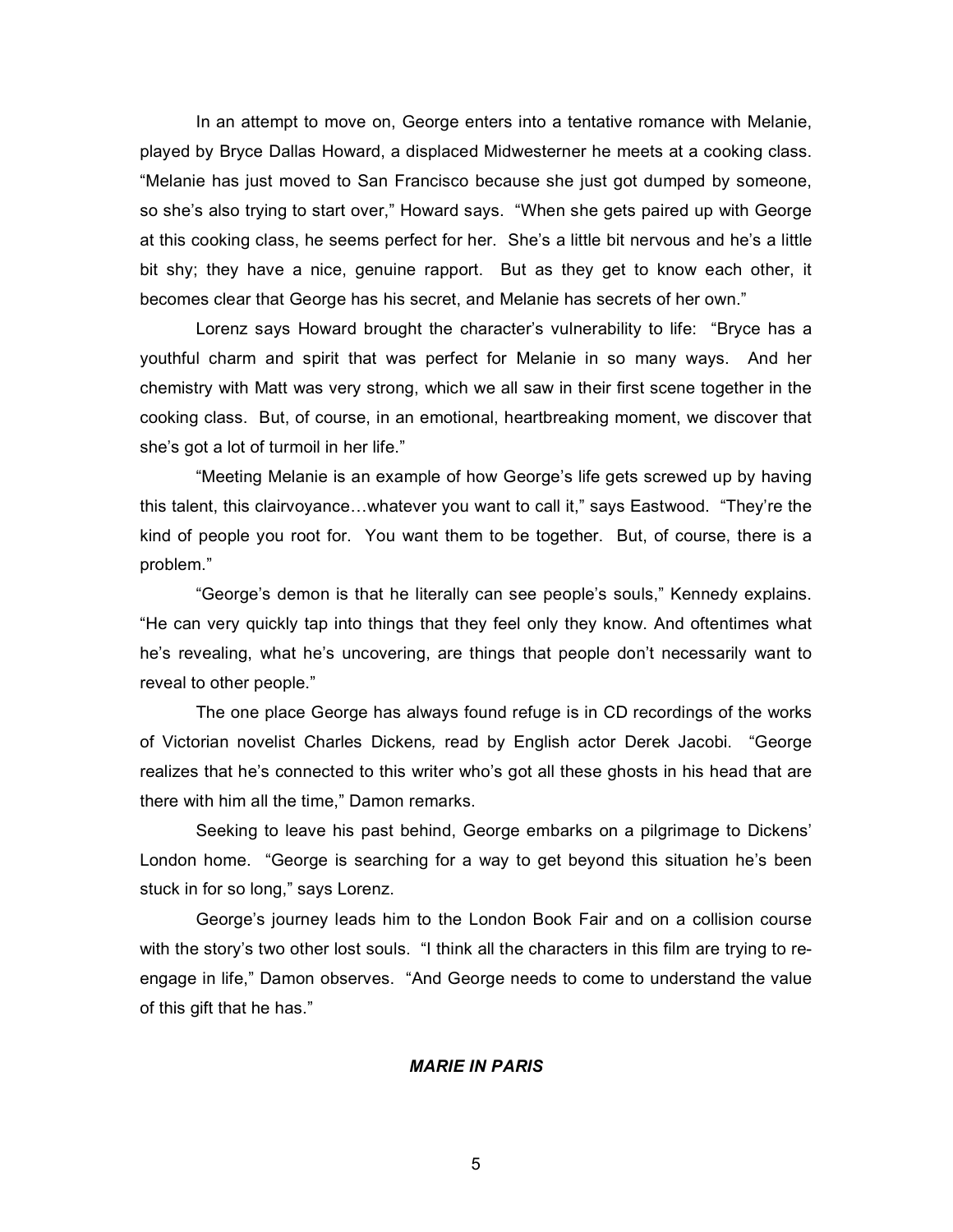Marie Lelay, a popular French anchorwoman and political journalist, begins her journey in a small seaside town in Southeast Asia while on a holiday with her boyfriend, Didier.

Marie is played by Belgian actress Cécile de France, who offers, "Marie is a strong, wealthy businesswoman who is in love with her job and passionate about always telling the truth in her reporting. It's why she's a good journalist and why she's so popular. She is in a relationship with the producer of her show, and theirs is the love of extremely busy people. They're not very attached to what is happening in their hearts at the beginning of the story."

Eastwood chose de France for the role after viewing her audition tape early in the casting process. "I looked at a few people and right away, she just jumped out," Eastwood recalls. "I wasn't familiar with Cécile prior to this, but I think she's one of the finest actresses I've worked with."

Marie's life is forever changed when she leaves her hotel to look for gifts for Didier's children in the street market. In the distance there is a roar and she turns to see a devastating tsunami thundering towards her, destroying everything in its wake. "She is absorbed by this killer wave," de France says. "She fights to catch her breath but is dragged under. And while she is actually dying, she experiences this vision. Everything becomes quiet and completely dark; a distant light catches her eyes. Time stands still, and the light in the distance comes closer and closer. There is no sense of linear time or emotion. It's all-knowing, all-sensing."

The sensation doesn't last, and soon Marie is gasping for breath and regaining consciousness. Eastwood says, "After that near-death experience, she goes back to Paris and back to work, but this event has disturbed every aspect of her life."

"There is an anxiety that all human beings share when we are confronted with the mystery of death," de France asserts. "We don't have answers to something that we cannot control. And this kind of trauma forces us to face the fact that we all die one day. Marie can't move on from what has happened to her."

As she attempts to reintegrate back into her life, she discovers an essential separation between herself and those around her. "As a journalist, she's very factbased; it's all about the images and the stories," Kennedy relates. "When this happens to Marie, not only does she become profoundly curious about what happened, but the people around her begin to think that's she's gone a little off the deep end. They don't want to even talk about it."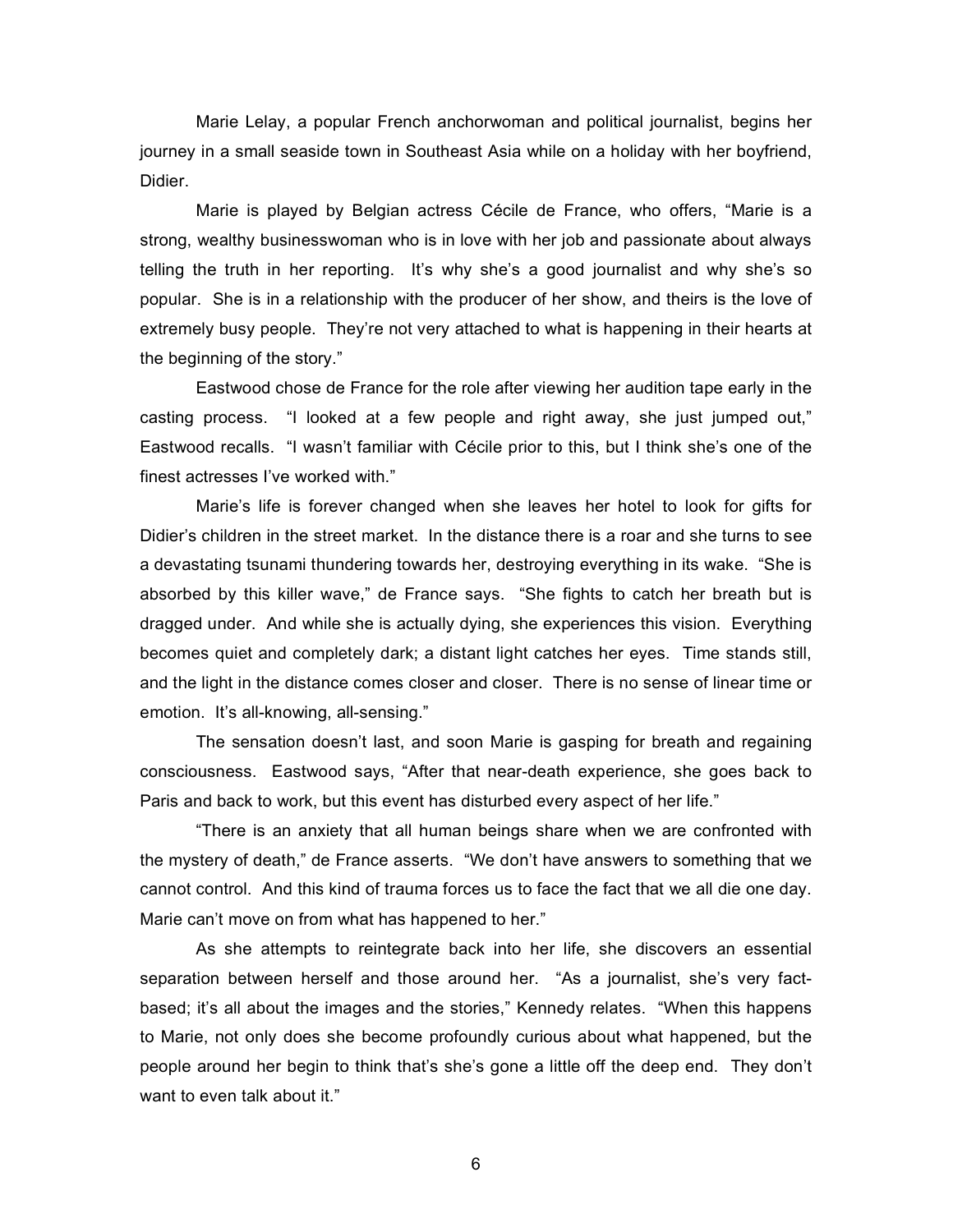Her producer boyfriend is immediately uncomfortable with the change in her. French actor Thierry Neuvic, who plays Didier, explains, "Didier assumes she's under a lot of stress and has post-traumatic shock from the tsunami. He's a pragmatic man and cannot understand the change she's going through. So, a gap begins to grow between them. Didier doesn't want to go down this road with her."

Marie's loneliness and search for answers drives her to begin writing a book about her own experience. Her frustrating quest for information eventually leads her to a hospice in the Alps. Veteran Swiss actress and contemporary opera director Marthe Keller plays Dr. Rousseau, who has studied the phenomenon and now administers to patients in a hospice in the Alps.

"Dr. Rousseau is a scientist who has spent her life researching what's considered somewhat of a taboo subject in science: that there are people all over the world who have experienced death and come back to life," says Keller. "People don't want to talk about it because the concept itself can be so terrifying. But Marie has written this long letter, opening up and telling her story. Marie not only wants to understand, she wants someone to listen. She needs to be understood."

Marie's pursuit of the truth will eventually lead her to London, where she will find herself face-to-face with someone who will finally hear her.

#### *MARCUS IN LONDON*

Twin brothers George and Frankie McLaren were cast as the centerpiece of the film's story of loss. Casting director Fiona Weir read over 100 sets of twins in London for the roles of Jason and Marcus. Though they had done some theater, they had no film acting experience, which Eastwood saw as an asset to their roles in "Hereafter." "They have great faces and come from a working class neighborhood," he says. "They were the least experienced, but they jumped right into it and had a very natural way about them that appealed to me."

"They were so instantly right for the way Peter had written these twins," adds Kennedy. "Clint brought out of them a kind of quiet, somewhat damaged sensibility, and some secret that you sense they share."

Jason and Marcus are twin brothers from London's working class council estates. Their mother, Jackie, played by Lyndsey Marshal, is struggling with addiction, and the boys are one social worker visit away from being sent to a foster home. "Jackie loves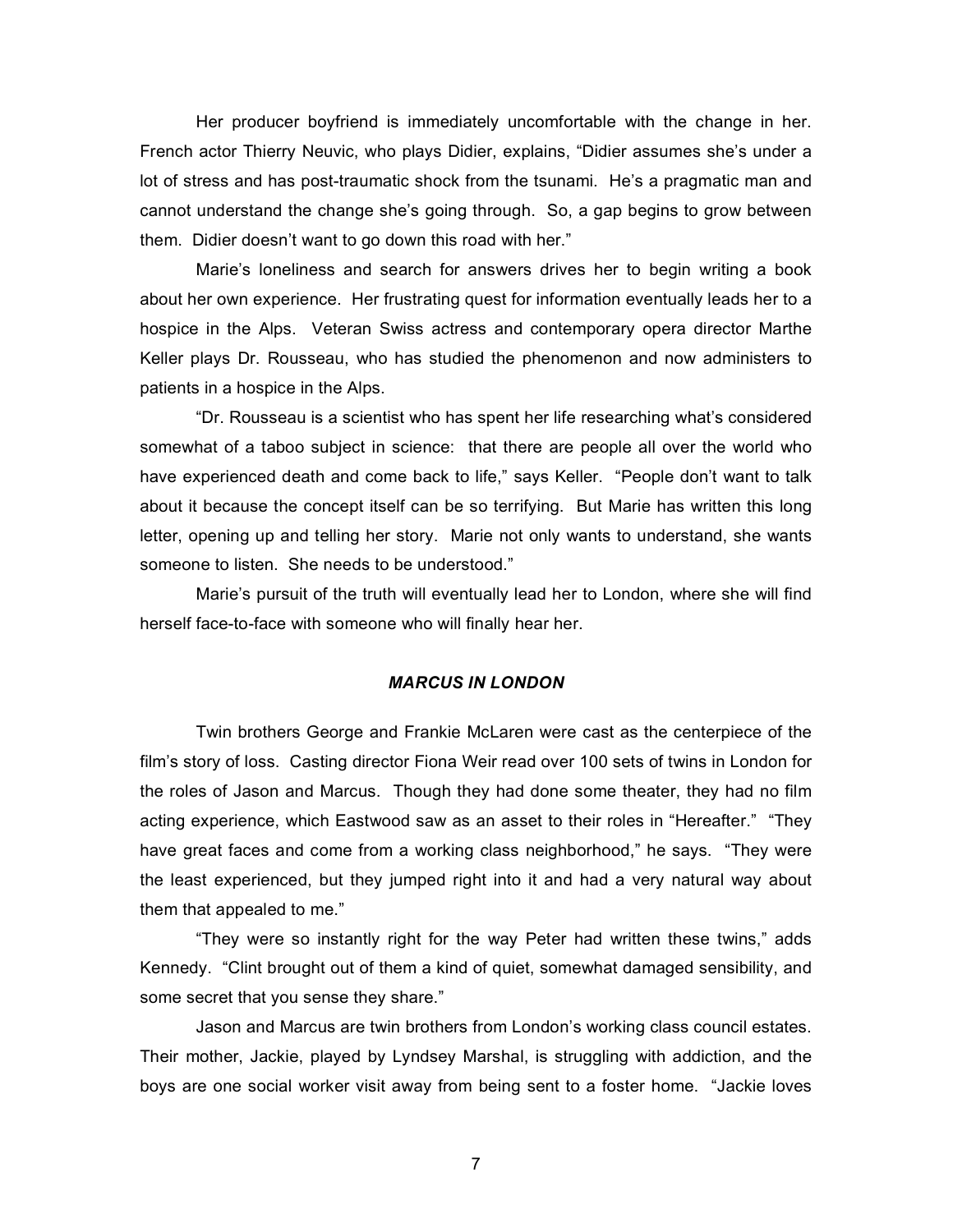her children but she can't really cope on her own," Marshal describes. "She's quite young, doesn't have a lot of money, and she's fallen into drugs. The boys really feel a need to repair her, and cover for her when social services visit their flat. There's an absolute wisdom beyond their years from having to cope with the situation."

Born 12 minutes earlier, Jason is the more confident twin and looks after both his mother and brother. "They're close because they don't have many friends," says Frankie McLaren. "They always stick by each other because they're all each other has."

On an errand for his mother, Jason is struck and killed by a car, leaving Marcus to face the unimaginable alone. "Marcus is sort of the weaker of the two, and when his brother is tragically killed, he is set adrift, unsure of what to do next or how to go about life," Lorenz comments. "He's really lost and searching for answers."

"Getting back in touch with his brother becomes an obsession for him," adds Kennedy, who is herself a twin. "He's trying to find a way to make sense of his life without the person who was so much like him. I think anyone has these feelings when they lose a close sibling or a parent. But as an identical twin, I think you do feel like you lose a part of yourself. This aspect of the story definitely resonates with me, but I think it's an idea that will resonate with anybody who understands that kind of relationship."

Both McLaren twins alternated as the characters of Jason and Marcus, which added to the sense that they were two halves of a whole. "I think the most profound loss would be of a twin, someone who is literally from your own cell," says Peter Morgan. "It is especially terrible because the boys in the story are so young and only know life together."

Marcus clings to the memory of Jason, along with the hat his brother always wore. "Jason has a special cap that he wears," says George McLaren. "And when Jason is killed, Marcus takes the hat and puts it on. He wears it to bed; he takes it everywhere with him."

Adding to Marcus's isolation is the fact that the accident results in him being taken from his mother and placed in a foster home. "He's very young and wary of the world and wary of us," says Irish actress Niamh Cusack, who plays his foster mother. "He needs to feel that Jason is still with him. That is his only security."

In an attempt to reestablish a connection with his brother, Marcus goes on an odyssey through the internet's community of psychics and mediums. "He goes around and talks to people to see if there's anybody who can contact Jason, and he runs into all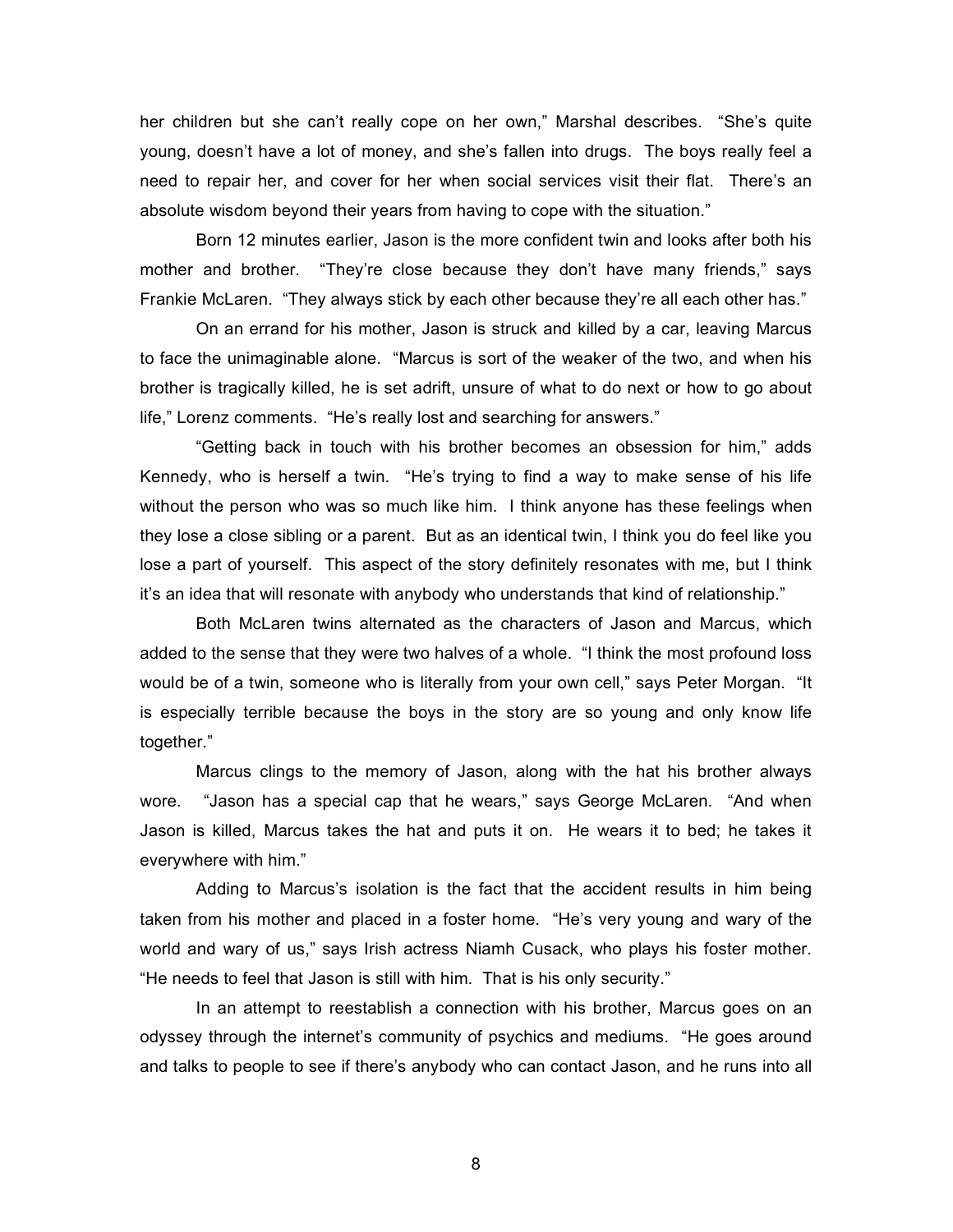these charlatans who say they can talk to the afterlife, but they can't really," says Eastwood.

But his search ultimately yields a name, and the name a face: George Lonegan. So, Marcus sets out on his own to find the one person he believes can help him find the answers he needs.

#### *ON LOCATION IN HAWAII, PARIS, SAN FRANCISCO & LONDON*

Assembling his loyal team of key collaborators and artisans, Eastwood commenced production on a film that would make a sprawling footprint, from London and Paris to San Francisco and Maui.

"The ideas in this movie are universal," says Damon. "It deals with questions that people are grappling with all over the world and always have been and always will be. So, I think it's great that it's a big story with such an international feel, and that we went to all these different countries to capture that."

Because the action would be interconnected, Eastwood worked with production designer James J. Murakami to ensure the audience would know where they were at any given time. "Clint wanted each story to have really unique, identifiable settings," Murakami says. "So, it was important to capture the modern, sleek look of Paris, and the middle class feel of San Francisco, and then the distressed look of Marcus's London. The places in many ways mirrored the character whose story is being told."

Costume designer Deborah Hopper also denoted the individuality of the main characters in their clothing. She affirms, "The costumes for the central characters had to reflect the personalities of three individuals in different parts of the world and coming from very different circumstances. It made it a very challenging project for me in terms of the costume design."

To further differentiate the stories, Eastwood and his longtime director of photography Tom Stern utilized the process of digital intermediation (D.I.), in which the print is scanned to allow the color timing to be processed digitally. "It's subtle but each city has a slightly different look to reflect what's happening in each part of the story," Stern explains.

Production began at Chamonix in the French Alps, facing Mont Blanc, where Marie visits Dr. Rousseau. "It felt like being in paradise," raves Cécile de France. "The experience was truly magical."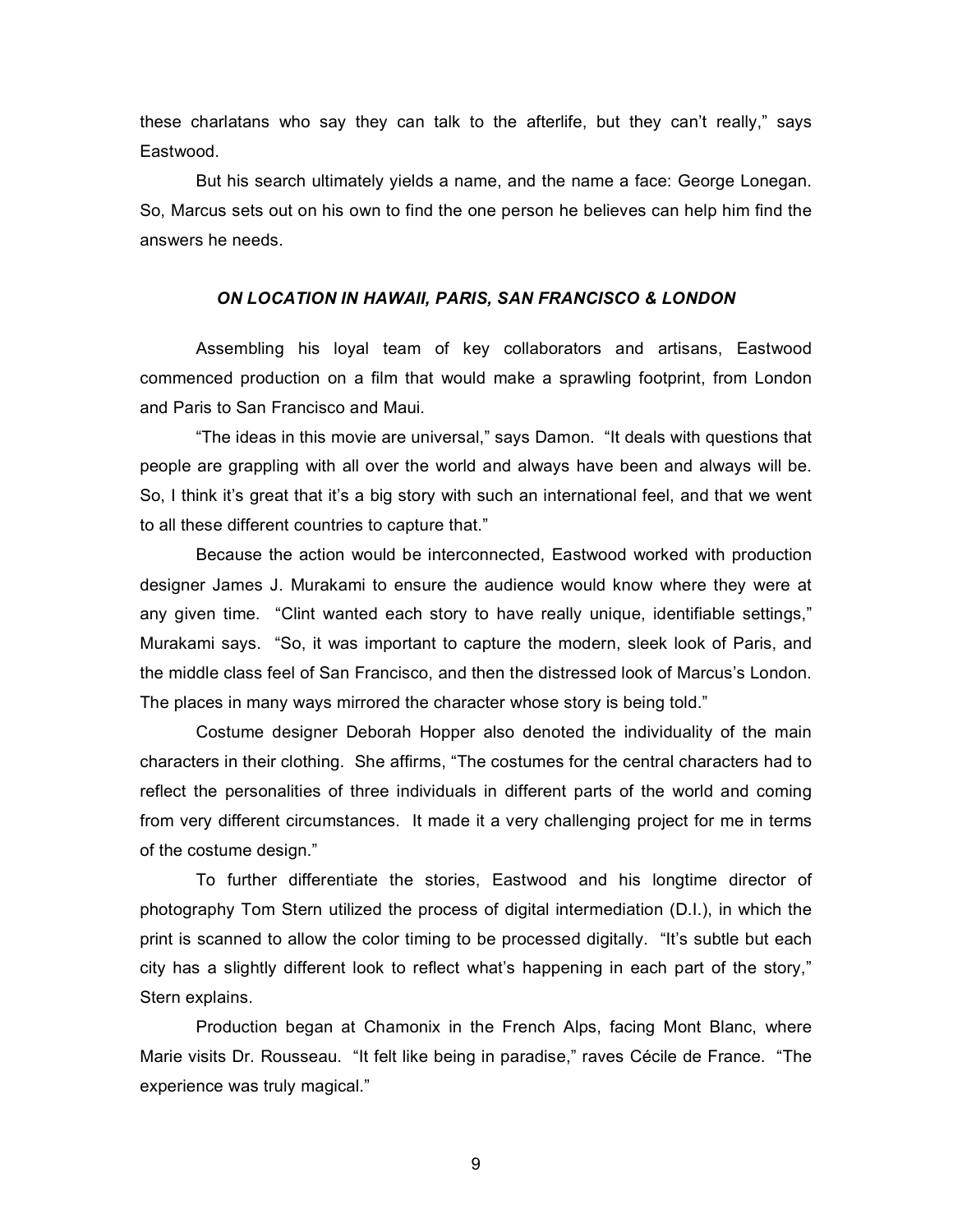The company moved on to Paris to shoot Marie's return to her home city. French location manager Antonin Depardieu was able to secure numerous spots that would convey the sense of Marie's sophisticated world. "Marie reflects the fast-paced, polished and modern aspects of Paris," Murakami describes. "But at the same time, tradition is all around her."

French locations included Place de la Madeleine, as well as the Palais de Chaillot, facing the Eiffel Tower. Marie's apartment was located in a  $19<sup>th</sup>$  century stone building on Boulevard Malesherbes, where their nights of shooting brought out legions of Eastwood fans to cheer on the production.

Hopper dressed Marie in luxurious fabrics and textures with a strong color palette, incorporating cashmere and leather, and using Hermès scarves as accents. The designer remarks, "Marie is a woman of the world—confident, chic and very feminine. After her near-death experience, her look changes and there is less emphasis on fashion. She dresses more casually and in softer colors and appears more accessible and open to what can happen."

Following the week in Paris, the company moved to London, where UK location manager Martin Joy had secured permission to shoot the flat Jason and Marcus share with their mother at the city's Chancellor Estates, nicknamed the Elephant and Castle. "Those particular projects were built about 40 years ago and were intended to last only 30 years," Murakami offers. "The government has wanted to destroy them and clear way for new housing. It's a rough, desolate place, so it was a really fitting home for our characters."

A particularly striking location was the Charles Dickens Museum, the only surviving London home of the Victorian novelist, where he wrote two of his most famous books, *Oliver Twist* and *Nicholas Nickleby.* The museum allowed Eastwood and company to shoot Matt Damon in the sequences in which George joins a small group touring the narrow house. "They were very cooperative about having us in there," says Eastwood. "And we were very respectful in taking our time to not damage anything."

Here, George glimpses the portrait called "Dickens' Dream," which depicts the author asleep at his desk with characters from his novels floating in the air around him. "When George sees it, he realizes that he's connected to this guy who has got all of these ghosts in his head, who are there with him all the time," Damon reflects. "It was pretty amazing to be able to do that scene in the actual place with the actual portrait."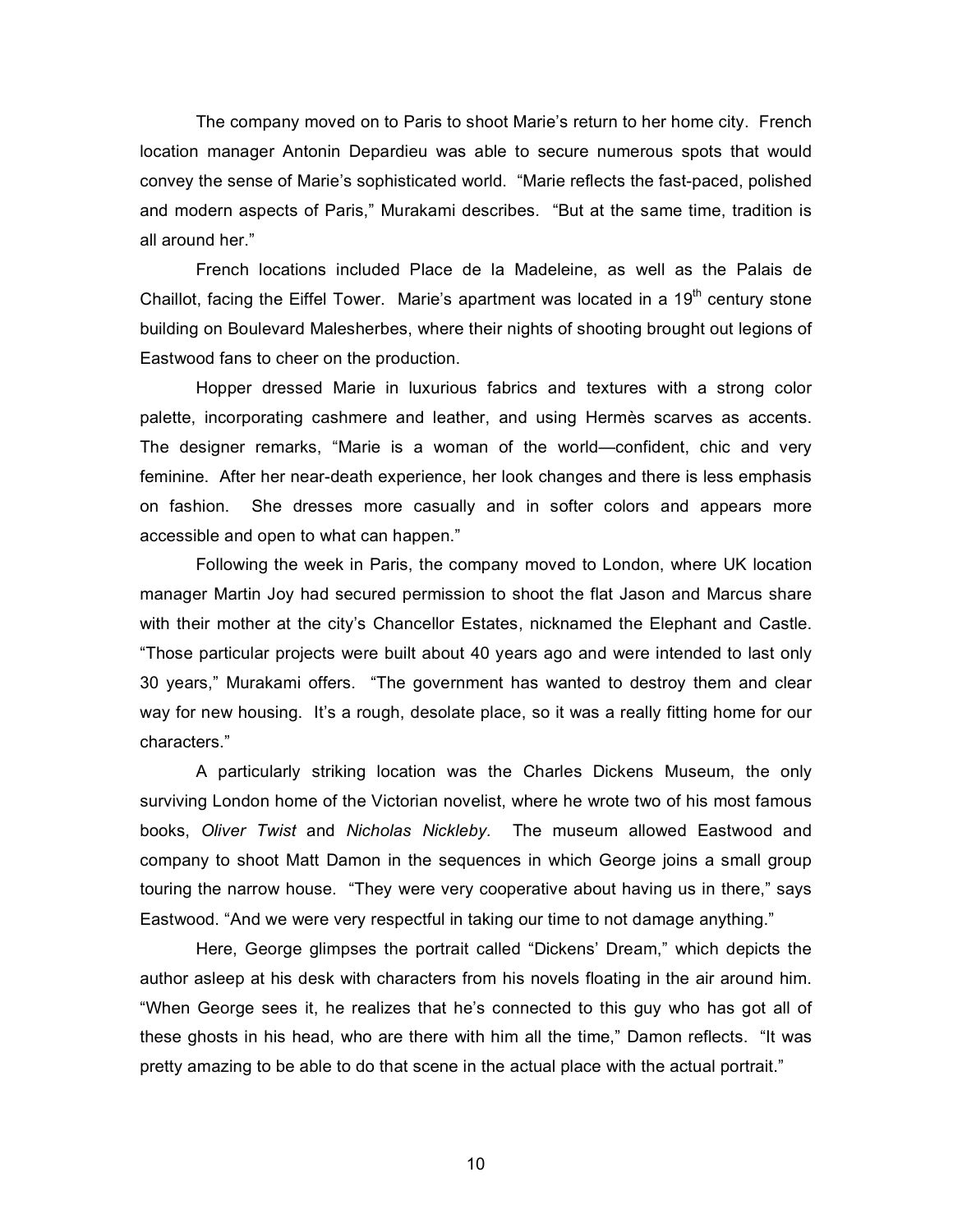As London is where the stories converge, the visual landscape of London moves from Marcus's urban surroundings to a gentler, Victorian environment, including the vast Alexandra Palace, which became the site for the London Book Fair. To complete the setting, the crew assembled publishers to set up booths within the spectacular landmark, along with 275 extras to act as fair attendees, salespeople from the different publishing houses and authors.

Additional locations included the scenic Victorian arcade at Leadenhall Market, and Conway Hall, which stood in for the Centre for Psychic Advancement, as well as the Liverpool and Charing Cross Underground stations, and the Mayfair and Columbia Hotels.

Having wrapped up a good portion of the European locations, the production reconnoitered two oceans away in San Francisco, where George Lonegan makes his home.

Like his counterparts in the other cities, San Francisco location manager Patrick O. Mignano sought out sites that would immediately identify the city, including Crissy Field in Golden Gate Park and the Presidio, as well as the C&H Sugar Company north of the city, which provided the industrial setting of George's workplace.

They found George's apartment on historic Nob Hill in an apartment within sight of the Transamerica building. "I'm from the Bay Area, so I know the neighborhood, and the apartment we chose is very typical of a lot of apartments in that area," Eastwood says. "The building is not constructed in absolute squares. The entrances have angles to them, so when you go in with the cameras, you can cover things from interesting sides rather than just four walls. But it's a great old neighborhood with an Italian restaurant underneath, so we thought it was perfect for George."

The tiny, 700-square-foot space required Eastwood, Stern and camera operator Steve Campanelli to squeeze into the tight spaces, often with a SteadiCam, to capture the shot. But this quality also helped the director hew closely to each character's experience, underscoring that while the film's canvas is large, the human drama is intimate.

That dichotomy is never more apparent than in the tsunami sequence, which would involve location shooting in the town of Lahaina on the Hawaiian island of Maui. "We considered a lot of different places to shoot that sequence," Lorenz notes. "We needed a sort of alleyway that led to the beach, where people could run up to get away from the wave. Front Street on Maui just made the most sense for that."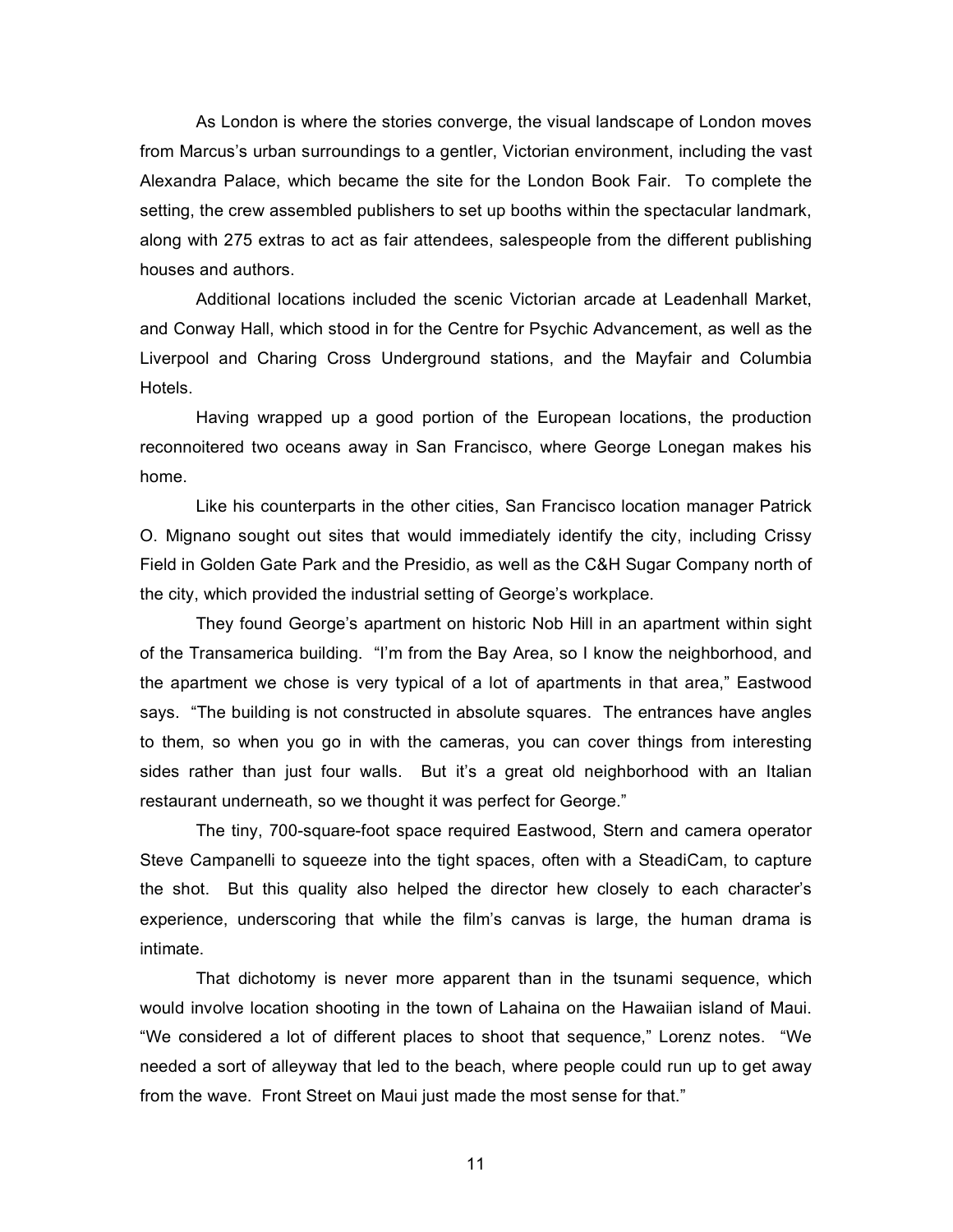To capture the moment when Cécile de France and a small child are caught in the massive wave, Stern and Campanelli put cameras on surfboards and took them out into the water, followed by Eastwood himself. "I'd not seen Clint jump in the water before, but it's pretty typical of his directing style," says Lorenz. "He wants to get right in there and be a part of it, so he can make sure he gets what he wants and be able to point the camera in every direction."

"We were amazed," Kennedy remembers. "I mean, the water was such that the waves were quite big. It was almost impossible to keep the camera on the little surfboard. And Clint just dove in, pulled himself up on the boat, checked the camera, then went back into the water with everybody. Rob and I were standing comfortably on shore with no thought in our minds of going into the water," she smiles, adding, "but Clint and the cast and camera crew were in there getting the shot. It was pretty remarkable on all fronts."

De France was excited to shoot the sequence in the ocean. "I think Clint likes to stick with reality," she says. "He wants people to feel close to his characters, and as an actress, it was thrilling for me to do my own stunts in the water."

"I have never been in a tsunami, though my son was in Thailand when the big 2004 tsunami happened, and I talked to a lot of people who were there," says Eastwood. "A lot of people photographed it, and you could see that it was devastating."

To create the wave itself, Michael Owens and his team did reference the tragic events of 2004, looking at documentary footage and stills, and adding in elements that would reflect the intimacy of Marie's point of view. "It's a complicated sequence because Clint was not presenting it how you'd see it on the news," says editor Joel Cox, who has worked with Eastwood for 35 years, and, along with Gary Roach, edited "Hereafter." "We were trying to create it based on what people say they've seen and experienced something that most people have never experienced in life. All the shots and effects are in service of creating, through Marie, an idea of what it's like to live through a tsunami, and specific to the story, to die in the water, and then come back."

The complex sequence was built from components captured on the beach at Lahaina, as well as footage captured in the UK, at Pinewood Studio's massive tank. "Clint always shoots on practical locations whenever possible, and from a visual effects perspective, that presents challenges but also helps maintain a strong basis in reality," says visual effects supervisor Michael Owens. "In this case, we were able to shoot Cécile in the tanks, in front of a green screen, at the mercy of water canons and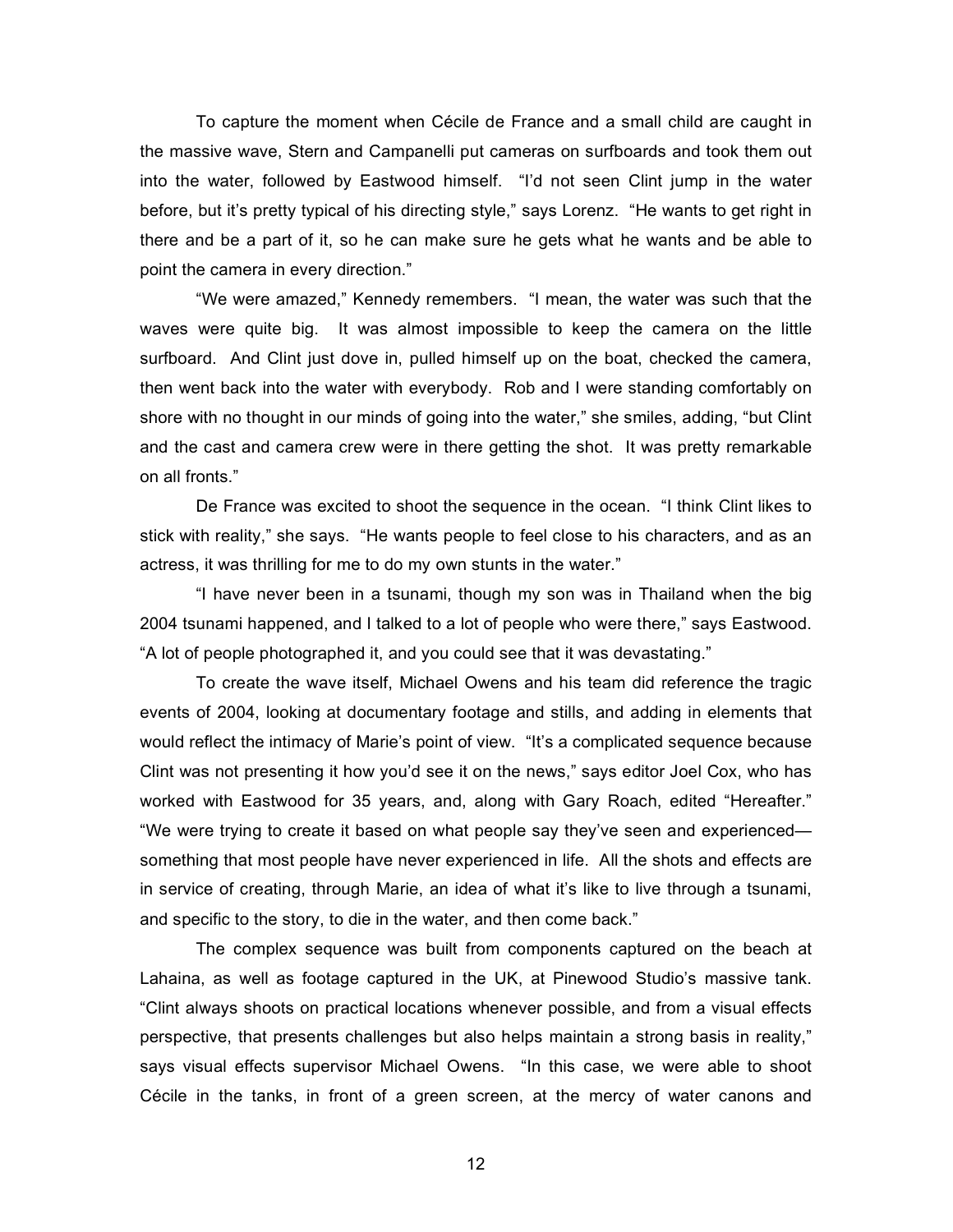whirlpools swirling around her, to give a real, palpable sense of what her character goes through."

Owens, working with visual effects house Scanline, utilized laser scans of all the elements—from the beach, to the actors, to the debris caught in the tsunami—to create a digital model in which the devastating wave could be created.

"It's really quite something," says Eastwood. "To depict that, to recreate that, is very, very difficult, and water is particularly difficult to do, but we had to do it that way. You also had to have some computer generated material in order to really tell the story we're trying to tell, and Michael did a great job of making that wave real."

#### *THE FINAL MIX*

Eastwood, who is known for composing and being closely involved in the creation of his film scores, put together the soundtrack for "Hereafter."

The Australian conductor Ashley Irwin conducted a 22-piece orchestra with Eastwood, Lorenz and Cox in attendance. Eastwood wove Rachmaninoff's Second Concerto into the score, as well as two simple and elegiac themes the director himself composed for the film. Also on hand on the scoring stage was pianist Gennady Loktionov, from Carmel, California, to arrange Eastwood's compositions.

"Clint sits down and writes the music, creating a feeling of what he wants in the overall movie," says Cox. "He's a jazz person, so he wants that freeform, to let it flow. He likes his scores to be sparse; it's there to support the story."

The same can be said about Eastwood's touch in the entire process of making the film. While he is clearly in charge of his production, he orchestrated this massive international shoot with his characteristic light touch and good humor. "As a director for 40 years, he knows what kind of environment to create for his crew," says Damon. "He knows a lot about the various jobs, and how to make it easier on everybody. And as a result, everybody really feels like they get to do their best work, and in a really fun atmosphere, too."

Kennedy had previously worked with Eastwood and Lorenz on "Bridges of Madison County" and was thrilled to have the opportunity to work with them again. "I had an incredible experience with Clint and I'm enormously thankful to be doing this again," she states. "He's one of a kind."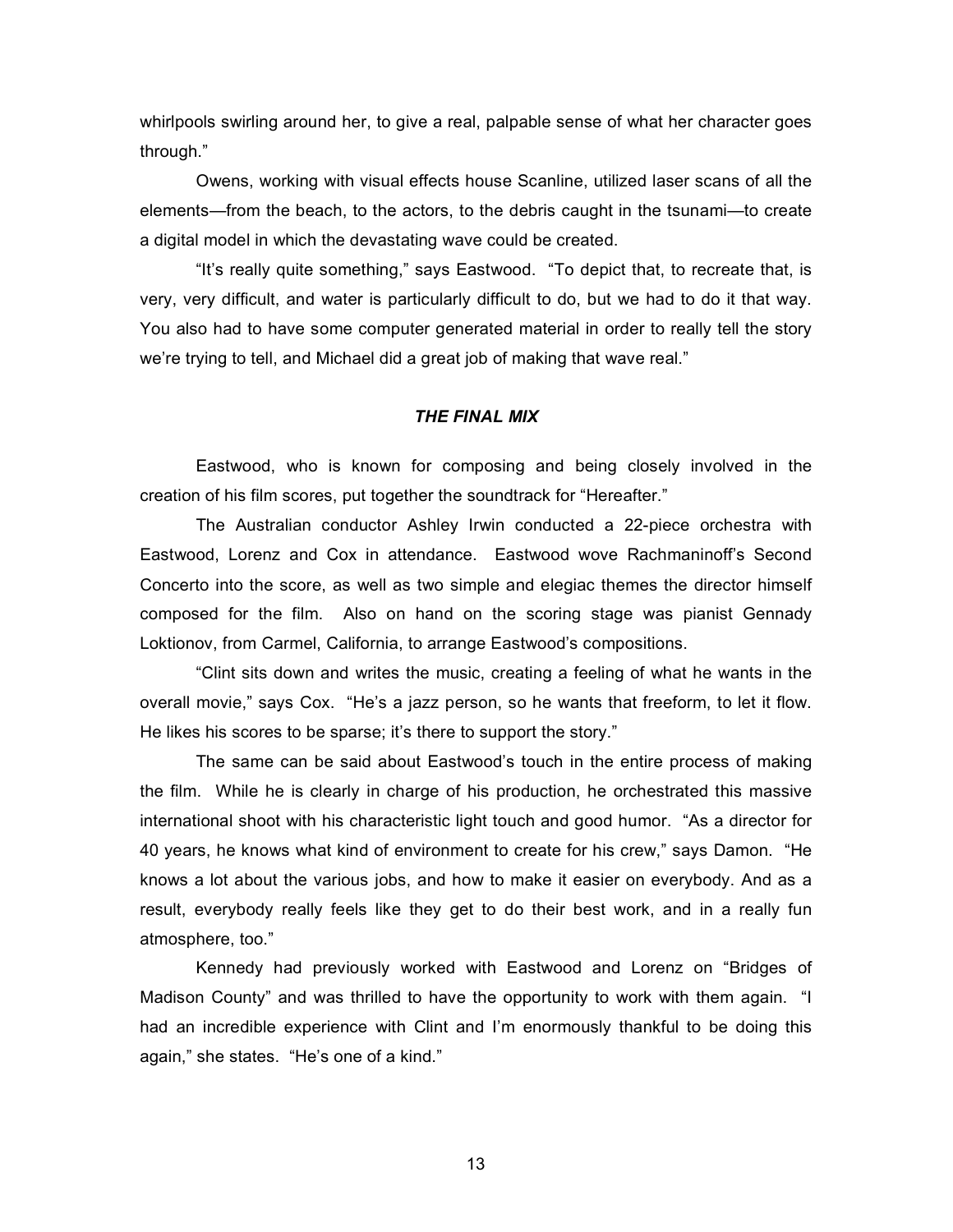For Cécile de France, working with Eastwood for the first time was a revelation. "I felt he totally trusts you, so you feel ready to give him all your energy and potential," the actress says.

"He wants everything to unfold naturally, in terms of letting the actors be spontaneous and moving things along," says Lorenz, who has worked with the director for over a decade. "He trusts the people that work for him, and creates this fantastic working environment with his presence. It all emanates from him."

"When you approach a scene in a movie, your intuition is to do it a certain way," Eastwood offers. "I like to embrace the stories and let them unfold naturally by getting to know the people.

"In this film, each of the three main characters has something the other one needs, not necessarily answers, but a starting point to get on with their lives. They've all just got to do the best they can while they're here."

# # #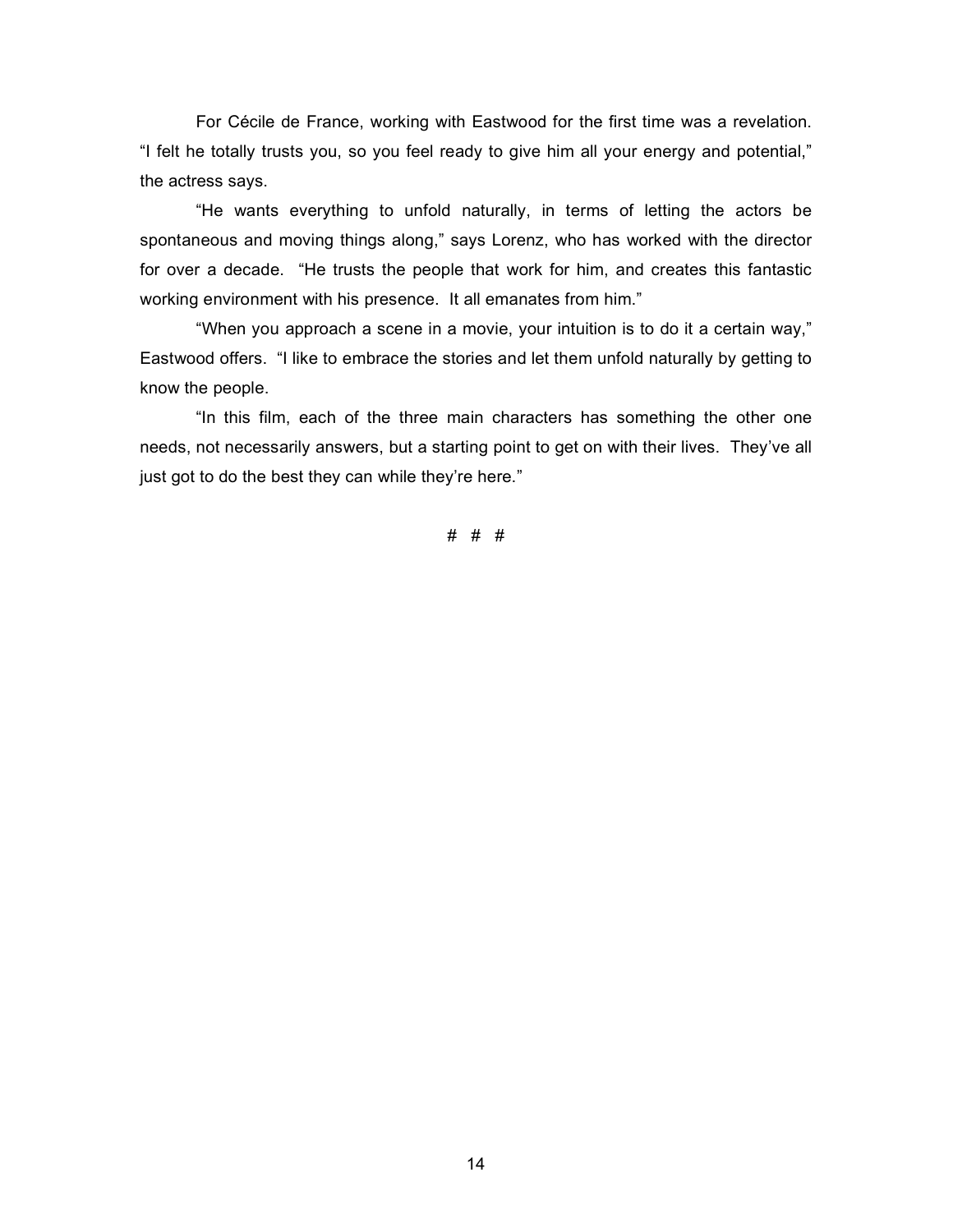### **ABOUT THE CAST**

**MATT DAMON** (George) has been honored for his work on both sides of the camera, most recently earning Academy Award® and Screen Actors Guild Award® nominations for Best Supporting Actor for his portrayal of South African rugby hero Francois Pienaar in Clint Eastwood's true-life drama "Invictus." In addition, he garnered dual Golden Globe Award nominations earlier this year: one for Best Supporting Actor for his performance in "Invictus" and one for Best Actor for his starring role in Steven Soderbergh's "The Informant!" Earlier in his career, Damon won an Academy Award® for Best Screenplay and received an Oscar® nomination for Best Actor, both for his breakthrough feature "Good Will Hunting."

He also has a wide range of projects upcoming, including the Coen brothers' remake of the classic Western "True Grit," which opens this Christmas, and George Nolfi's thriller "The Adjustment Bureau," opposite Emily Blunt, to be released in March 2011. He also lends his voice to the animated feature "Happy Feet 2," slated for November 2011. Later this fall, Damon reunites with Soderbergh to join the ensemble cast of the thriller "Contagion," and he will then begin work on "We Bought a Zoo," for director Cameron Crowe.

In 2002, Damon originated the role of Jason Bourne in the blockbuster actioner "The Bourne Identity." He went on to reprise his role in the two hit sequels, "The Bourne Supremacy" and "The Bourne Ultimatum," both directed by Paul Greengrass. He recently reunited with Greengrass to star in the 2010 action thriller "Green Zone." He has also repeatedly collaborated with Steven Soderbergh in such films as the "Ocean's" trilogy, joining an all-star ensemble cast, and in a cameo role in the second part of the director's two-part biopic "Che."

Damon's other recent film credits include Martin Scorsese's Oscar<sup>®</sup>-winning Best Picture "The Departed," with Leonardo DiCaprio, Jack Nicholson and Mark Wahlberg; Robert De Niro's dramatic thriller "The Good Shepherd," with De Niro and Angelina Jolie; and Stephen Gaghan's geopolitical thriller "Syriana," with George Clooney.

In addition, for the small screen, Damon both executive produced and appeared in the History Channel project "The People Speak," based on a book co-written by famed historian Howard Zinn and featuring dramatic readings and performances from some of the most famous names in the entertainment industry.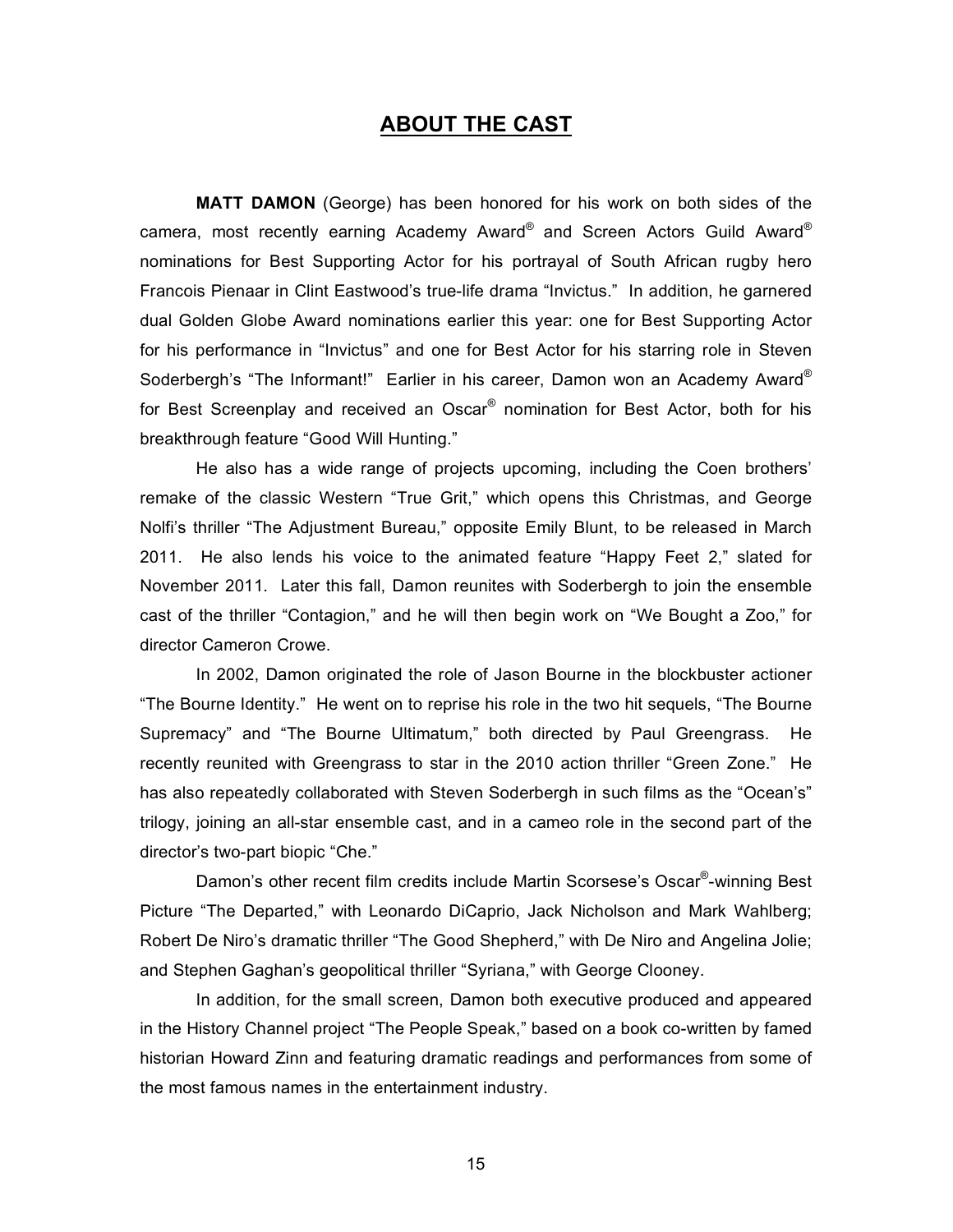Hailing from Boston, Damon attended Harvard University and gained his first acting experience with the American Repertory Theatre. He made his feature film debut in "Mystic Pizza," followed by roles in "School Ties," Walter Hill's "Geronimo: An American Legend," and the cable projects "Rising Son" and Tommy Lee Jones' "The Good Old Boys." He first gained attention with his portrayal of a guilt-ridden Gulf War veteran tormented by memories of a battlefield incident in 1996's "Courage Under Fire."

Together with his lifelong friend Ben Affleck, Damon co-wrote the acclaimed 1997 drama "Good Will Hunting," for which they won an Oscar® and a Golden Globe Award, as well as several critics groups awards for Best Original Screenplay. Damon also garnered Golden Globe and Screen Actors Guild (SAG) Award® nominations, in addition to his Oscar<sup>®</sup> nomination, for Best Actor. Additionally in 1997, Damon starred as an idealistic young attorney in Francis Ford Coppola's "The Rainmaker" and made a cameo appearance in Kevin Smith's "Chasing Amy."

The following year, Damon played the title role in Steven Spielberg's awardwinning World War II drama "Saving Private Ryan" and also starred in John Dahl's drama "Rounders," with Edward Norton. Damon earned his third Golden Globe nomination for his performance in 1999's "The Talented Mr. Ripley," under the direction of Anthony Minghella. He also reunited with Ben Affleck and director Kevin Smith to star in the controversial comedy "Dogma."

Damon's subsequent film credits include starring roles in Robert Redford's "The Legend of Bagger Vance"; Billy Bob Thornton's "All the Pretty Horses"; the Farrelly brothers' comedy "Stuck on You," opposite Greg Kinnear; Terry Gilliam's "The Brothers Grimm," with Heath Ledger; and a cameo in George Clooney's "Confessions of a Dangerous Mind."

Damon and Affleck formed the production company LivePlanet to produce film, television and new media projects. LivePlanet produced three Emmy-nominated seasons of "Project Greenlight," chronicling the making of independent films by first-time writers and directors. The "Project Greenlight" films produced to date are "Stolen Summer," "The Battle of Shaker Heights" and "Feast." LivePlanet also produced the documentary "Running the Sahara," directed by Oscar® winner James Moll.

In addition, Damon co-founded H20 Africa, now known as Water.org, and is an ambassador for the children's foundation ONEXONE.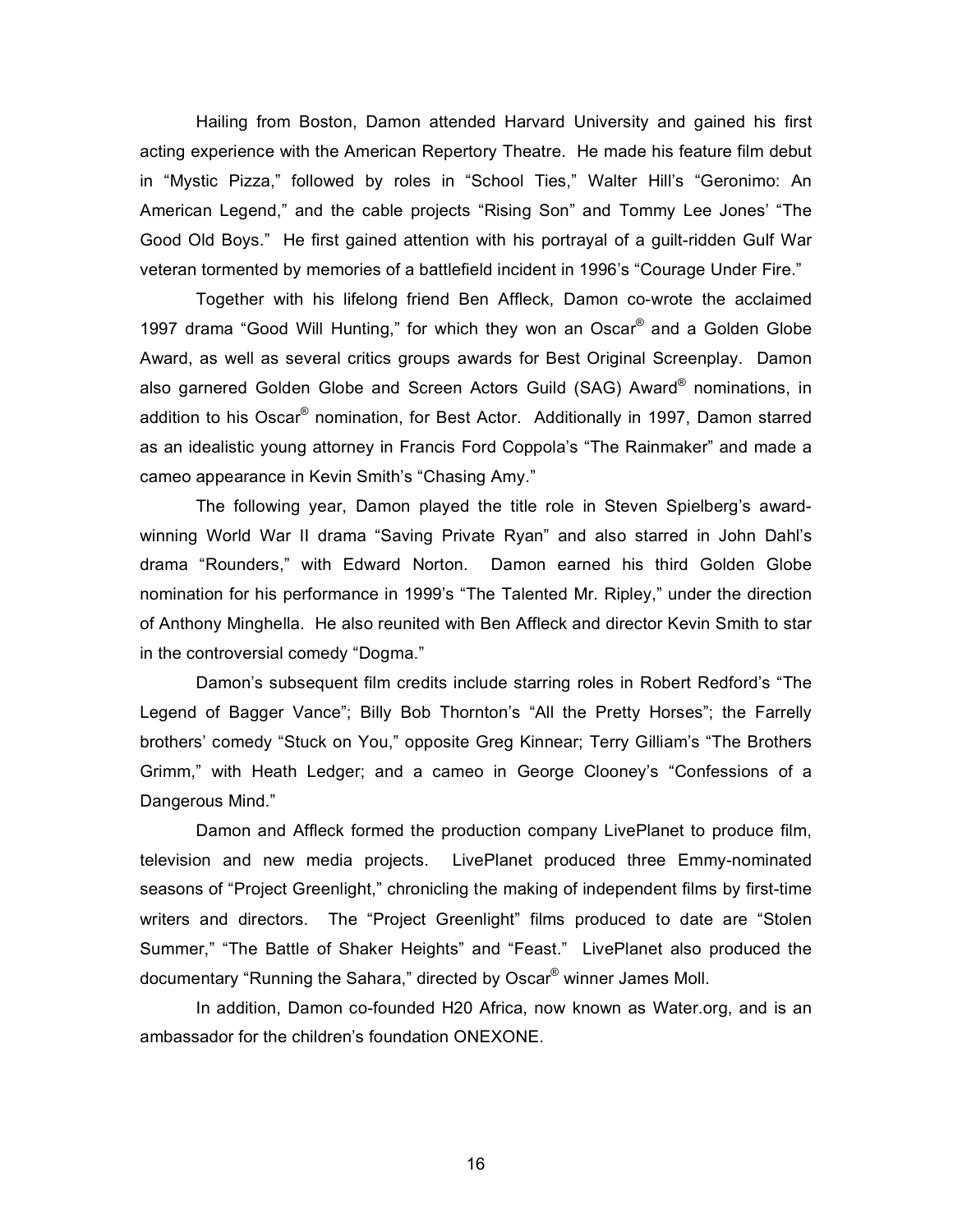**CÉCILE DE FRANCE** (Marie Lelay) first garnered public and critical acclaim in 2002, culminating in the César Award for Best Female Rising Star and the Prix Louis Lumière for her portrayal of Isabelle in "L'Auberge Espagnole (The Spanish Apartment). " Two years later, de France won a César Award for Best Supporting Actress for reprising the role of Isabelle in "Les Poupées Russes (The Russian Dolls)." She again received nominations for César Awards for her performances in Danièle Thompson's "Avenue Montaigne" in 2006 and Claude Miller's "Un Secret (A Secret)" in 2007.

Among her many films, "Around the World in 80 Days," alongside Jackie Chan and Steve Coogan, and the horror/thriller "Haute Tension (High Tension)," directed by Alexandre Aja, opened the doors of Hollywood and playing varied roles on both continents.

Her most recent release in France was Nicolas Boukhrief's "Gardiens de L'ordre,(Guardians of Order)," starring alongside Fred Testot. She also won critical acclaim for "Soeur Sourire (Sister Smile)" and her portrayal of Jeanine Deckers, the famous Belgian singing nun, whose hit '60s single *Dominique* catapulted her to fame and controversy.

De France has performed alongside legends such as Gérard Depardieu in "Quand j'étais chanteur (When I Was a Singer)" ; Ulrich Tuku in "Où est la main de l'homme sans tête (The Hand of the Headless Man)"; and other great figures of French cinema, including Etienne Chatiliez, Cédric Klapisch, Claude Chabrol, and Jean-Francoise Richet, who directed her in "Mesrine: Public Enemy #1," opposite Vincent Cassel.

Born in Naumur, Belgium, in 1975, de France began her acting career at age six. She continued her theatrical training in Paris at 17 and was subsequently selected to study at the Ecole Nationale Supérieure des Arts et Techniques du Théâtre (internationally known as La Rue Blanche), a rare honor for a non-French actor. Upon her graduation, Richard Berry offered de France a leading role in "L'art (délicat) de la Séduction" (The {delicate} art of seduction) and theatre and film roles quickly followed.

De France was invited to act as Mistress of Ceremonies for the Cannes Film Festival in 2005.

**JAY MOHR** (Billy) first walked on stage to do stand-up comedy at the young age of sixteen and quickly earned audience notice with his dead-on impressions of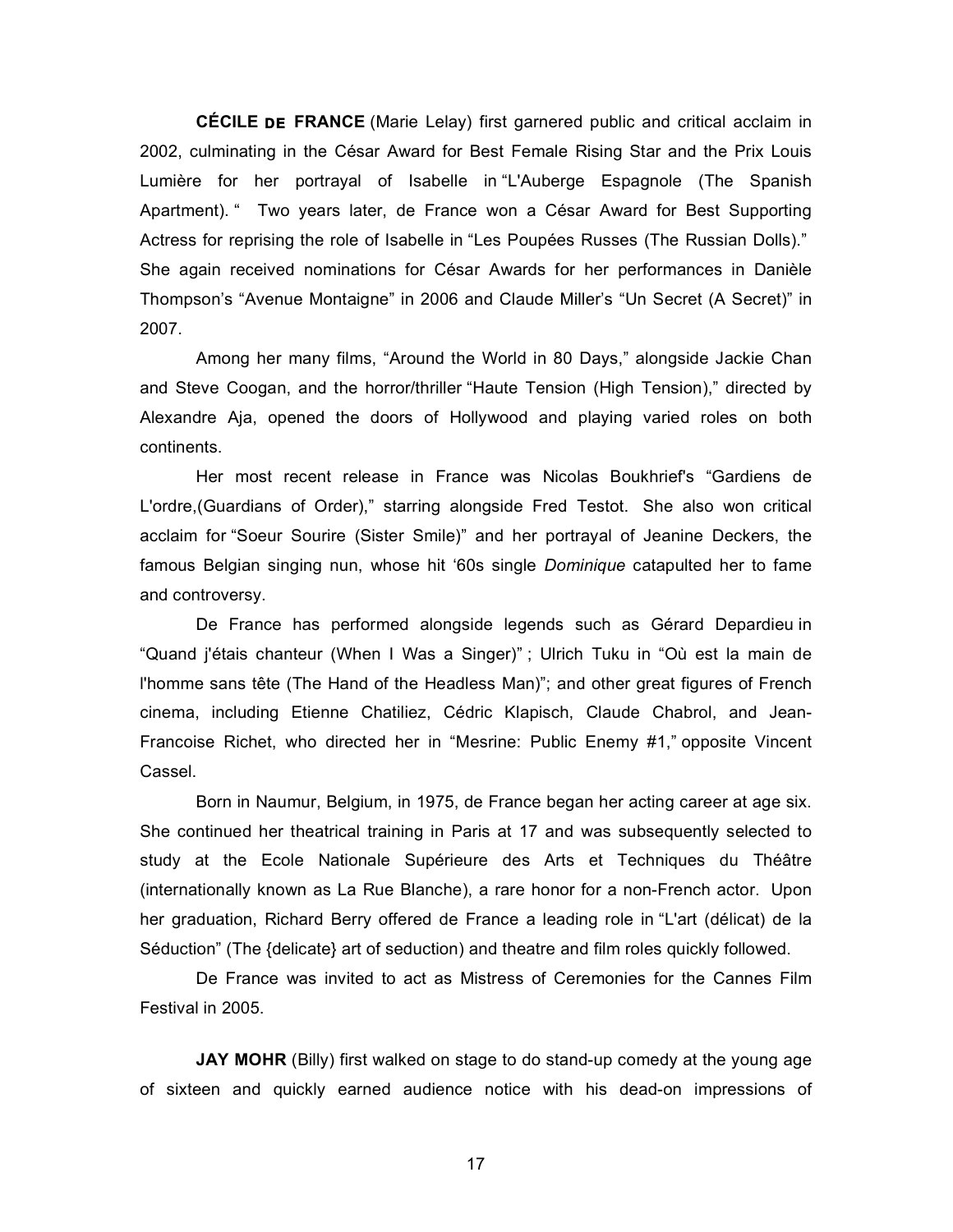Christopher Walken, Tracy Morgan, Al Pacino, Robert De Niro, Norm MacDonald and Ina Garten from The Food Network. After two decades, he continues to sell out venues across the country with his stand-up routine.

Most recently, Mohr starred on the hit CBS television series "Gary Unmarried." Among his other television credits are playing series regular Professor Rick Payne on CBS's popular "Ghost Whisperer" and a starring role on the Fox series "Action." In addition, he created, executive produced and hosted Comedy Central's "Last Comic Standing," which ran for six seasons, as well as hosting FOX Sports Net's "NFL This Morning" and narrating the award-winning "Beyond the Glory." Additionally, Mohr executive produced and hosted ESPN's original weekly comedy/music/sports hour "Mohr Sports."

Ironically, he landed his breakthrough film role as a rival sports agent to Tom Cruise in the blockbuster hit "Jerry Maguire," followed by a touching good-guy turn opposite Jennifer Aniston in "Picture Perfect." His other film credits include "Playing by Heart," "Suicide Kings," "Seeing Other People," "Even Money," "The Groomsmen," "Pay It Forward," "Street Kings" and "Go," as well as comedic leads in "King's Ransom" and "Are We There Yet?"

Mohr's second book, *No Wonder My Parents Drank*, an irreverent tale of his experiences as a father, was published in May. *Gasping for Airtime,* a memoir of his two years in the trenches as a writer and featured performer on "Saturday Night Live," was published in 2004.

**BRYCE DALLAS HOWARD** (Melanie) most recently played Victoria in the third installment of the blockbuster franchise "The Twilight Saga: Eclipse." She will next be seen in Jonathan Levine's comedy "Live with It," opposite Seth Rogen and Joseph Gordon-Levitt, and the screen adaptation of Kathryn Stockett's bestselling novel *The Help,* produced by Chris Columbus, in which she will play the role of "Hilly," set for release next year.

In 2009, she starred in the film version of the Tennessee Williams play, "The Loss of a Teardrop Diamond," opposite Chris Evans and had a supporting role opposite Christian Bale in McG's actioner "Terminator Salvation." Howard's additional on-screen credits include Sam Raimi's "Spider-Man 3," in which she played Gwen Stacy; M. Night Shyamalan's "Lady in the Water," alongside Paul Giamatti, and "The Village," in which she made her feature film debut opposite Adrien Brody, Joaquin Phoenix and Sigourney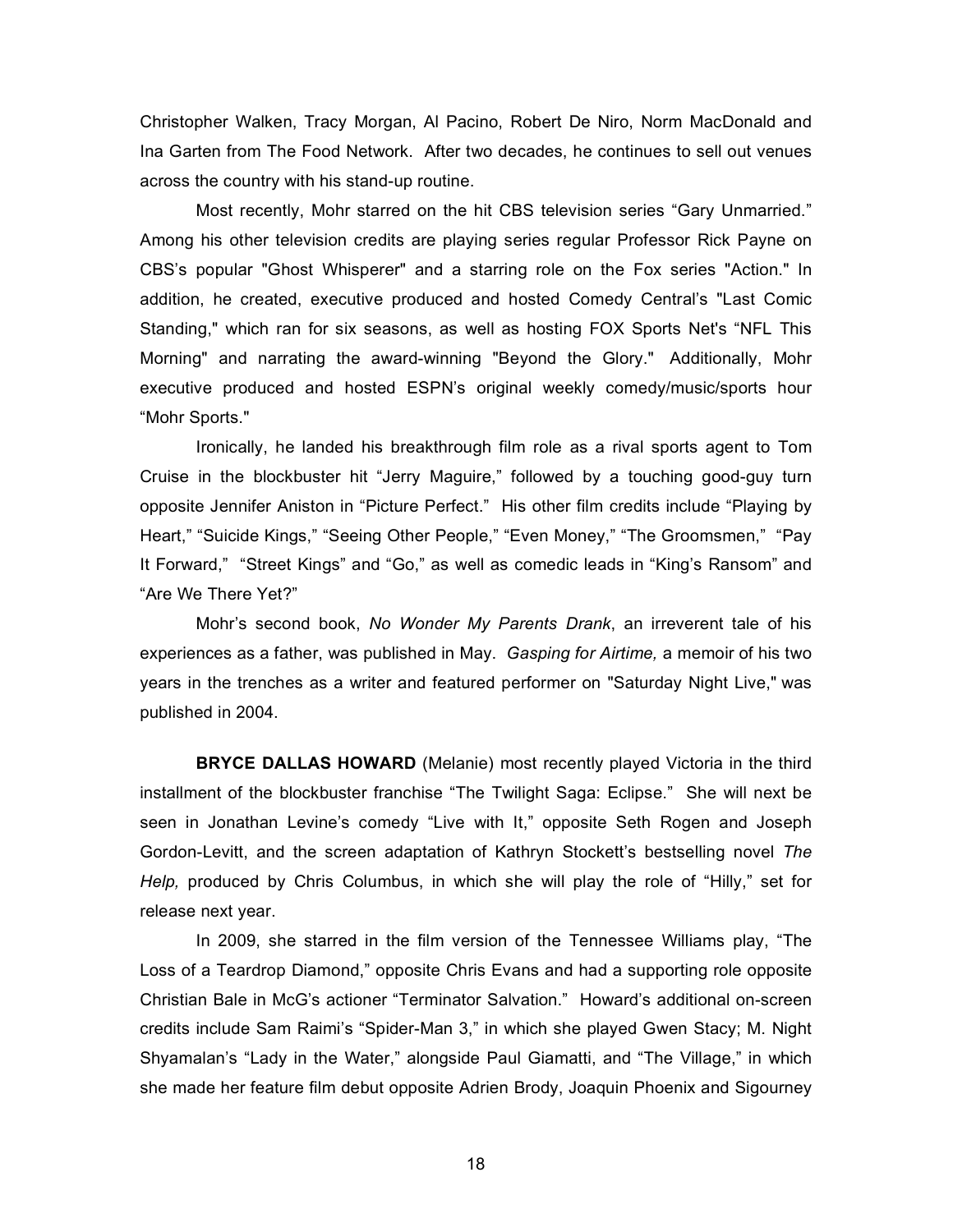Weaver; and Lars von Trier's "Manderlay," the follow-up to "Dogville." Howard also received a 2008 Golden Globe nomination for her performance as Rosalind in HBO's adaptation of Shakespeare's "As You Like It," written and directed by Kenneth Branagh.

Expanding her creative reach beyond acting, Howard produced Gus Van Sant's "Restless," which will premiere at the 2011 Sundance Film Festival and is set for release early next year, made her 2006 directorial debut with the short film "Orchids" and currently has a feature in development as screenwriter.

After leaving the Tisch School of the Arts program at New York University, Howard immediately began working on the New York stage, including playing the role of Marianne in the Roundabout's Broadway production of "Tartuffe"; Rosalin in the Public Theatre's "As You Like It"; Sally Platt in the Manhattan Theater Club's production of Alan Ayckbourn's "House/Garden"; and as Emily in the Bay Street Theater Festival production of "Our Town."

**GEORGE AND FRANKIE MCLAREN** (Marcus/Jacob) make their feature film debut in "Hereafter."

Natives of Lewisham in London, England, the 12-year-old twins have previously performed street dance and most recently appeared in a stage production of "Bugsy Malone" at their school.

**THIERRY NEUVIC** (Didier) most recently appeared in Katell Quillévéré's "Un poison violent (Love Like Poison)" which premiered at the Cannes Film Festival this year. He will next be seen in Julien Lacombe and Pascal Sid's "Behind the Walls" and Jacques Sechaud's "Suerte."

In 2009, Neuvic appeared in Eric-Emmanuel Schmitt's "Oscar et la Dame Rose (Oscar and the Lady in Pink)," with Max Von Sydow; and Maria de Van's "Ne Te Retourne Pas (Don't Look Back)," with Sophie Marceau and Monica Belluci, which was in official competition at the Cannes Film Festival. His other films include Sylvie Verheyde's "Stella"; Guillaume Canet's "Ne le dis à personne (Tell No One)"; the comedy "Comme T'Y Es Belle! (Hey Good Looking!)," alongside Valerie Benguigui; "Tout pour plaire," with Anne Parillaud, Judith Godrèche and Mathilde Seigner; "Dieu est grand, je suis toute petite," with Audrey Tautou; and "Code inconnu (Code Unknown: Incomplete Tales of Several Journeys)," alongside Juliette Binoche.

Neuvic's television credits include "L'amour vache," "Mafiosa, le clan," "Le miroir de l'eau," "Mausolée pour une garce" and "Si je t'oublie Sarajevo."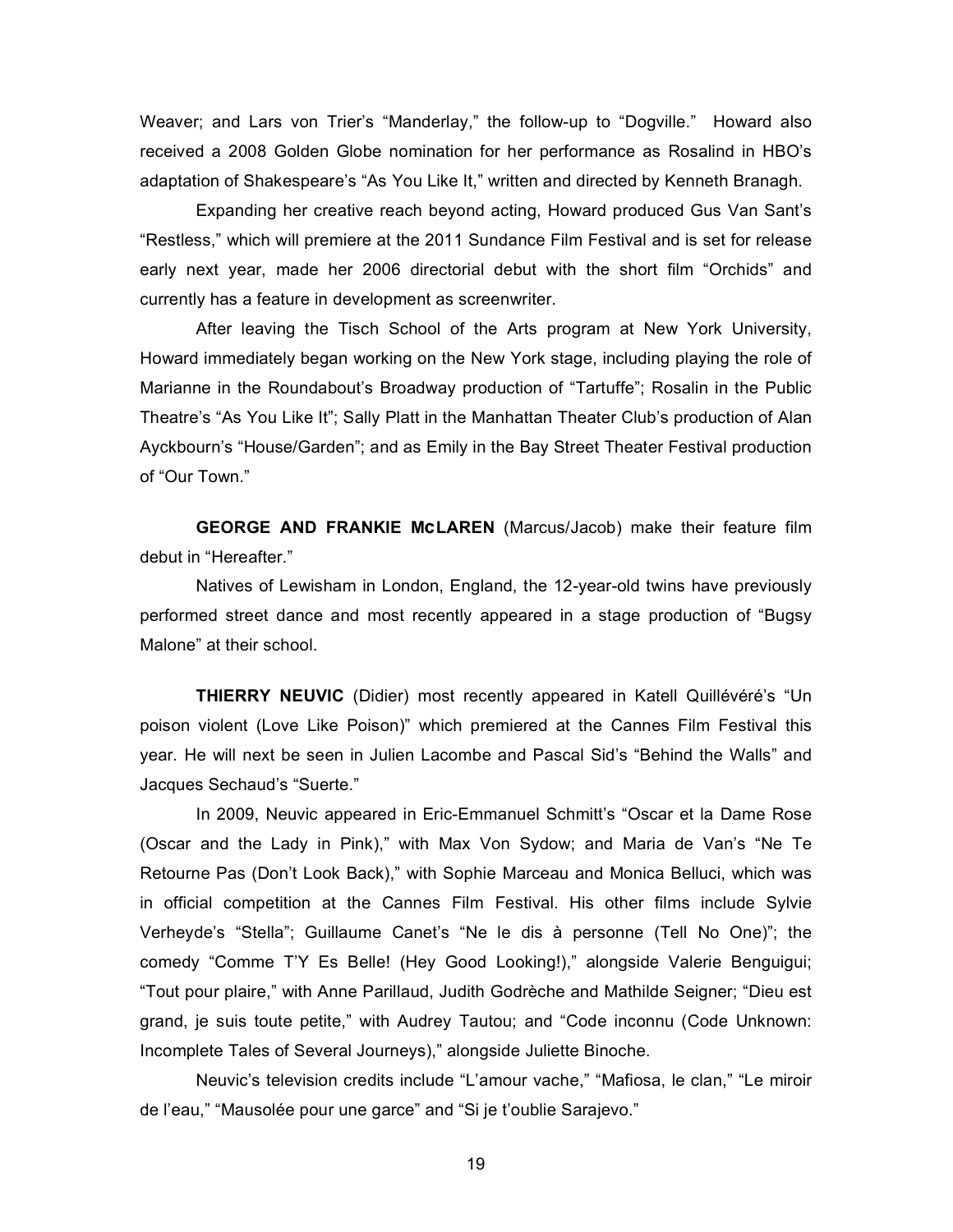On stage, he has appeared in several productions, including "L'Avare," at the Théâtre de Chaillot and "Cyrano de Bergerac."

**MARTHE KELLER** (Dr. Rousseau) was nominated for a Golden Globe Award for Best Supporting Actress for her role in the blockbuster "Marathon Man." Among her American films that followed are "Bobby Deerfield," with Al Pacino; John Frankenheimer's "Black Sunday," opposite Robert Shaw; Billy Wilder's "Fedora," with William Holden; and "Dark Eyes," alongside Marcello Mastroianni. She has most recently appeared in the international films "Bouquet final," "Cortex," "Chrysalis," and "UV," as well as several French mini series and television movies.

Keller has also performed various roles in numerous plays in both Europe and America and was nominated for a Tony Award for her performance as Mrs. Bertholt in the 2001 Broadway adaptation of Abby Mann's "Judgment at Nuremberg."

Keller's musical stage career is two-fold. Her speaking roles in classical music productions include Joan of Arc in the oratorio "Jeanne d'Arc au Bûcher of Arthur Honegger" on several occasions, with conductors such as Seiji Ozawa and Kurt Masur. She has recorded the role for Deutsche Grammophon with Ozawa. Keller has also recited the spoken part in Igor Stravinsky's "Perséphone." In addition, composer Michael Jarrell wrote the melodrama "Cassandre," based on Christa Wolf's novel, for Keller, who performed the world premiere in 1994.

Keller also directs opera, including her first, "Dialogues des Carmélites," for Opéra National du Rhin in 1999. This production subsequently received a semi-staged performance in London that year. She has also directed "Lucia di Lammermoor" for the Washington National Opera and for the Los Angeles Opera. Her directorial debut at the Metropolitan Opera was in a 2004 production of "Don Giovanni."

Keller's earliest film appearances were in "Funeral in Berlin" and the German film "Wild Rider Ltd.." She starred in a series of French films in the 1970s, including "A Loser," "The Right of the Maddest" and "And Now My Love."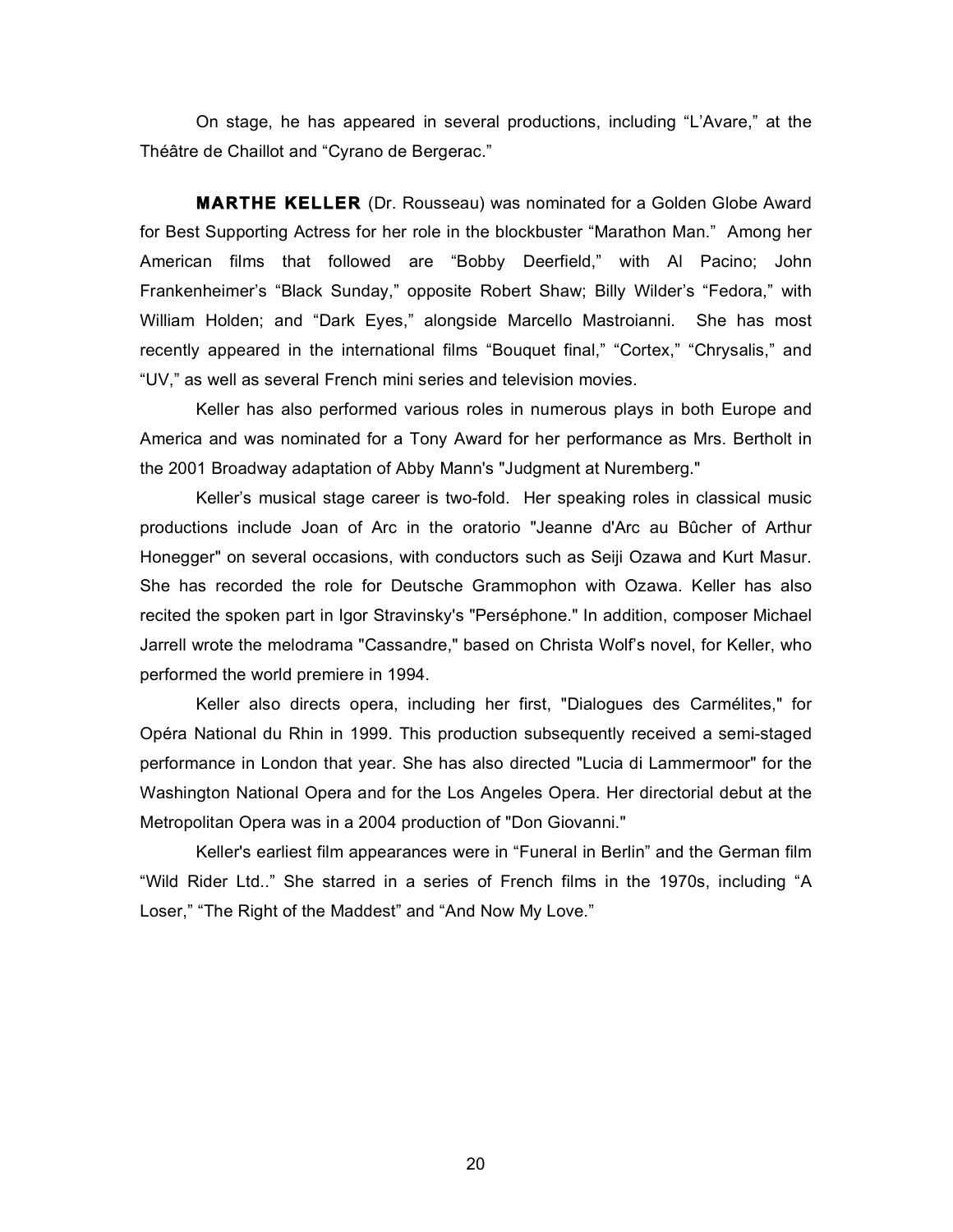# **ABOUT THE FILMMAKERS**

**CLINT EASTWOOD** (Director/Producer/Composer) is an award-winning director, producer and actor. He is currently in pre-production on "Hoover," a biopic about the controversial J. Edgar Hoover.

In 2009, Eastwood directed and produced the historical drama "Invictus," starring Morgan Freeman and Matt Damon, who both received Oscar® nominations for their performances. Eastwood also won a National Board of Review Award and earned a Golden Globe nomination for Best Director. The year before, he produced and starred in the widely acclaimed drama "Gran Torino." Eastwood won a Best Actor Award from the National Board of Review for his performance as Walt Kowalski, marking his first film role since "Million Dollar Baby." He also directed and produced "Changeling," starring Angelina Jolie in the true-life drama about an infamous 1928 kidnapping case that rocked the LAPD. The film was nominated for a Palme d'Or and won a Special Award when it premiered at the 2008 Cannes Film Festival. It also received three Oscar<sup>®</sup> nominations, including Best Actress for Jolie, and Eastwood garnered BAFTA Award and London Film Critics Award nominations for Best Director, as well as a Golden Globe nomination for the Best Original Score.

Eastwood earned dual Academy Award® nominations, in the categories of Best Director and Best Picture, for his acclaimed 2006 World War II drama "Letters from Iwo Jima." In addition, the film won the Golden Globe and Critics Choice Awards for Best Foreign Language Film, and also received Best Picture awards from a number of film critics groups, including the Los Angeles Film Critics and the National Board of Review. "Letters from Iwo Jima" was the companion film to Eastwood's widely praised drama "Flags of Our Fathers," about the American men who raised the flag on Iwo Jima in the famed photograph.

In 2005, Eastwood won Academy Awards<sup>®</sup> for Best Picture and Best Director for "Million Dollar Baby." He also earned a Best Actor nomination for his performance in the film. In addition, Hilary Swank and Morgan Freeman won Oscars®, for Best Actress and Best Supporting Actor, respectively, and the film was also nominated for Best Adapted Screenplay and Best Editing. Eastwood also won his third Best Director Golden Globe, as well as a nomination for the film's score.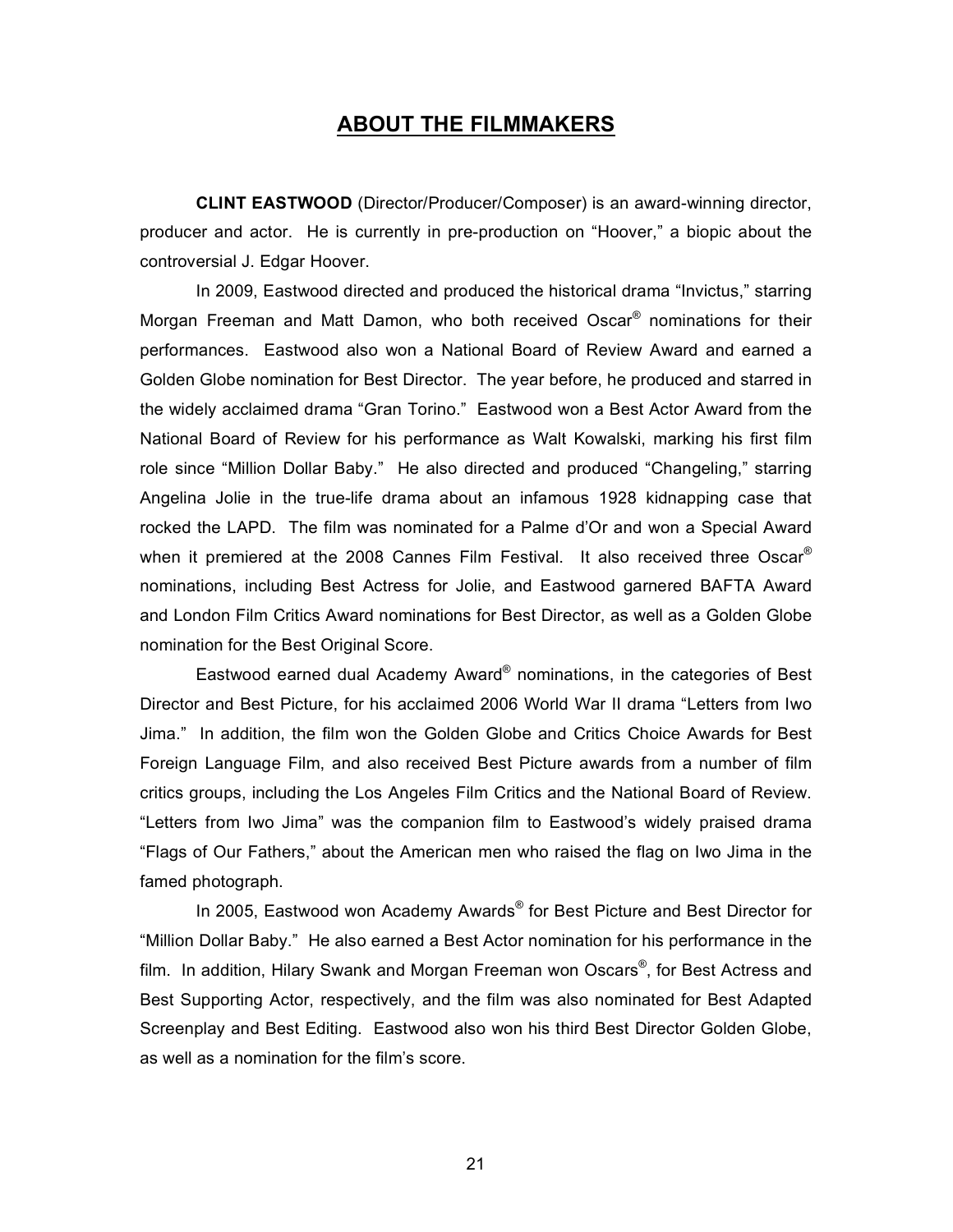Eastwood's critically acclaimed drama "Mystic River" debuted at the 2003 Cannes Film Festival, earning him a Palme d'Or nomination and the Golden Coach Award. "Mystic River" went on to earn six Academy Award<sup>®</sup> nominations, including two for Eastwood for Best Picture and Best Director. Sean Penn and Tim Robbins won Oscars<sup>®</sup> in the categories of Best Actor and Best Supporting Actor, while the film was also nominated for Best Supporting Actress and Best Screenplay. Eastwood also gained another Golden Globe nomination.

In 1993, Eastwood's foreboding, revisionist Western "Unforgiven" received nine Academy Award® nominations, including three for Eastwood, who won for Best Picture and Best Director and was nominated for Best Actor. The film also won Oscars<sup>®</sup> in the categories of Best Supporting Actor (Gene Hackman) and Best Editor, and was nominated for Best Original Screenplay, Best Cinematography, Best Art Direction, Best Editing and Best Sound. Additionally, Eastwood won a Golden Globe for Best Director and the film won Best Picture honors from several critics groups.

Eastwood's films have also been honored internationally by critics and at film festivals, including Cannes, where he served as the president of the jury in 1994. In addition, he has garnered Palme d'Or nominations for "White Hunter Black Heart" in 1990; "Bird," which also won the award for Best Actor and an award for its soundtrack at the 1988 festival; and "Pale Rider" in 1985. He also won his first Best Director Golden Globe Award for "Bird."

In addition, Eastwood has directed and starred in such films as "Blood Work," "Space Cowboys," "True Crime," "Absolute Power," "The Bridges of Madison County," "The Rookie," "Heartbreak Ridge," "Sudden Impact," "Honkytonk Man," "Firefox," "Bronco Billy," "The Outlaw Josey Wales," "The Eiger Sanction," "High Plains Drifter," and "Play Misty for Me," which marked his directorial debut.

Eastwood first came to fame as an actor, first on television and then in such legendary movie Westerns as "A Fistful of Dollars," "For a Few Dollars More," "The Good, the Bad and the Ugly," "Hang 'Em High," and "Two Mules for Sister Sara." His film acting work also includes "Kelly's Heroes"; "Escape from Alcatraz"; the successful "Dirty Harry" actioners; the comedies "Every Which Way But Loose" and "Any Which Way You Can"; and the thriller "In the Line of Fire."

Over the course of his career, Eastwood has received many lifetime achievement honors, including the Motion Picture Academy's Irving Thalberg Memorial Award and the Hollywood Foreign Press Association's Cecil B. DeMille Award. He has also garnered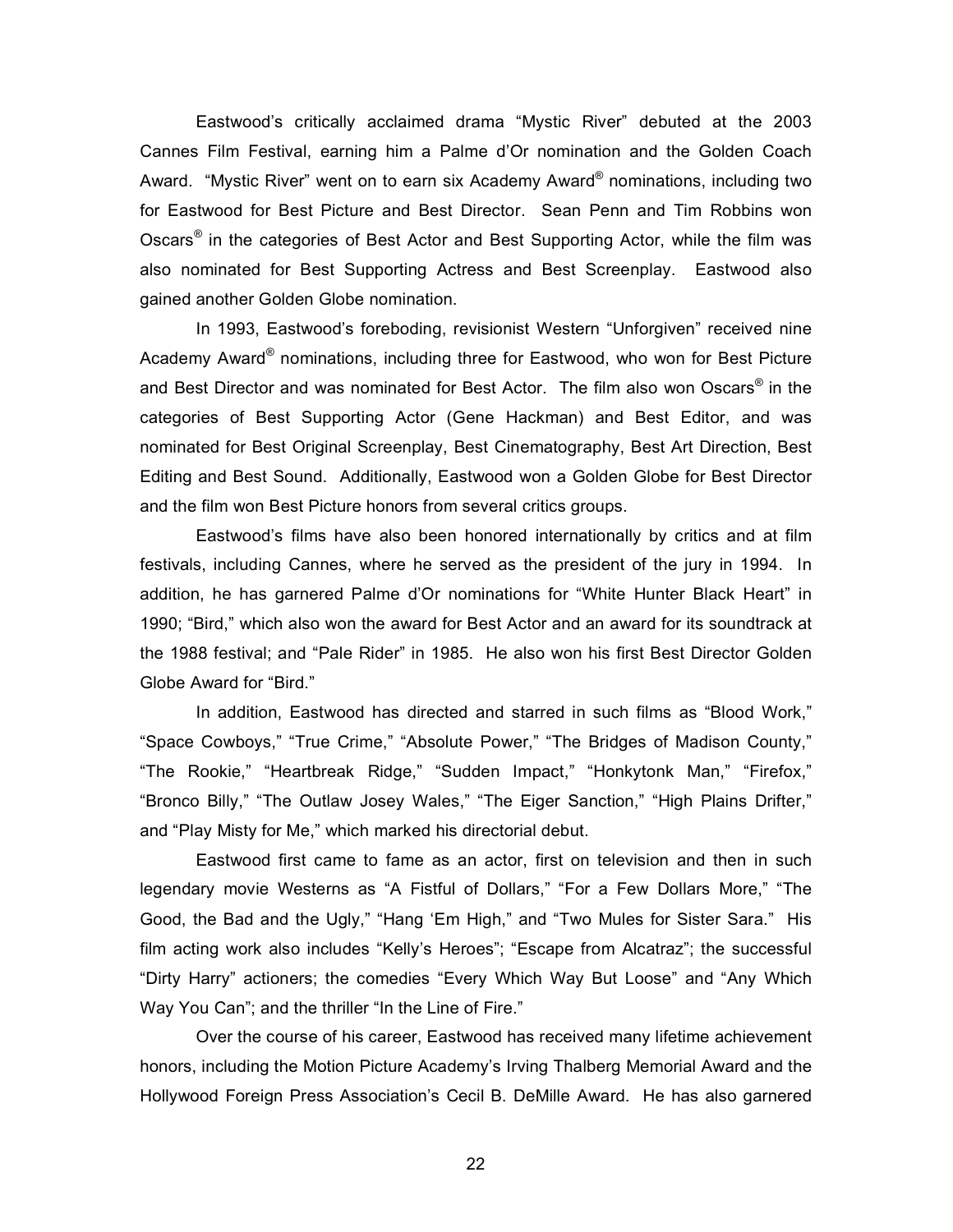tributes from the Directors Guild of America, the Producers Guild of America, the Screen Actors Guild, the American Film Institute, the Film Society of Lincoln Center, the French Film Society, the National Board of Review, the Henry Mancini Institute (Hank Award for distinguished service to American music), the Hamburg Film Festival (Douglas Sirk Award), and the Venice Film Festival (Career Golden Lion).

He is also the recipient of a Kennedy Center Honor; awards from the American Cinema Editors and the Publicists Guild; an honorary doctorate in Fine Arts from Wesleyan University, and five People's Choice Awards for Favorite Motion Picture Actor. In 1991, Eastwood was Harvard's Hasty Pudding Theatrical Society's Man of the Year and, in 1992, he received the California Governor's Award for the Arts. He recently received two more significant honors for his contributions to film: the Prix Lumiere at the inaugural Grand Lyon Film Festival; and the Commandeur de la Legion d'honneur, presented by French President Nicolas Sarkozy.

**KATHLEEN KENNEDY** (Producer) is one of the most respected producers and executives in the industry. As testament to her standing in the film community, she was recently elected Vice President of the Academy of Motion Picture Arts and Sciences (AMPAS). She has produced some of the most honored and successful films in motion picture history, including her collaborations with Steven Spielberg on such films as "E.T. The Extra-Terrestrial," "Schindler's List," and "Jurassic Park."

Kennedy is currently producing two Spielberg-directed features: the World War I drama "War Horse"; and "The Adventures of Tintin: The Secret of the Unicorn," bringing Georges "Hergé" Remi's character back to the screen with state-of-the-art 3D motion capture technology. Both films are slated for release in 2011.

A six-time Academy Award® nominee in the category of Best Picture, Kennedy received her latest Oscar® nod for her producing work on David Fincher's "The Curious Case of Benjamin Button," which received 13 Oscar® nominations in all, winning three. The film was a production of The Kennedy/Marshall Company, which she co-founded in 1992 with director/producer Frank Marshall.

Under the Kennedy/Marshall Company banner, Kennedy garnered three of her Best Picture Oscar® nominations: for Spielberg's "Munich"; Gary Ross's "Seabiscuit"; and M. Night Shyamalan's breakout film "The Sixth Sense." Kennedy/Marshall also produced the "Bourne" trilogy of films, which, collectively, have been credited with reinventing the spy thriller; "The Spiderwick Chronicles"; and Shyamalan's "The Last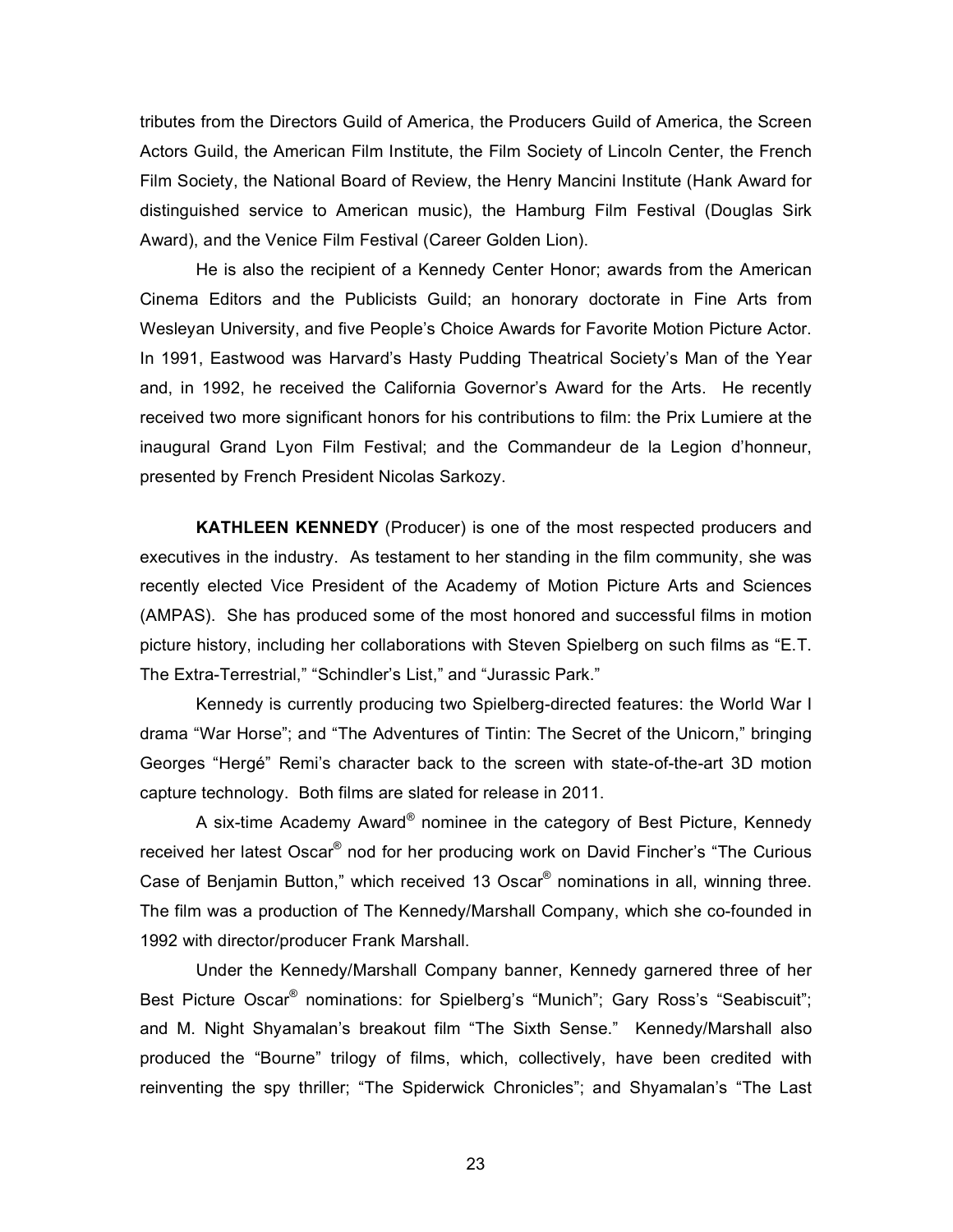Airbender." In addition, the company has produced such indie features as "Persepolis," which earned a 2008 Oscar® nomination for Best Animated Feature, and "The Diving Bell and the Butterfly," for which she earned an Independent Spirit Award nomination for Best Feature. For the small screen, Kennedy/Marshall produced the Emmy-nominated 2010 HBO movie "The Special Relationship," scripted by "Hereafter" screenwriter Peter Morgan.

Kennedy launched her producing career via a successful association with Steven Spielberg, which began when she worked as a production assistant on "1941." She went on to work with the director on "Raiders of the Lost Ark," before making her producing debut on "E.T. The Extra-Terrestrial," which also brought Kennedy her first Oscar<sup>®</sup> nomination.

In 1982, Kennedy co-founded Amblin Entertainment with Spielberg and Marshall. While at Amblin, she produced and guided two of the most successful franchises in film history: the "Jurassic Park" films and the "Back to the Future" trilogy. She also received her second Oscar<sup>®</sup> nomination for her work on Spielberg's "The Color Purple," and was an executive producer on the 1993 Best Picture winner, "Schindler's List." She also produced the Spielberg-directed films "Empire of the Sun," "A.I. Artificial Intelligence," and, more recently, "War of the Worlds."

Additionally, Kennedy produced or executive produced many of Amblin's critical and box-office successes, including "Twister," "The Bridges of Madison County," "The Flintstones," "We're Back! A Dinosaur's Story," "Noises Off…," "Hook," "Cape Fear," "The Land Before Time," "Who Framed Roger Rabbit," "Young Sherlock Holmes," "An American Tail," "The Goonies" and "Gremlins," as well as Frank Marshall's 1990 directorial debut, "Arachnophobia."

Kennedy is on the chair of the Academy of Motion Pictures' Producers Branch Executive Committee and is also a member of the Academy's Board of Governors. She recently completed her tenure as President of the Producers Guild of America, which, in 2006, bestowed upon her its highest honor, the Charles Fitzsimons Service Award. In 2008, she and Marshall received the Producers Guild of America's David O. Selznick Award for Career Achievement.

**ROBERT LORENZ** (Producer) has worked alongside director Clint Eastwood since 1994 and oversees all aspects of the films produced at Eastwood's company, Malpaso Productions. As a producer, Lorenz has earned two Academy Award®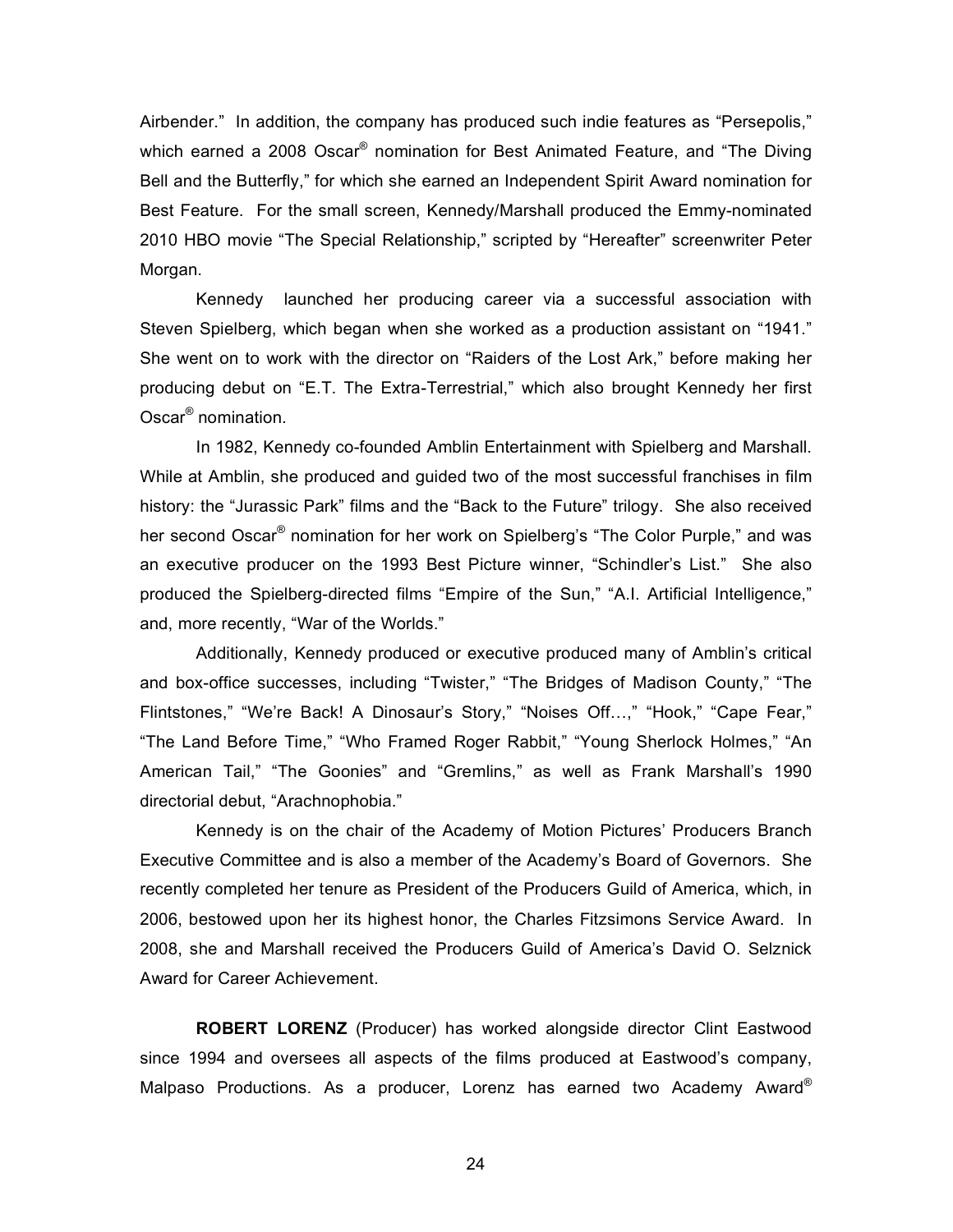nominations during what has been Eastwood's most prolific and successful period as a director.

Lorenz received his first Oscar<sup>®</sup> nomination in 2004 for producing "Mystic River." The following year he served as executive producer on the Best Picture winner, "Million Dollar Baby." Lorenz went on to produce Eastwood's World War II companion pieces, "Flags of Our Fathers" and "Letters from Iwo Jima." The latter, which he produced along with Eastwood and Steven Spielberg, brought Lorenz his second Academy Award<sup>®</sup> nomination. Shot almost entirely in Japanese, "Letters from Iwo Jima" also won the Los Angeles Film Critics and National Board of Review Awards for Best Picture, as well as the Golden Globe and Critics Choice Awards for Best Foreign Language Film.

In 2008 Lorenz worked with Brian Grazer and Ron Howard to produce Eastwood's true-life drama "Changeling," which went on to receive three Academy Award<sup>®</sup> nominations, including one for Angelina Jolie as Best Actress. The same year, Lorenz and Eastwood produced "Gran Torino," which is the director's highest-grossing picture to date.

Lorenz most recently produced Eastwood's "Invictus," which earned a Producers Guild of America Award nomination. Starring Matt Damon and Morgan Freeman in Oscar® -nominated performances, the film received Golden Globe Award nominations for Best Picture and Director.

Lorenz grew up in the suburbs of Chicago and moved to Los Angeles to start his film career in 1989. He began his association with Eastwood as an assistant director on "The Bridges of Madison County." Their subsequent collaborations include "Space Cowboys," "True Crime," "Midnight in the Garden of Good and Evil," "Absolute Power" and "Blood Work."

**PETER MORGAN** (Screenwriter/Executive Producer) recently served as writer and executive producer on Ron Howard's critically acclaimed "Frost/Nixon," garnering Oscar<sup>®</sup>, Golden Globe, BAFTA, and WGA Award nominations for Best Screenplay. In addition, he was nominated for numerous critics association nominations, winning the San Francisco Film Critics Circle Award for Best Adaptation of his own stage play.

In 2006, Morgan was nominated for Oscar® and BAFTA Awards for Best Original Screenplay for Stephen Frears' "The Queen," starring Helen Mirren and Michael Sheen. In addition to winning Golden Globe, British Independent Film and Evening Standard British Film Awards, he was also honored with awards for Best Screenplay from the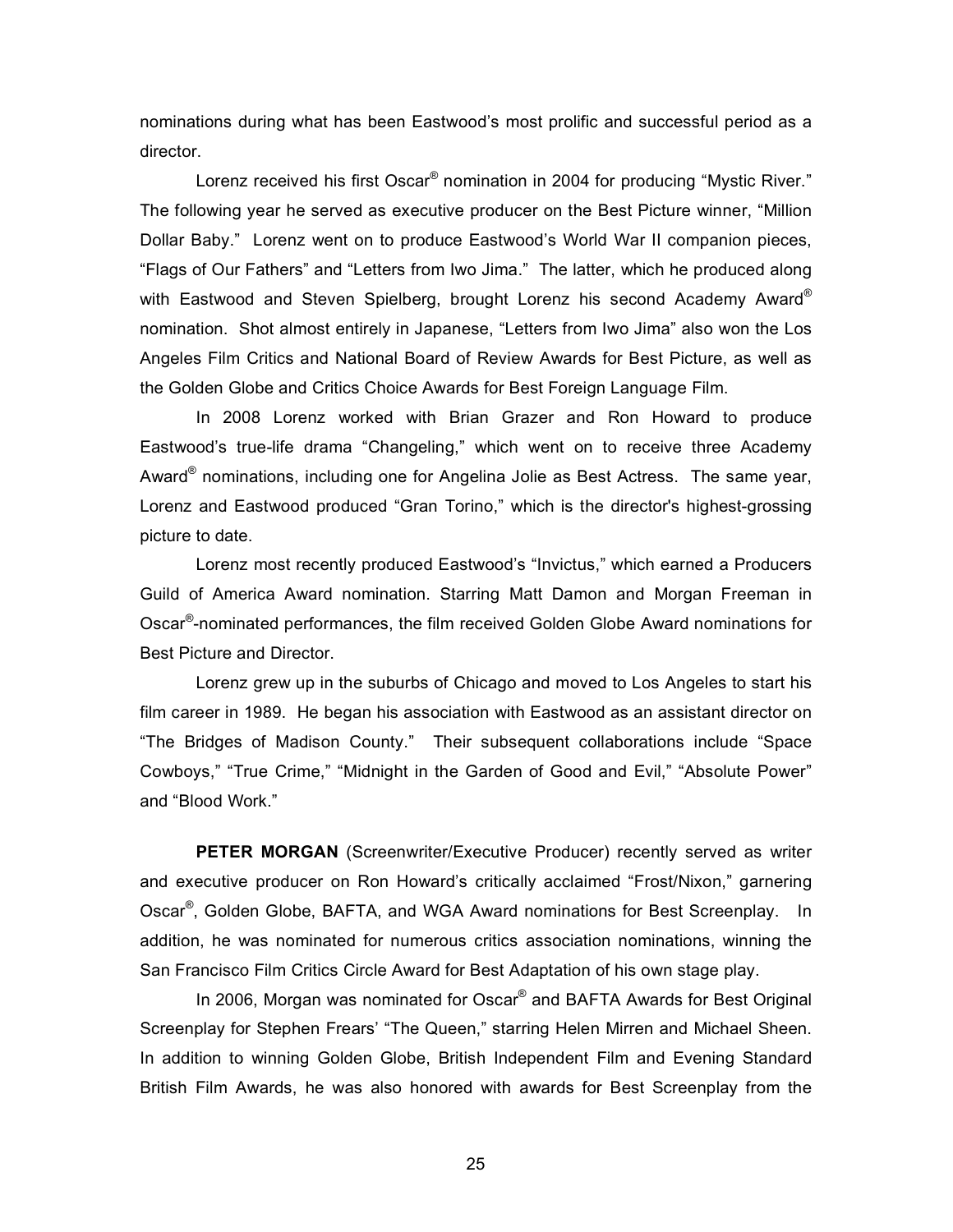Venice Film Festival, The Writers Guild, Toronto Film Critics Association, New York Film Critics Circle, National Society of Film Critics, Los Angeles Film Critics Association, London Critics Circle, and Chicago Film Critics Association.

The same year, Kevin MacDonald's "The Last King of Scotland," starring Forest Whittaker and James McAvoy, won Morgan BAFTA, British Independent Film and Evening Standard British Film Awards for Best Screenplay.

Morgan is currently in pre-production on "360," a contemporized adaptation of Arthur Schnitzler's play "Reigen," with director Fernando Meirelles and producers Andrew Eaton, Danny Krausz and David Linde. Filming is scheduled to begin in January 2011.

He will also serve as executive producer on the film adaptation of John le Carré's novel, *"Tinker, Tailor, Soldier, Spy,"* starring Ralph Fiennes, Gary Oldman, Michael Fassbender and Colin Firth. He has several other projects in development with studios as well as the BBC.

His other feature credits include the recent sport biography "The Damned United."

Among Morgan's recent writer/executive producer television credits are the HBO longforms "The Special Relationship," which garnered five Emmy nominations this year, including Best TV Movie and Writing and "Longford," which won the 2007 BAFTA Award and Humanitas Prize for Best Writing, The Royal Television Society Award for Best Drama, as well as Emmy and BAFTA nominations for Best TV Movie; and "Henry VIII," which won an International Emmy for Best TV Movie.

His other credits include "The Deal," the first part of his Blair Trilogy, which won a BAFTA Award for Best Drama and "Dear Rosie," which was nominated for a BAFTA and Oscar<sup>®</sup> in the Live Action Short Film category.

**STEVEN SPIELBERG** (Executive Producer), one of the industry's most influential filmmakers is also, collectively, the top-grossing director of all time, having helmed such blockbusters as "Jaws," "E.T. The Extra-Terrestrial," the "Indiana Jones" franchise, and "Jurassic Park." Among his myriad honors, he is a three-time Academy Award<sup>®</sup> winner.

Spielberg took home his first two Oscars, for Best Director and Best Picture, for the internationally lauded "Schindler's List," which received a total of seven Oscars. The film was also named the Best Picture of 1993 by many of the major critics organizations,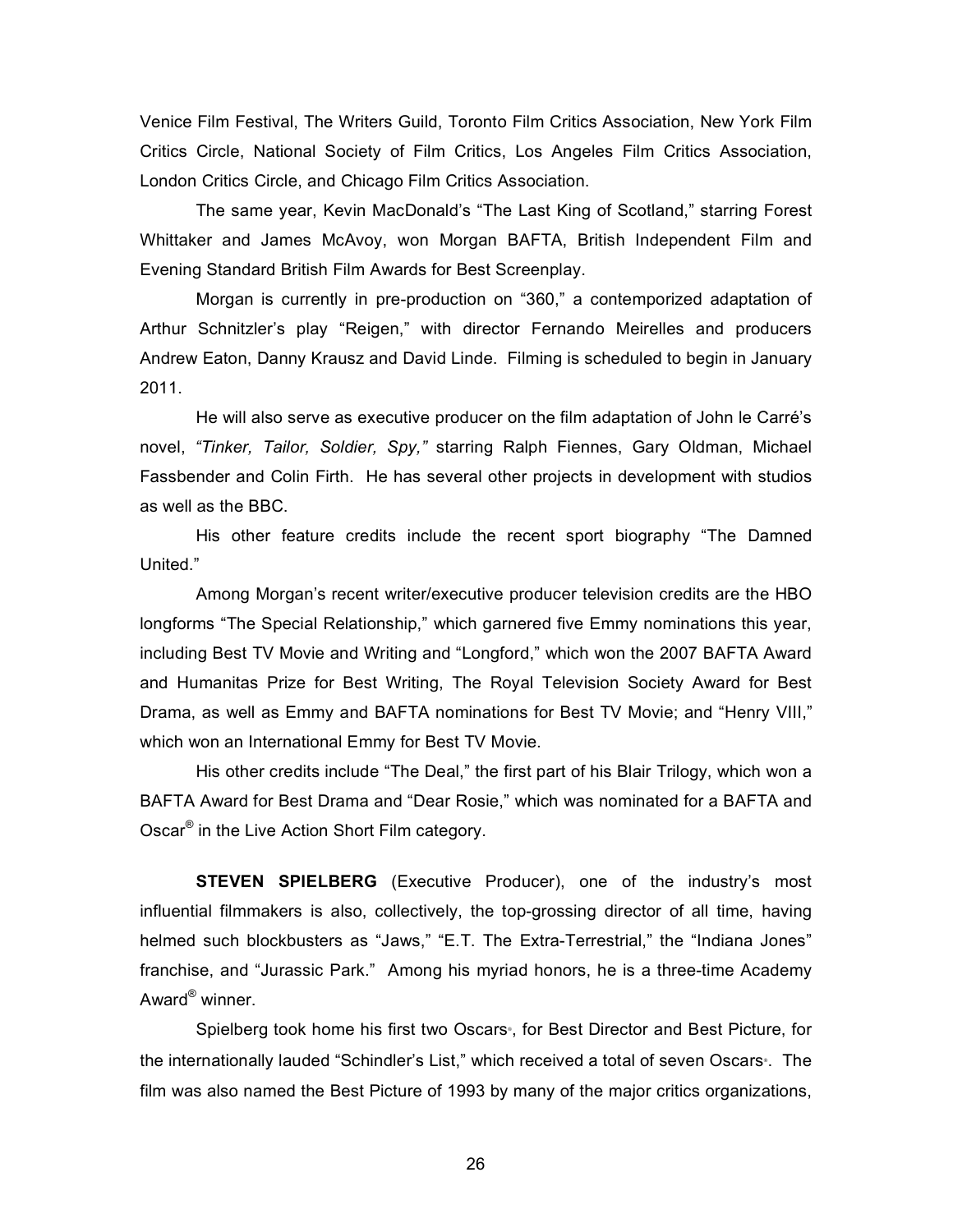in addition to winning seven BAFTA Awards and three Golden Globe Awards, both including Best Picture and Director. Spielberg also won the Directors Guild of America (DGA) Award.

Spielberg won his third Academy Award®, for Best Director, for the World War II drama "Saving Private Ryan," which was the highest-grossing release (domestically) of 1998. It was also one of the year's most honored films, earning four additional Oscars<sup>®</sup>, as well as two Golden Globe Awards, for Best Picture - Drama and Best Director, and numerous critics groups awards in the same categories. Spielberg also won another DGA Award, and shared a Producers Guild of America's (PGA) Award with the film's other producers. That same year, the PGA also presented Spielberg with the prestigious Milestone Award for his historic contribution to the motion picture industry.

He has also earned Academy Award nominations for Best Director for "Munich," "E.T. The Extra-Terrestrial," "Raiders of the Lost Ark" and "Close Encounters of the Third Kind." Additionally, he earned DGA Award nominations for those films, as well as "Jaws" "The Color Purple," "Empire of the Sun" and "Amistad." With ten to date, Spielberg has been honored by his peers with more DGA Award nominations than any other director. In 2000, he received the DGA's Lifetime Achievement Award. He is also the recipient of the Irving G. Thalberg Award from the Academy of Motion Picture Arts and Sciences, the Hollywood Foreign Press's Cecil B. DeMille Award, the Kennedy Center Honors, and numerous other career tributes.

More recently, Spielberg directed the 2008 hit "Indiana Jones and the Kingdom of the Crystal Skull," which grossed over \$780 million worldwide. He also wrapped principal photography on the 3D motion capture film "The Adventures of Tintin: Secret of the Unicorn," based on the iconic character created by Georges "Herge" Remi and due for release in 2011.

He is currently directing the drama "War Horse," based on an award-winning novel, which has also been adapted into a major stage hit in London. From DreamWorks Studios, the film is slated to open in Summer 2011. In 2008, principal partners Spielberg and Stacey Snider joined with The Reliance Anil Ambani Group to form the new DreamWorks Studios company.

Spielberg's career began with the 1968 short film "Amblin," which led to him becoming the youngest director ever signed to a long-term studio deal. He first gained attention for his 1971 telefilm "Duel." Three years later, he made his feature film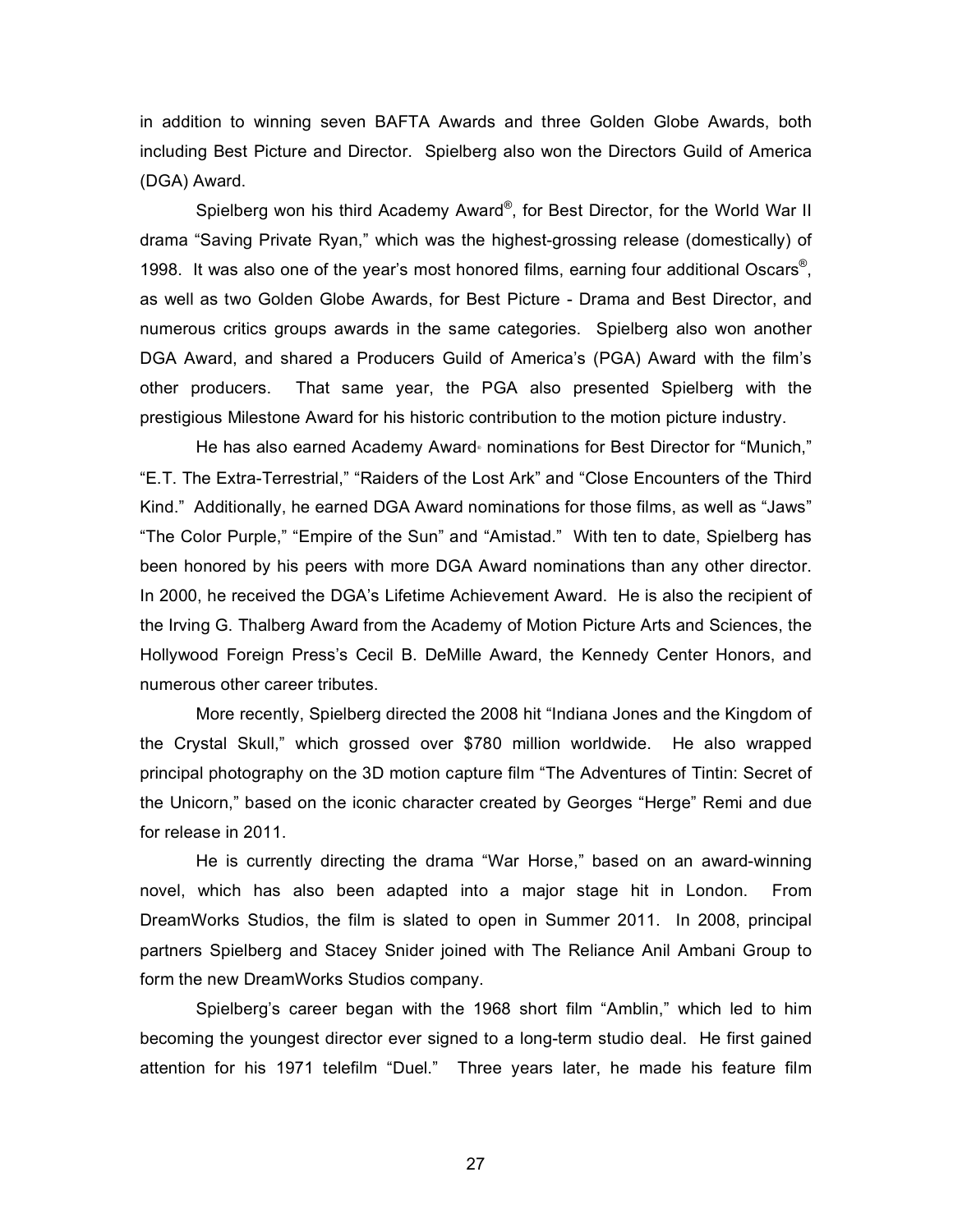directorial debut on "The Sugarland Express," from a screenplay he co-wrote. His next film was "Jaws," which was the first film to break the \$100 million mark.

In 1984, Spielberg formed his own production company, Amblin Entertainment. Under the Amblin banner, he served as producer or executive producer on such hits as "Gremlins," "Goonies," "Back to the Future I, II, and III," "Who Framed Roger Rabbit?," "An American Tail," "Twister," "The Mask of Zorro," and the "Men in Black" films. Amblin also produced the hit series "ER" with Warner Bros. Television.

In 1994, Spielberg partnered with Jeffrey Katzenberg and David Geffen to found DreamWorks Studios. The studio enjoyed both critical and commercial successes, including three consecutive Best Picture Academy Award® winners: "American Beauty," "Gladiator," and "A Beautiful Mind." In its history, DreamWorks has also produced or coproduced a wide range of features, including the "Transformers" blockbusters; Clint Eastwood's World War II dramas "Flags of Our Fathers" and "Letters from Iwo Jima," the latter earning a Best Picture Oscar<sup>®</sup> nomination; "Meet the Parents" and "Meet the Fockers"; and "The Ring," to name only a few. Under the DreamWorks banner, Spielberg also directed such films as "War of the Worlds," "Minority Report," "Catch Me If You Can" and "A.I. Artificial Intelligence."

Spielberg has not limited his success to the big screen. On the heels of their experience on "Saving Private Ryan," he and Tom Hanks teamed to executive produce the 2001 HBO miniseries "Band of Brothers," based on Stephen Ambrose's book about a U.S. Army unit in Europe in World War II. Among its many awards, the project won both Emmy and Golden Globe Awards for Outstanding Miniseries. He and Hanks more recently reunited to executive produce the acclaimed 2010 HBO miniseries "The Pacific," this time focusing on the Marines in WWII's Pacific theatre. "The Pacific" won eight Emmy Awards, including Outstanding Miniseries.

Spielberg also executive produced the Emmy-winning Sci-Fi Channel miniseries "Taken," and the TNT miniseries "Into the West." He is currently an executive producer on the hit Showtime series "The United States of Tara."

Apart from his filmmaking work, Spielberg has also devoted his time and resources to many philanthropic causes. The impact of his work on "Schindler's List," led him to establish the Righteous Persons Foundation using all his profits from the film. He also founded Survivors of the Shoah Visual History Foundation, which, in 2005, became the USC Shoah Foundation Institute for Visual History and Education. In addition, Spielberg is the Chairman Emeritus of the Starlight Children's Foundation.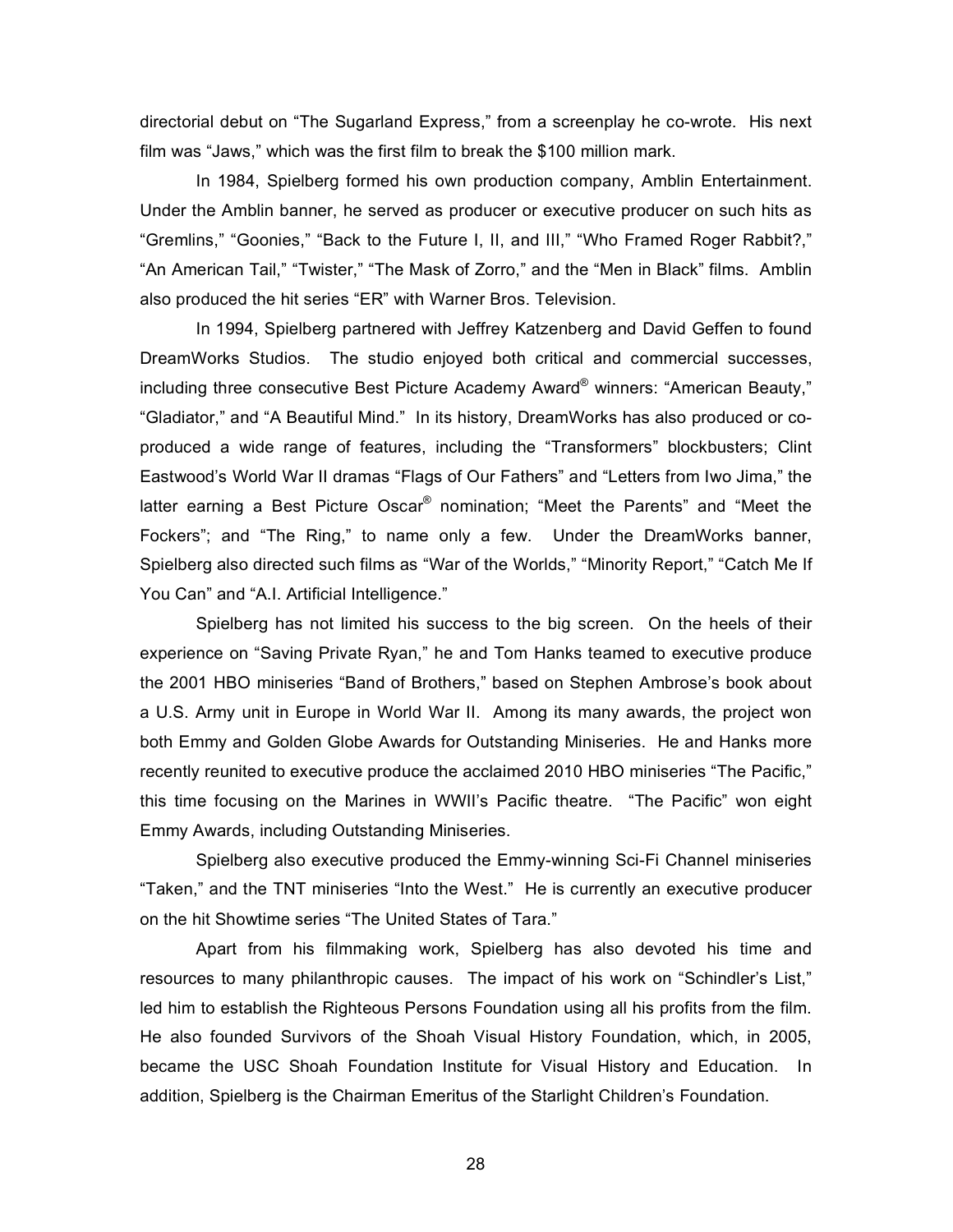**FRANK MARSHALL** (Executive Producer) is a visionary filmmaker with an illustrious career spanning over 30 years and encompassing more than 100 film and television projects. Among his credits are some of the most successful and enduring films of all time, including his many collaborations with Steven Spielberg.

His movies have also been honored with a multitude of awards and award nominations, including Academy Awards®. As a producer, Marshall has received five Oscar® nominations for Best Picture, his most recent for his work on David Fincher's "The Curious Case of Benjamin Button," which earned an impressive 13 Oscar® nominations in all. Marshall's previous Best Picture Oscar<sup>®</sup> nominations came for Gary Ross's true-life drama "Seabiscuit"; M. Night Shyamalan's 1999 box office smash, "The Sixth Sense"; and the Spielberg-directed films "The Color Purple" and "Raiders of the Lost Ark."

The first "Indiana Jones" film also marked the beginning of Marshall**'**s long association with Spielberg, as well as George Lucas and Kathleen Kennedy. Their partnership continued on the blockbuster sequels "Indiana Jones and the Temple of Doom," "Indiana Jones and the Last Crusade," and, most recently, "Indiana Jones and the Kingdom of the Crystal Skull."

As a director, Marshall has helmed the arctic adventure hit "Eight Below"; the African-set thriller "Congo"; the true-life drama "Alive"; and the thriller "Arachnophobia," which marked his directorial debut. He also directed a segment of the award-winning, fact-based HBO miniseries "From the Earth to the Moon." In 2010, he directed the documentary "Right to Play," part of ESPN's "30 for 30" film series, chronicling Olympic Gold Medalist Johann Koss's organization that brings sports to children in Third World and war-torn countries.

Marshall began his producing career as an associate producer on several Peter Bogdanovich films, including "Paper Moon." He went on to be a line producer on Martin Scorsese's documentary "The Last Waltz" and an executive producer on Walter Hill's "The Warriors." His first films as a producer were "Raiders of the Lost Ark" and the horror hit "Poltergeist," which he produced with Spielberg. Marshall also served as production supervisor on the classic "E.T. The Extra-Terrestrial."

In 1982, Marshall teamed with Spielberg and Kennedy to form Amblin Entertainment, which became an industry powerhouse. During his tenure at Amblin, Marshall produced such films as Barry Levinson's "Young Sherlock Holmes"; Joe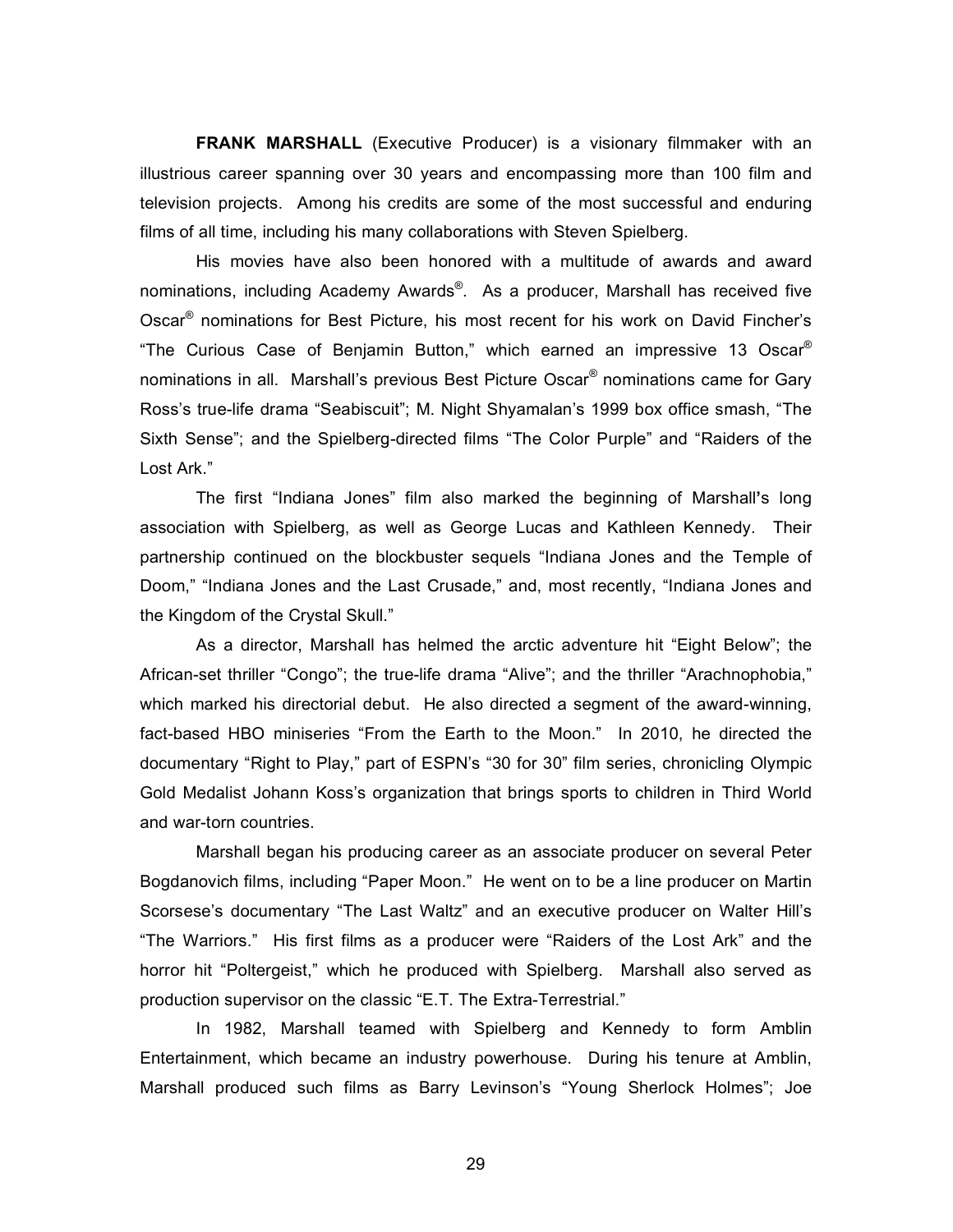Dante's "Gremlins"; and the Robert Zemeckis-directed "Back to the Future" trilogy and "Who Framed Roger Rabbit." In addition, Marshall was a producer on Spielberg's films, including "Always," "Hook" and "Empire of the Sun."

Marshall also served as a second unit director on a number of Amblin films before helming "Arachnophobia." Following that, Marshall left Amblin to further his directing career and, in 1992, he and Kennedy founded The Kennedy/Marshall Company.

Over the past two decades, The Kennedy/Marshall Company has produced a diverse slate of projects, including the blockbuster spy thrillers "The Bourne Identity," "The Bourne Supremacy" and "The Bourne Ultimatum"; Spielberg's controversial drama "Munich"; "The Spiderwick Chronicles," based on the popular series of children's books; the critically acclaimed "The Diving Bell and the Butterfly"; the English-language version of the French animated film "Persepolis," which received an Oscar® nomination for Best Animated Film; the English-language version of Hayao Miyazaki's animated film "Ponyo"; M. Night Shyamalan's "The Last Airbender"; and HBO's "The Special Relationship," which received 5 emmy nominations this year, including Best TV Film.

Currently in production for The Kennedy/Marshall Company are Steven Spielberg's World War I-set drama "War Horse," adapted from the award-winning stage production, and scheduled for an August 2011 release; and the documentary "Lance Rides Again," about Lance Armstrong's 2009 return from retirement.

He and Kennedy are the recipients of the 2008 Producers Guild of America's David O. Selznick Award for Career Achievement, as well as the 2009 Visual Effects Society's Lifetime Achievement Award. The duo was also honored with the 2009 ICG Publicists Motion Picture Showmanship Award.

Apart from his film work, Marshall has been an active participant in public service and sports throughout his life, serving over a decade on the Olympic Committee. In 2005, he was awarded the Olympic Shield and inducted into the U.S. Olympic Hall of Fame. Currently, he is on the board of Athletes for Hope, USA Gymnastics and The Governor's Council on Physical Fitness. He has been honored with the acclaimed American Academy of Achievement Award, the UCLA Alumni Professional Achievement Award, and the California Mentor Initiative's Leadership Award.

**TIM MOORE** (Executive Producer) has overseen the physical production of all of Clint Eastwood's films since 2002. He most recently served as executive producer on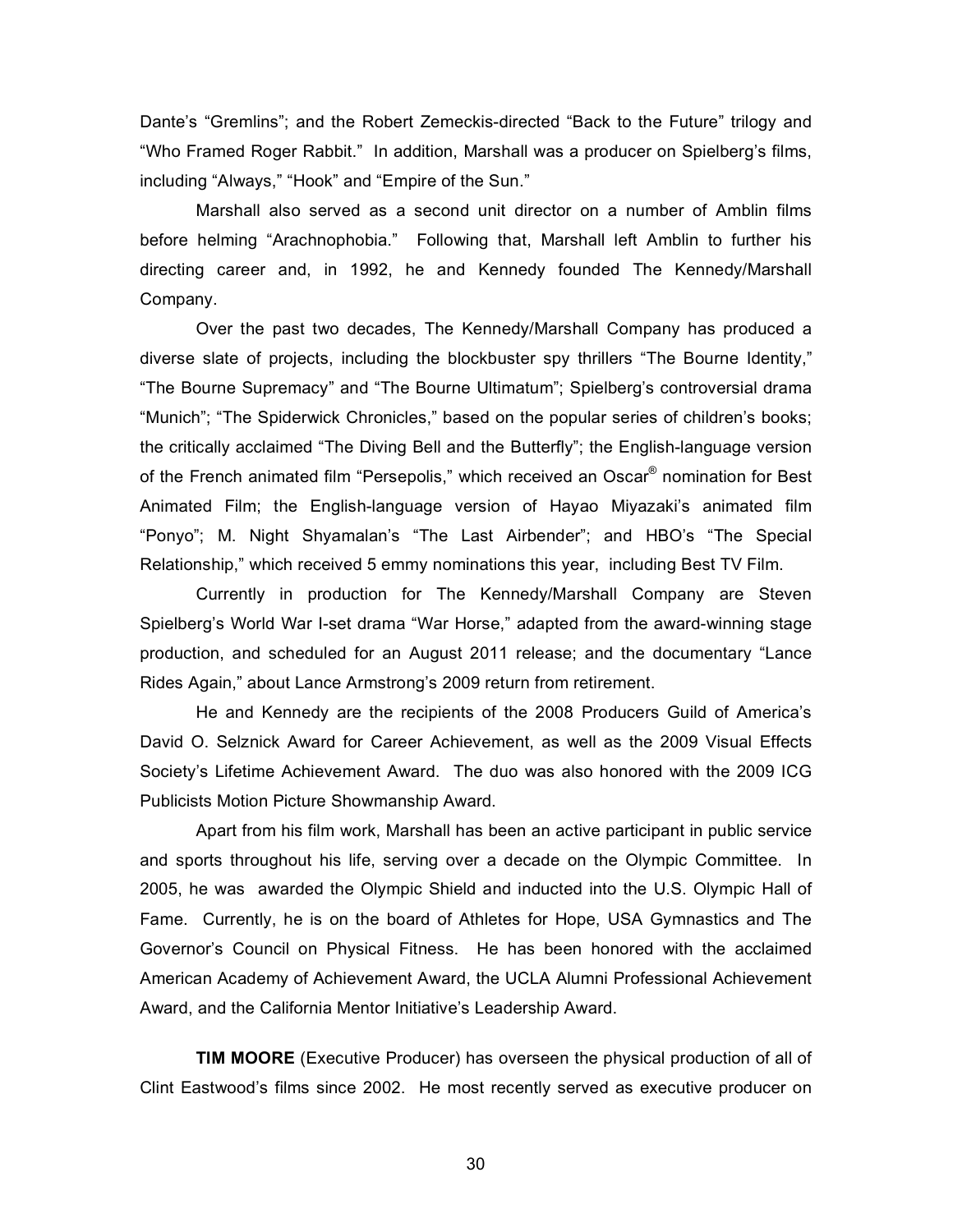the critically acclaimed drama "Invictus," starring Matt Damon and Morgan Freeman, which received widespread acclaim from critics associations and several Oscar<sup>®</sup> and Golden Globe nominations, including a Golden Globe nod for Best Picture. In addition, Moore was an executive producer on "Gran Torino" and "Changeling," and served as coproducer on the dual World War II epics "Flags of Our Fathers" and the award-winning "Letters from Iwo Jima," which was Oscar®-nominated for Best Picture. His work with Eastwood also includes the dramas "Mystic River," which earned six Oscar<sup>®</sup> nominations, including one for Best Picture, and "Million Dollar Baby," which won four Academy Awards®, including Best Picture. He was also a co-producer on Alison Eastwood's directorial debut, "Rails & Ties."

Moore has also worked several times with director Rowdy Herrington over the last two decades, most recently producing the ESPY-nominated biopic "Bobby Jones: Stroke of Genius." Their earlier collaborations include the films "A Murder of Crows," "Road House" and "Jack's Back."

Moore's other producing credits include Steve Buscemi's "Animal Factory," starring Willem Dafoe, and Arne Glimcher's "The White River Kid." For television, Moore was the production manager on the telefilm "Semper Fi" and produced the telefilm "Stolen from the Heart."

Before starting his film career, Moore attended UCLA, where he met fraternity brother John Shepherd. The two have gone on to produce four independent features together: "Eye of the Storm," "The Ride," "The Climb" and "Bobby Jones: Stroke of Genius."

Moore and his wife, Bobbe, are actively engaged in a number of animal rescue organizations.

**TOM STERN, AFC, ASC** (Director of Photography) earned both Oscar® and BAFTA Award nominations for Best Cinematography for his work on Clint Eastwood's drama "Changeling." Stern, who has enjoyed a long association with Eastwood, most recently lensed the critically acclaimed dramas "Invictus" and "Gran Torino." He also served as the cinematographer on Eastwood's World War II dramas "Flags of Our Fathers" and "Letters from Iwo Jima"; the Oscar®-winning dramas "Million Dollar Baby" and "Mystic River"; and "Blood Work," which marked Stern's first film as a director of photography.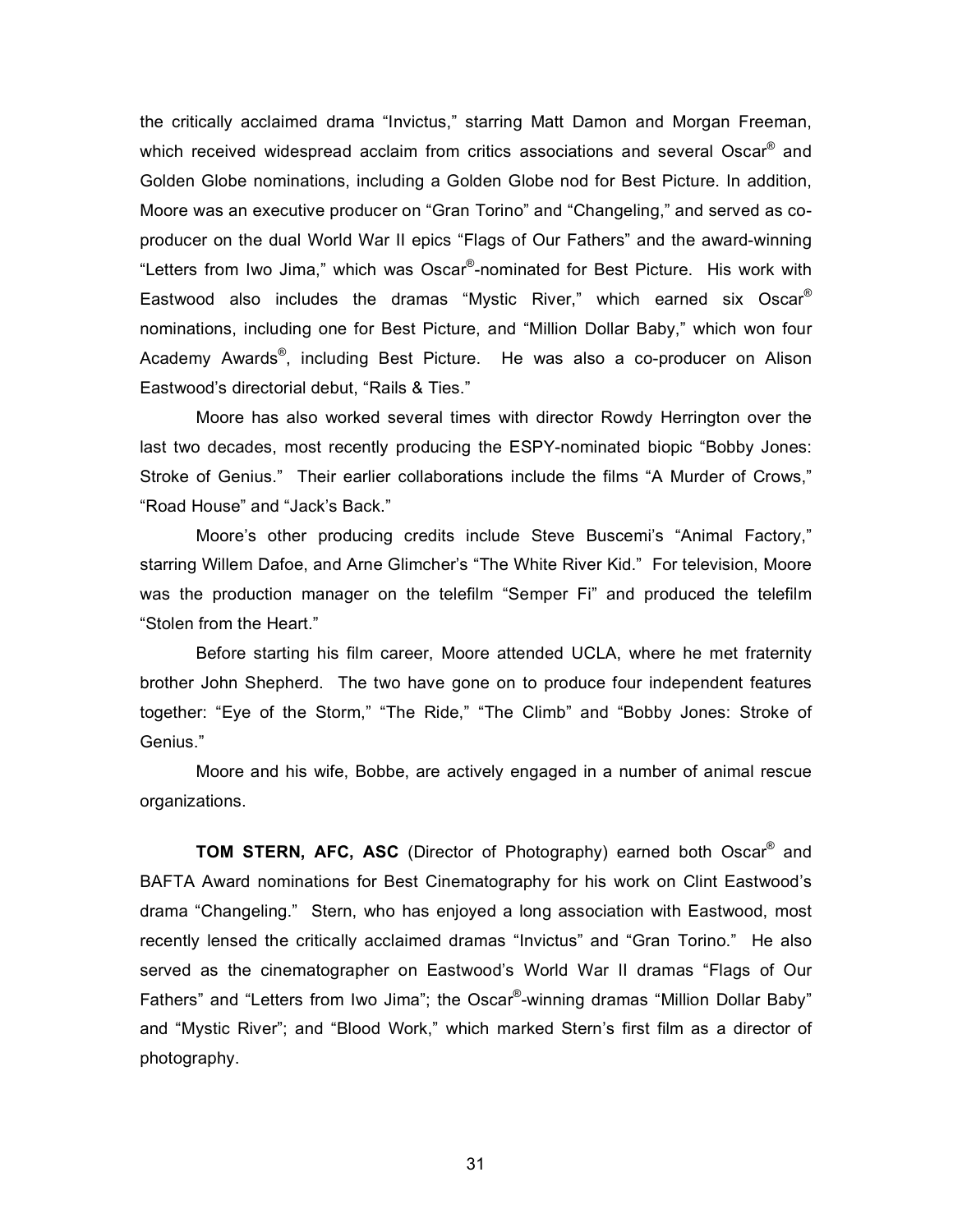Stern's collaborations with other directors include Pavel Lungin's "Tsar," Susanne Bier's "Things We Lost in the Fire," Christophe Barratier's "Paris 36," Alison Eastwood's "Rails & Ties," Tony Goldwyn's "The Last Kiss," John Turturro's "Romance & Cigarettes," Scott Derrickson's "The Exorcism of Emily Rose" and Rowdy Herrington's "Bobby Jones: Stroke of Genius."

A 30-year industry veteran, Stern has worked with Clint Eastwood for more than two decades, going back to when Stern was a gaffer on such films as "Honkytonk Man," "Sudden Impact," "Tightrope," "Pale Rider" and "Heartbreak Ridge." Becoming the chief lighting technician at Malpaso Productions, he worked on a wide range of films, including Eastwood's "The Rookie," "Unforgiven," "A Perfect World," "True Crime" and "Space Cowboys." As a chief lighting technician, he also teamed with other directors, including Michael Apted on "Class Action," and Sam Mendes on "American Beauty" and "Road to Perdition," among others.

**JAMES J. MURAKAMI** (Production Designer) was honored in 2008 with Oscar<sup>®</sup> and BAFTA Award nominations for his work as the production designer on Clint Eastwood's period drama "Changeling," set in 1928. His production designs for "Changeling" and Eastwood's "Gran Torino" were nominated for Art Director's Guild Awards, in the period and contemporary category respectively. He most recently worked with the director on the 2009 drama "Invictus."

Murakami's first film with Eastwood as a production designer was the acclaimed World War II drama "Letters from Iwo Jima." He had previously collaborated with Eastwood's longtime production designer Henry Bumstead, first as a set designer on "Unforgiven" and later as an art director on "Midnight in the Garden of Good and Evil."

In 2005, Murakami won an Emmy Award for his work as an art director on the acclaimed HBO series "Deadwood." He had earned his first Emmy Award nomination for his art direction on the series Western the year prior.

Murakami was the production designer on Alison Eastwood's directorial debut feature, "Rails & Ties." His many feature film credits as an art director include the Tony Scott films "Enemy of the State," "Crimson Tide," "True Romance" and "Beverly Hills Cop II"; David Fincher's "The Game"; Peter Hyams' "The Relic"; Martin Brest's "Midnight Run" and "Beverly Hills Cop"; Barry Levinson's "The Natural"; and John Badham's "WarGames." He has also served as a set designer on such films as "The Scorpion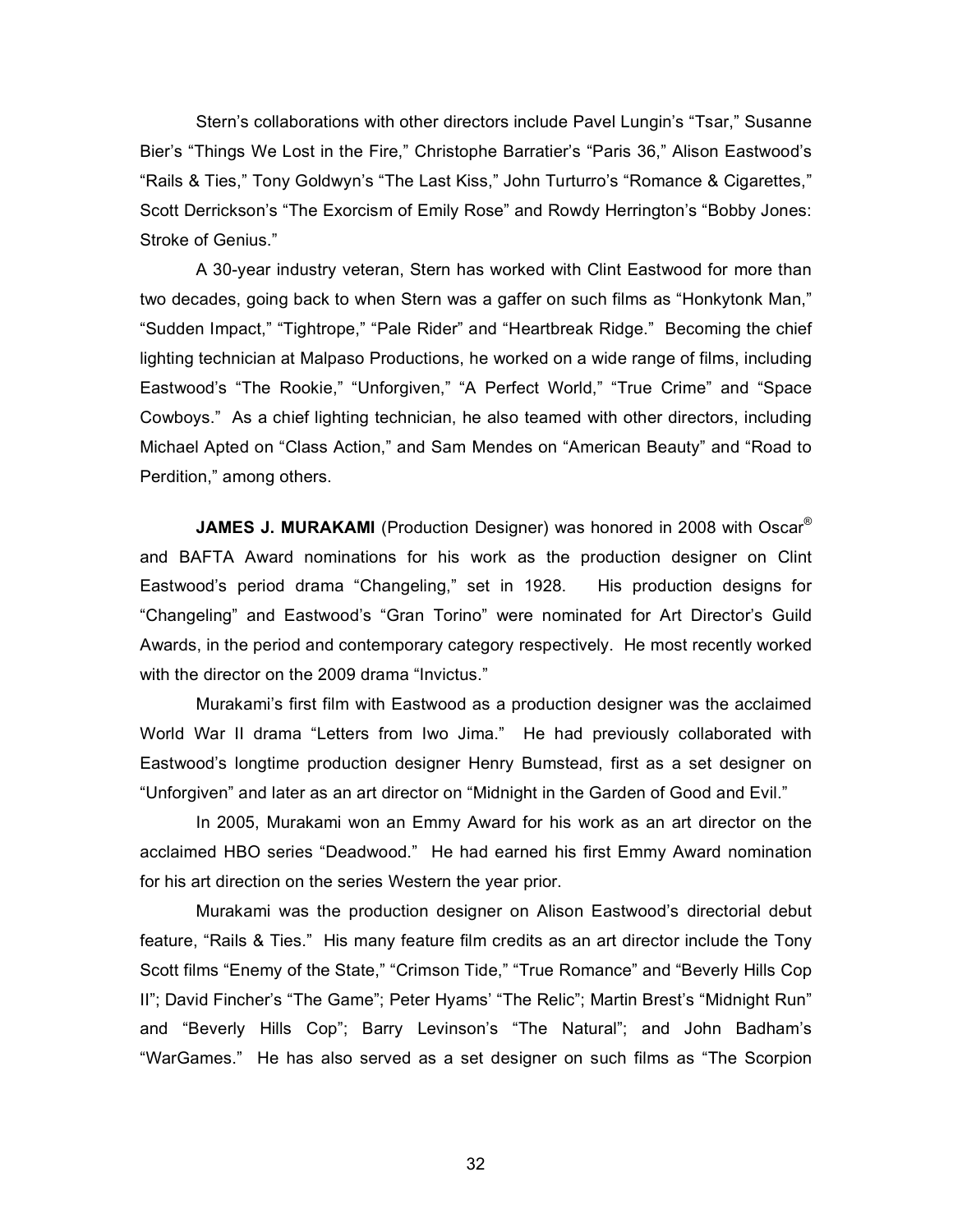King," "The Princess Diaries," "The Postman," "Head Above Water," "I Love Trouble" and "Sneakers," as well as the television series "Charmed."

**JOEL COX, A.C.E**. (Editor) has worked with Clint Eastwood for more than 35 years, and won an Academy Award® for Best Editing for his work on the director's "Unforgiven." He received another Oscar ® nomination for his editing work on Eastwood's "Million Dollar Baby." Last year, Cox earned a BAFTA Award nomination for his work on "Changeling." His recent collaborations with Eastwood also include "Invictus," "Gran Torino" and the companion World War II dramas "Flags of Our Fathers" and "Letters from Iwo Jima."

In addition, Cox was the editor on the Eastwood-directed films "Mystic River," "Blood Work," "Space Cowboys," "True Crime," "Midnight in the Garden of Good and Evil," "Absolute Power," "The Bridges of Madison County," "A Perfect World," "The Rookie," "White Hunter Black Heart," "Bird," "Heartbreak Ridge," "Pale Rider" and "Sudden Impact."

Their relationship began in 1975 when Cox worked as an assistant editor on "The Outlaw Josey Wales." Since then, Cox has worked in the editing room on more than 30 films that have, in some combination, been directed or produced by or starred Eastwood.

Early in his career, Cox worked alongside his mentor, editor Ferris Webster, as a co-editor on such films as "The Enforcer," "The Gauntlet," "Every Which Way But Loose," "Escape from Alcatraz," "Bronco Billy" and "Honkytonk Man." His other credits as an editor include "Tightrope," "The Dead Pool," "Pink Cadillac" and "The Stars Fell on Henrietta."

**GARY D. ROACH** (Editor) has worked with Clint Eastwood since 1996, beginning as an apprentice editor on "Absolute Power." Roach quickly moved up to assistant editor on the films "Midnight in the Garden of Good and Evil," "True Crime," "Space Cowboys," "Blood Work," "Mystic River," "Million Dollar Baby" and "Flags of Our Fathers."

The award-winning World War II drama "Letters from Iwo Jima" marked Roach's first full editor credit, shared with longtime Eastwood collaborator Joel Cox. Roach gained his first solo editor credit on Alison Eastwood's directorial debut film, "Rails & Ties." He continued his collaboration with Clint Eastwood and Joel Cox on "Changeling," for which he earned a BAFTA Award nomination for Best Editing. "Gran Torino" and "Invictus" are his latest editing accomplishments.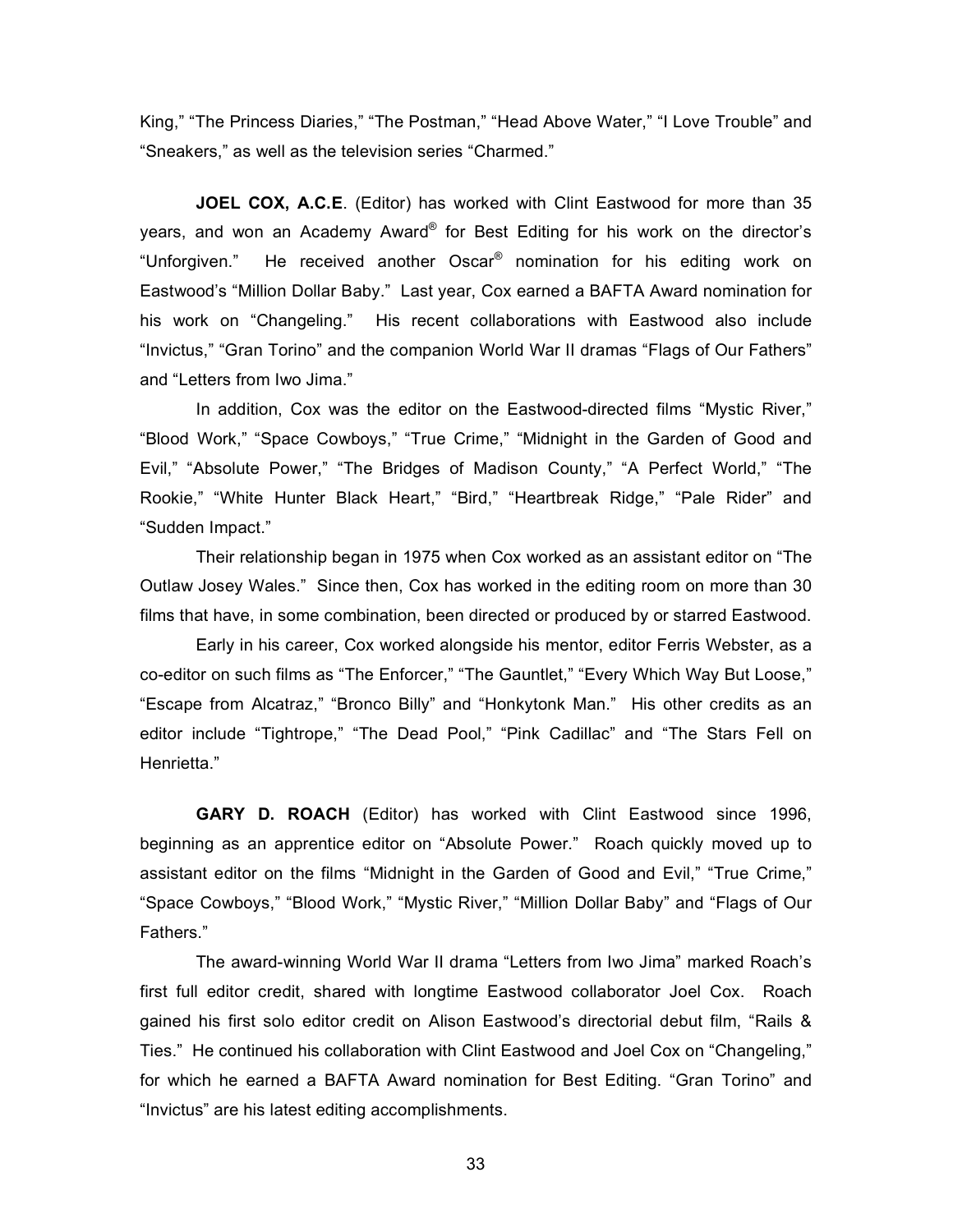In addition, Roach was a co-editor on the Eastwood-directed "Piano Blues," a segment of the documentary series "The Blues," produced by Martin Scorsese. Continuing his documentary work, Roach went on to co-edit a film about Tony Bennett called "Tony Bennett: The Music Never Ends." Roach is currently co-editing a documentary on the life of Dave Brubeck called "In His Own Sweet Way", which is scheduled to air on Turner Classic Movies in December.

**DEBORAH HOPPER** (Costume Designer) has worked with filmmaker Clint Eastwood for nearly 25 years. She earned BAFTA and Costume Designer Guild Award nominations for her period costumes for the true-life drama "Changeling." She was also the costume designer on the 2008 contemporary drama "Gran Torino," which Eastwood starred in and directed, followed by Eastwood's 2009 drama "Invictus." Hopper previously designed the costumes for the Eastwood-directed films "Letters from Iwo Jima," "Flags of Our Fathers," "Million Dollar Baby," "Mystic River," "Blood Work" and "Space Cowboys."

Hopper began her association with Eastwood as the woman's costume supervisor on the 1984 film "Tightrope," which Eastwood produced and starred in. She held the same post on the films "The Rookie," "Pink Cadillac," "The Dead Pool," "Bird," "Heartbreak Ridge" and "Pale Rider," before overseeing all costumes on Eastwood's "True Crime," "Midnight in the Garden of Good and Evil" and "Absolute Power."

In 2008, Hopper was named Costume Designer of the Year at the Hollywood Film Festival. Earlier in her career, she was awarded an Emmy for her work as a women's costumer on "Shakedown on the Sunset Strip," a telefilm set in the 1950s.

*# # #*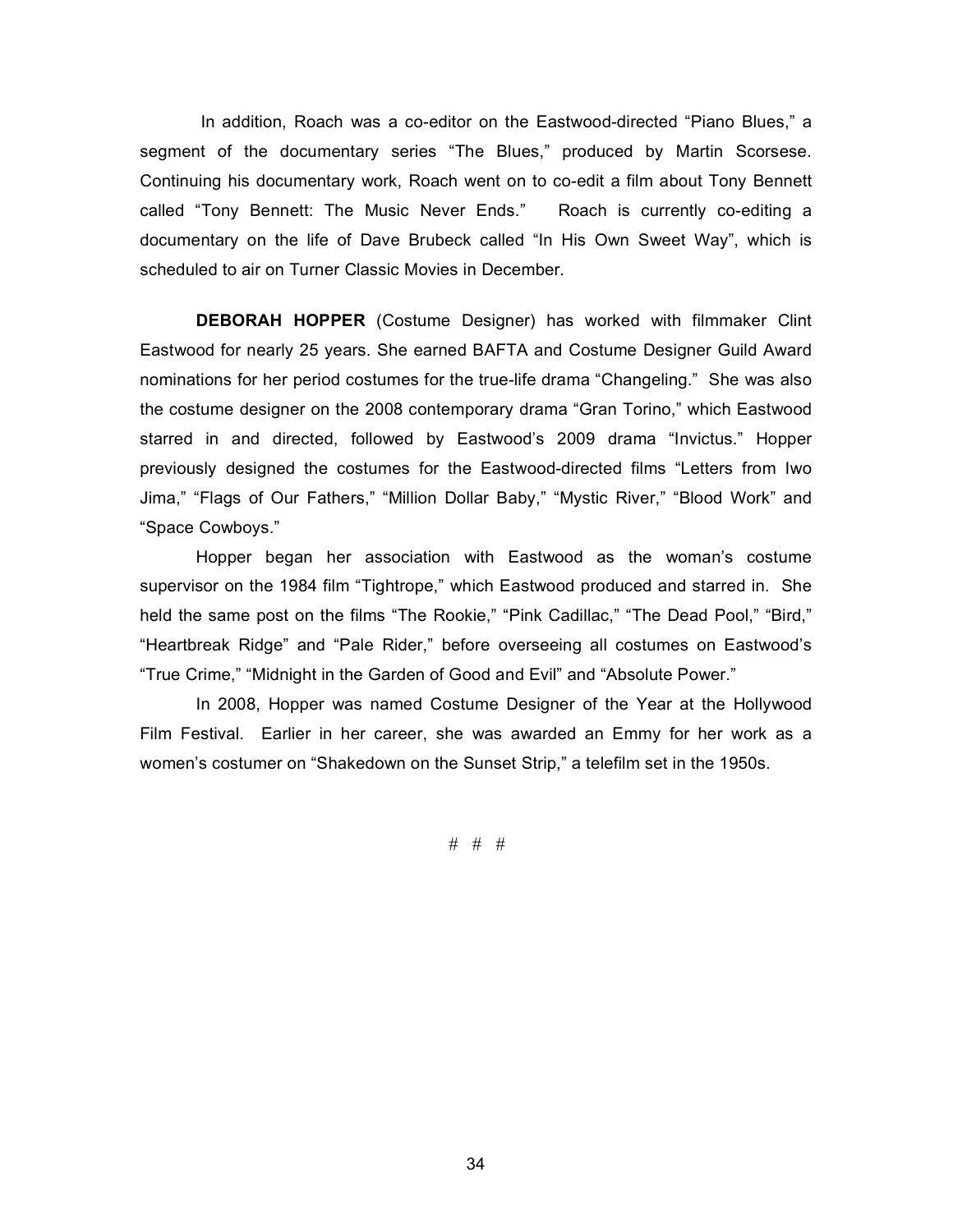# **WARNER BROS. PICTURES Presents**

A KENNEDY / MARSHALL Production

# A **MALPASO** Production

# HEREAFTER

#### **CAST** In Order of Appearance

| DEREK SAKAKURA        |
|-----------------------|
|                       |
|                       |
|                       |
|                       |
|                       |
| <b>GEORGE McLAREN</b> |
|                       |
|                       |
| <b>DECLAN CONLON</b>  |
|                       |
| <b>FRANZ DRAMEH</b>   |
| <b>TEX JACKS</b>      |
| <b>TAYLOR DOHERTY</b> |
|                       |
|                       |
|                       |
|                       |
|                       |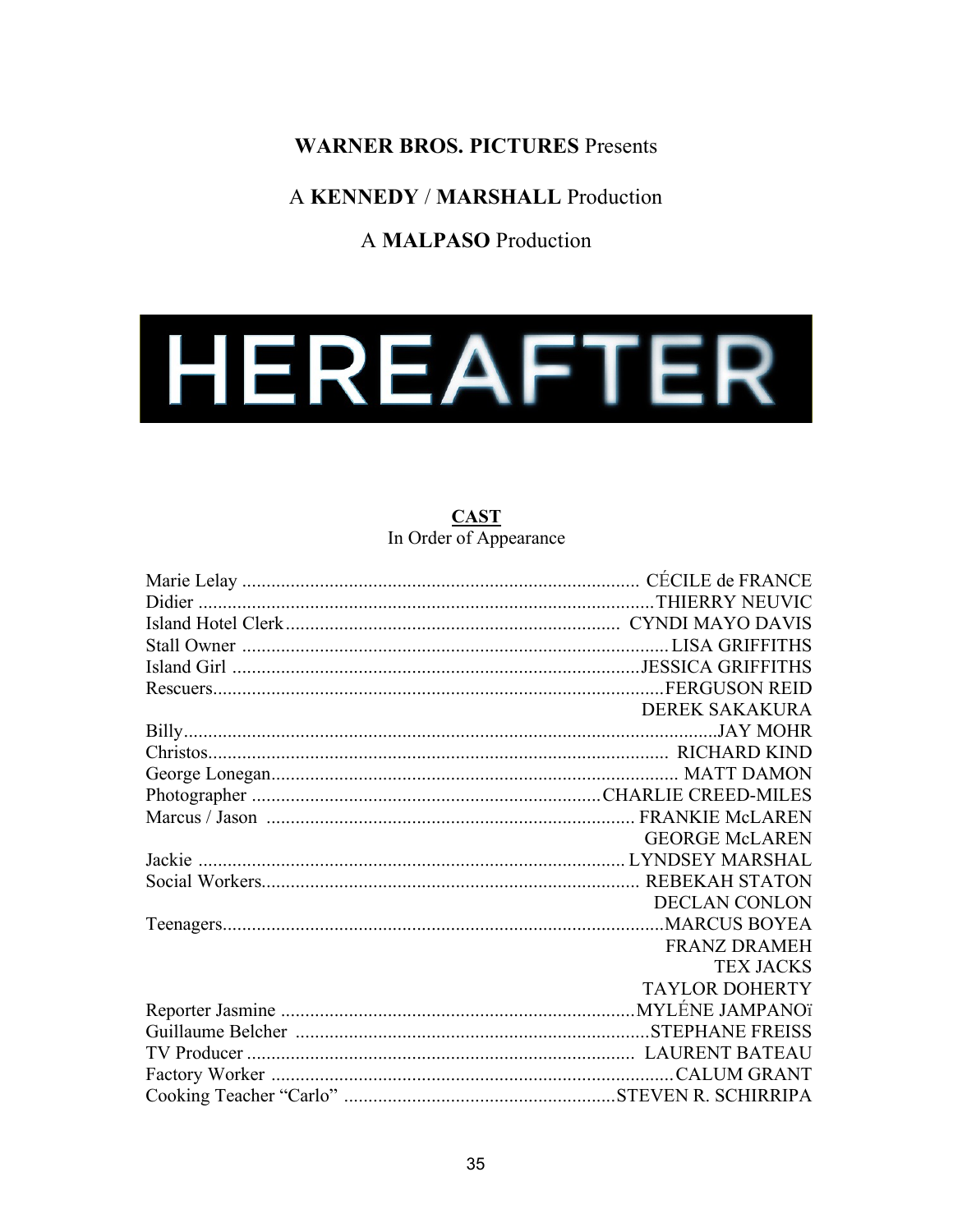| <b>HELEN ELIZABETH</b> |
|------------------------|
|                        |
|                        |
|                        |
|                        |
|                        |
|                        |
|                        |
|                        |
|                        |
|                        |
|                        |
|                        |
|                        |
|                        |
|                        |
|                        |
|                        |
|                        |
|                        |
|                        |
|                        |
|                        |
|                        |
|                        |
|                        |
|                        |
|                        |
|                        |
|                        |
|                        |
|                        |

ANDY SMART **DIMMOCK** 

Stunts TONY CHRISTIAN

**BEN**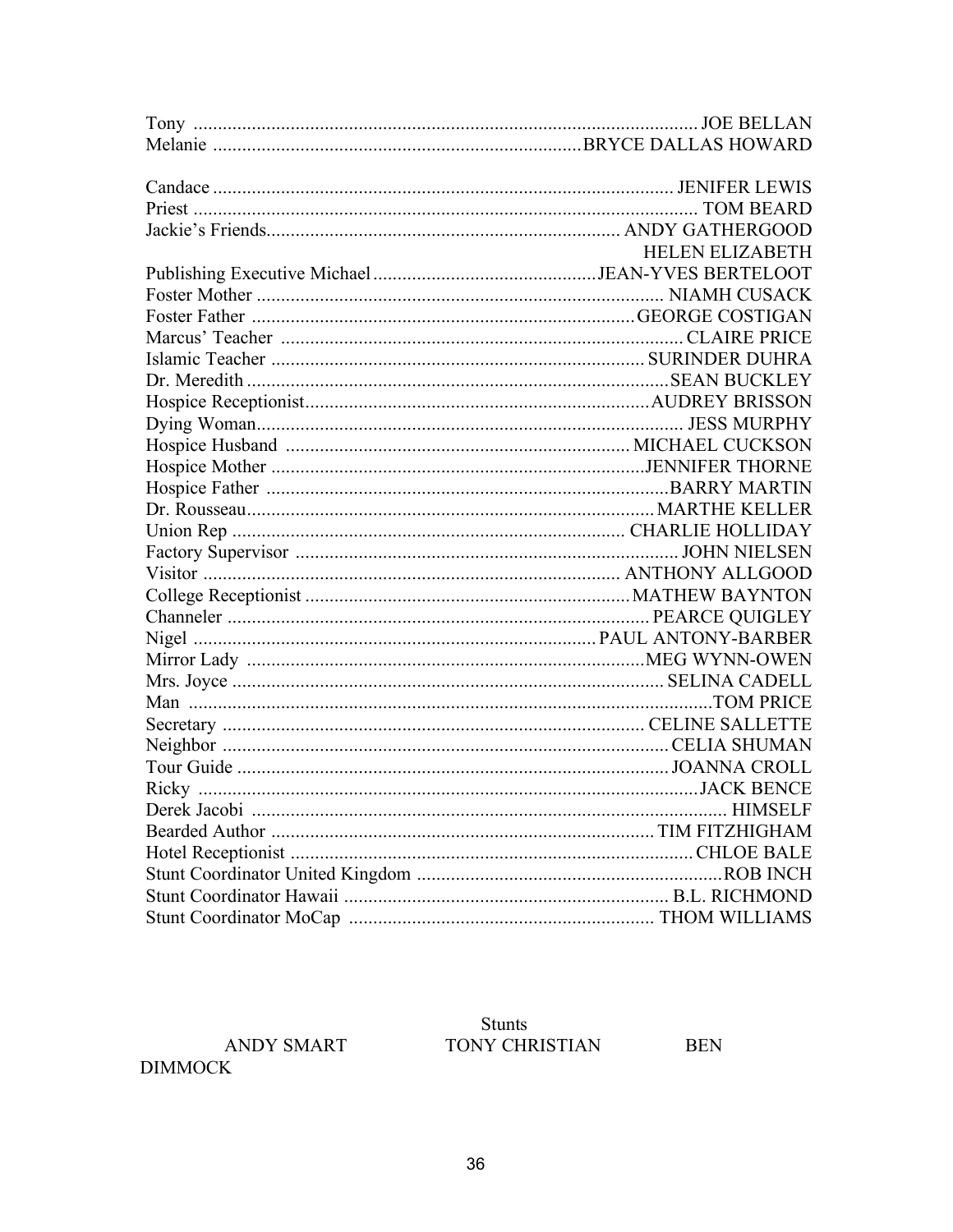| <b>BEAN PEEL</b>        | <b>STEVE DENT</b>       | <b>ANDY</b>       |
|-------------------------|-------------------------|-------------------|
| <b>GODBOLD</b>          |                         |                   |
| <b>FRANKLIN HENSON</b>  | <b>LEONARD WOODCOCK</b> | <b>DAVE</b>       |
| <b>KALAMA</b>           |                         |                   |
| COLIN C.L. FONG         | <b>REG WAYMENT</b>      | <b>JASON</b>      |
| <b>HUNJAN</b>           |                         |                   |
| <b>HEATHER PHILLIPS</b> | <b>SHAUNA DUGGINS</b>   | <b>MEEGAN</b>     |
| <b>GODFREY</b>          |                         |                   |
| <b>RICHARD EPPER</b>    | <b>TIMOTHY EULICH</b>   | <b>AARON</b>      |
| <b>WALTERS</b>          |                         |                   |
| <b>DAVID HUGGHINS</b>   | <b>BRIAN MACHLEIT</b>   | <b>BRIAN</b>      |
| <b>SIMPSON</b>          |                         |                   |
| <b>APRIL STIRTON</b>    | <b>STEVE UPTON</b>      | <b>MARK AARON</b> |
| <b>WAGNER</b>           |                         |                   |
|                         | <b>TONY SMART</b>       |                   |

# **FILMMAKERS**

| ROBERT LORENZ         |
|-----------------------|
|                       |
| <b>FRANK MARSHALL</b> |
| PETER MORGAN          |
| <b>TIM MOORE</b>      |
|                       |
|                       |
|                       |
| <b>GARY D. ROACH</b>  |
|                       |
|                       |
|                       |
|                       |
|                       |
|                       |
|                       |
|                       |
|                       |
|                       |
|                       |
|                       |
| <b>DAVID S. COX</b>   |
|                       |
|                       |
| <b>BUB ASMAN</b>      |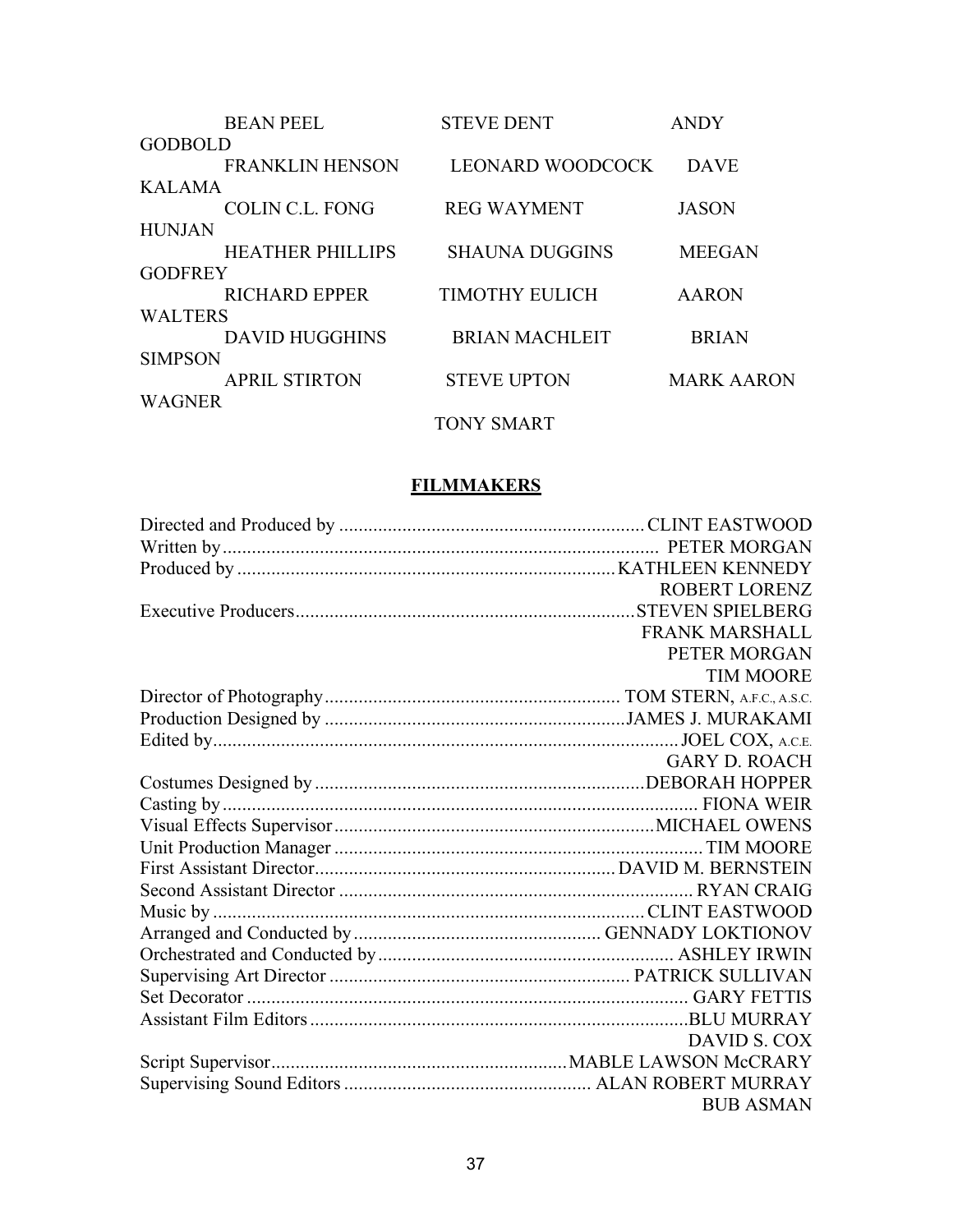| <b>GAIL CARROLL-COE</b>             |
|-------------------------------------|
|                                     |
|                                     |
|                                     |
|                                     |
|                                     |
|                                     |
| <b>ANN CULOTTA</b>                  |
|                                     |
|                                     |
|                                     |
|                                     |
|                                     |
|                                     |
|                                     |
|                                     |
|                                     |
|                                     |
|                                     |
|                                     |
|                                     |
|                                     |
|                                     |
|                                     |
|                                     |
|                                     |
|                                     |
|                                     |
|                                     |
| <b>DEBI WEST</b>                    |
| <b>KRISTIN GOMEZ</b>                |
| <b>JEANNETTE FLORES HARSHBARGER</b> |
|                                     |
|                                     |
|                                     |
|                                     |
|                                     |
|                                     |
|                                     |
| <b>RUTH KEY</b>                     |
|                                     |
|                                     |
|                                     |
|                                     |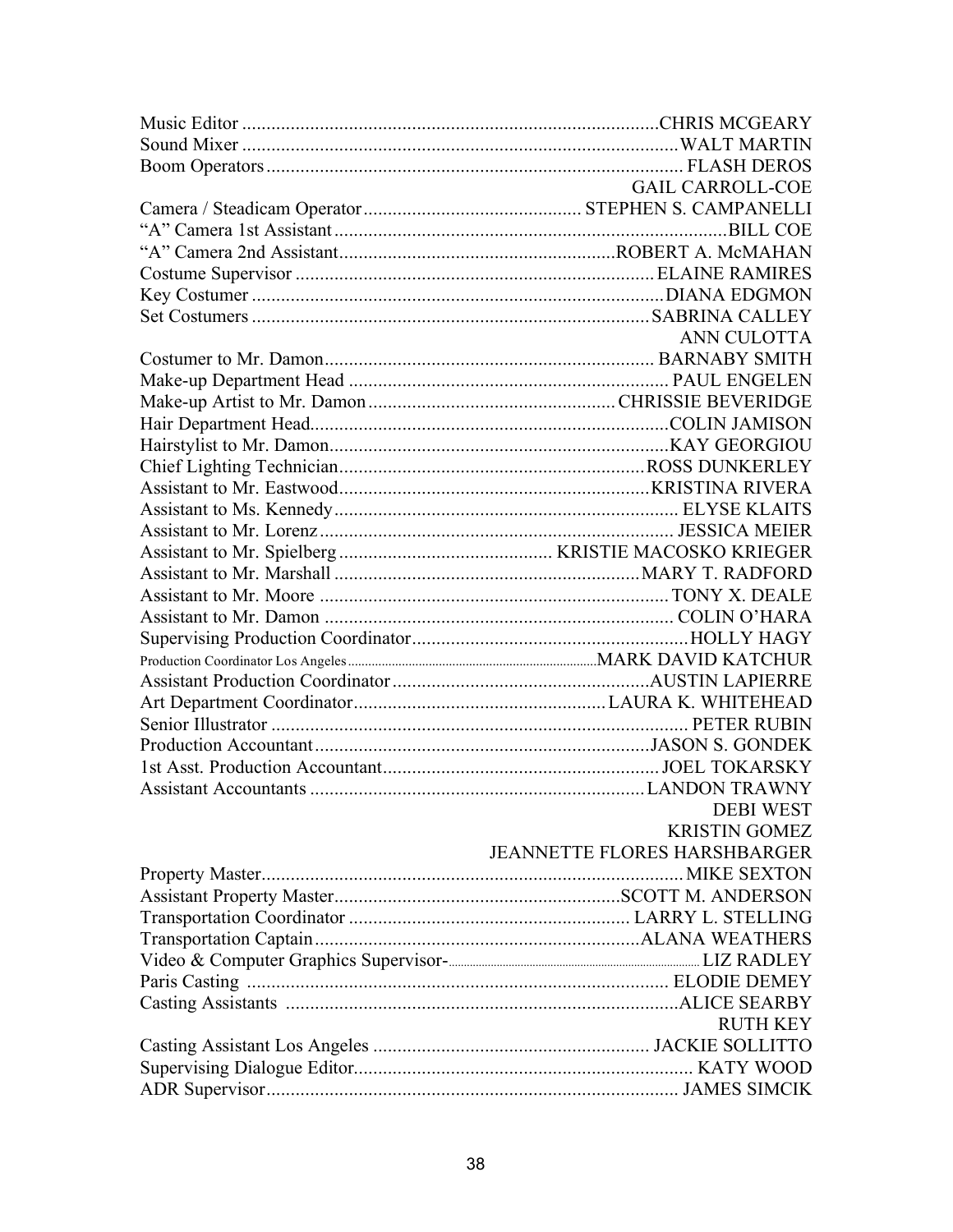| <b>BRYAN WATKINS</b>   |
|------------------------|
|                        |
|                        |
| KEVIN R.W. MURRAY      |
|                        |
|                        |
| <b>SARAH MONAT</b>     |
|                        |
|                        |
|                        |
| <b>GREGG RUDLOFF</b>   |
|                        |
|                        |
| <b>BRYAN WATKINS</b>   |
|                        |
|                        |
|                        |
|                        |
|                        |
|                        |
|                        |
|                        |
| <b>CHUCK WEBB</b>      |
|                        |
| <b>KEVIN JOHNSTON</b>  |
| <b>RAMSAY WILLIAMS</b> |

# LONDON UNIT

| <b>FRANK WALSH</b> |
|--------------------|
|                    |
|                    |
|                    |
|                    |
|                    |
|                    |
|                    |
|                    |
|                    |
|                    |
|                    |
|                    |
|                    |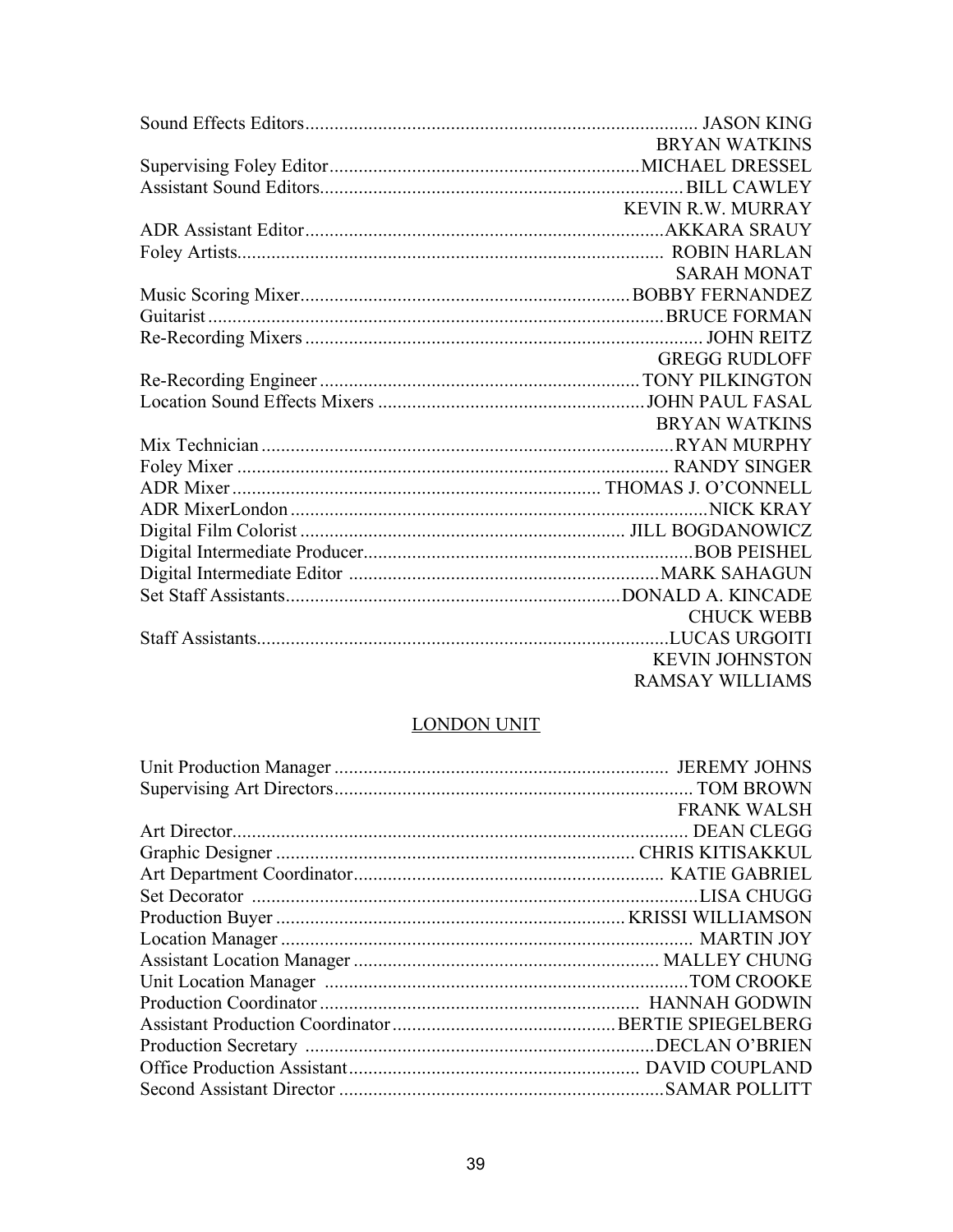| <b>ADAM ALDRIDGE</b> |
|----------------------|
|                      |
|                      |
|                      |
|                      |
|                      |
| <b>CIARA McARDLE</b> |
| <b>JOHN NORSTER</b>  |
| <b>SARAH MOORE</b>   |
| <b>REBECCA JAMES</b> |
| <b>WARREN HAIGH</b>  |
|                      |
|                      |
|                      |
|                      |
| <b>KEN REGAN</b>     |
|                      |
|                      |
| <b>SABBIR AHMED</b>  |
| <b>ANDREW PYKE</b>   |
|                      |
|                      |
| <b>BETH CLEVELEY</b> |
|                      |
|                      |
|                      |
|                      |
|                      |
|                      |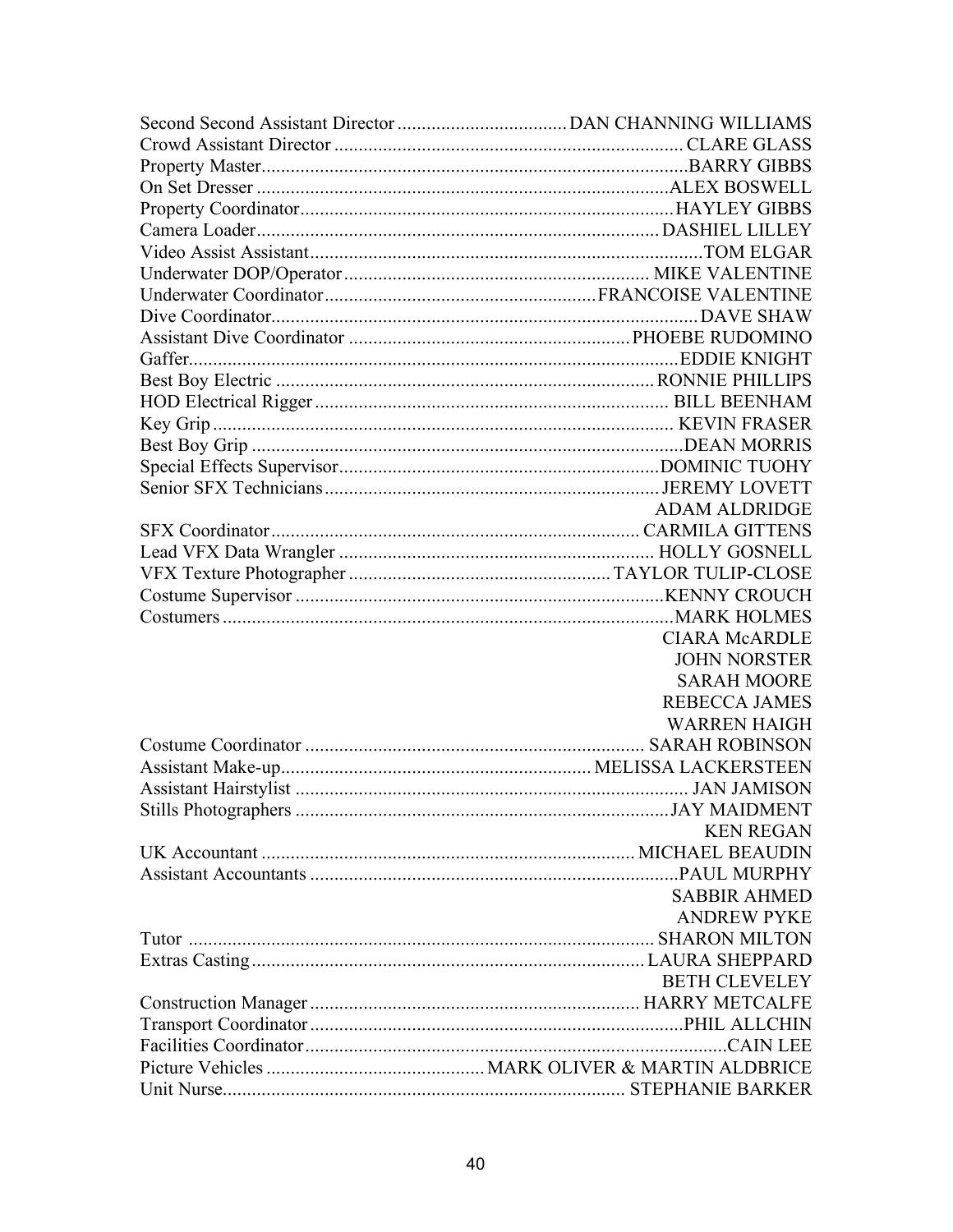| <b>BEN HOPE</b>        |
|------------------------|
|                        |
|                        |
|                        |
| <b>RED CHUTNEY LTD</b> |
|                        |
| <b>SARAH BRAND</b>     |
|                        |
| <b>LUCY COVER</b>      |
| <b>SAM SMITH</b>       |
| <b>DANNI BENNETT</b>   |

## FRENCH UNIT

# SAN FRANCISCO UNIT

| <b>ERIN ENGMAN</b>     |
|------------------------|
|                        |
|                        |
|                        |
|                        |
| <b>KELLY PISARRI</b>   |
|                        |
|                        |
|                        |
|                        |
|                        |
|                        |
| <b>JACK TAGGART</b>    |
|                        |
| <b>BRIAN K. STUART</b> |
| <b>SANDY REED</b>      |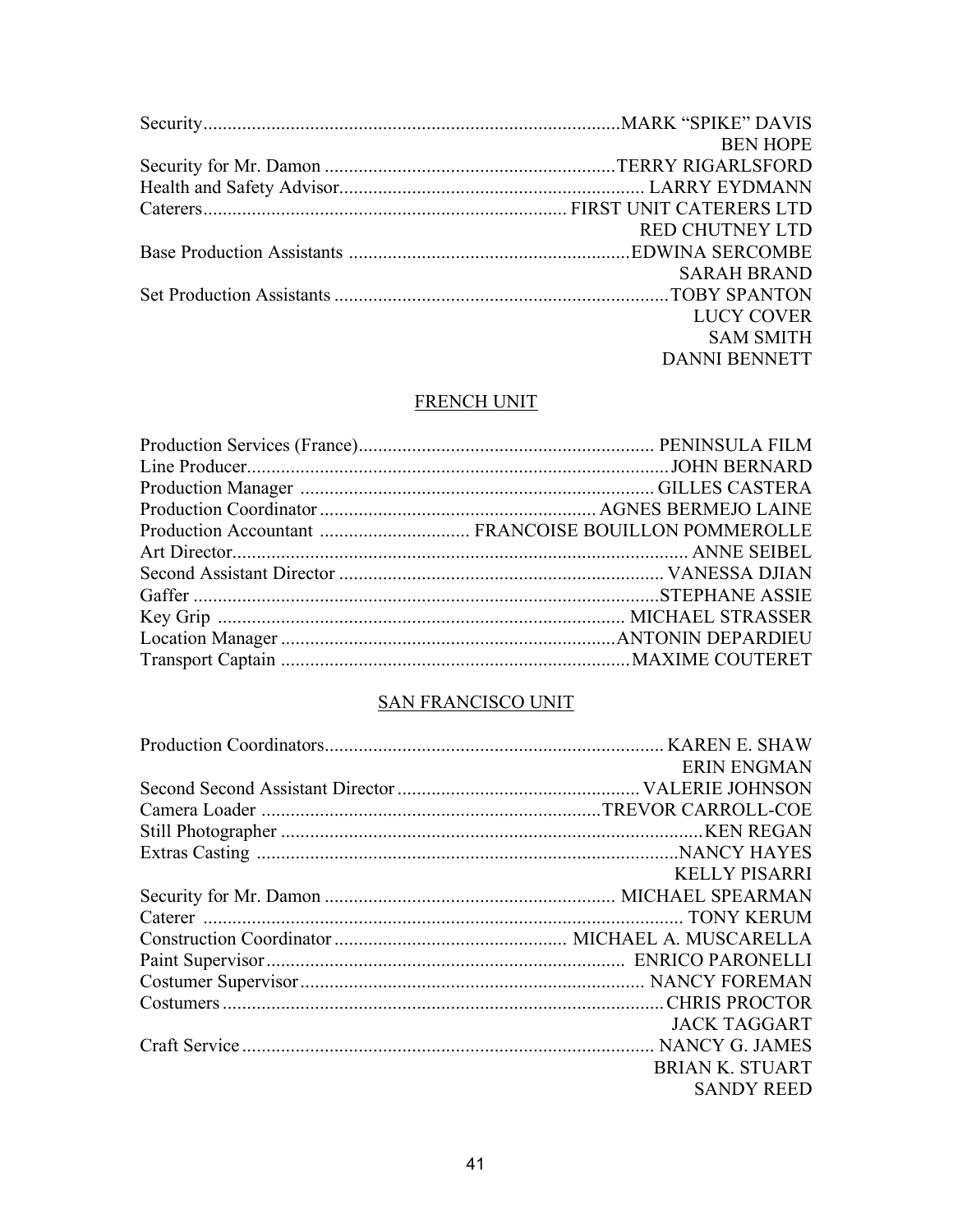| <b>MARK SHANKEL</b>          |
|------------------------------|
|                              |
|                              |
|                              |
|                              |
|                              |
|                              |
|                              |
|                              |
|                              |
| <b>GRETCHEN SCHARFENBERG</b> |
| <b>JERRY WISKERSON</b>       |
|                              |
|                              |
|                              |
|                              |
| <b>JEFF KRAMER</b>           |
| <b>RICCI PIER REINBOLD</b>   |
| <b>JUSTIN OBERMAN</b>        |
| <b>DEBORAH A. WILSON</b>     |

#### Tsunami Sequence Design by MICHAEL OWENS

# VISUAL EFFECTS BY: SCANLINE VFX LOS ANGELES

| <b>STEPHAN TROJANSKY</b> |
|--------------------------|
|                          |
|                          |
|                          |
|                          |
|                          |
|                          |
|                          |
|                          |
|                          |
| <b>ROBERT EVANS</b>      |
| <b>RENEE WARD</b>        |
| <b>MICHAEL ZAVALA</b>    |

Lead Visual Effects Artists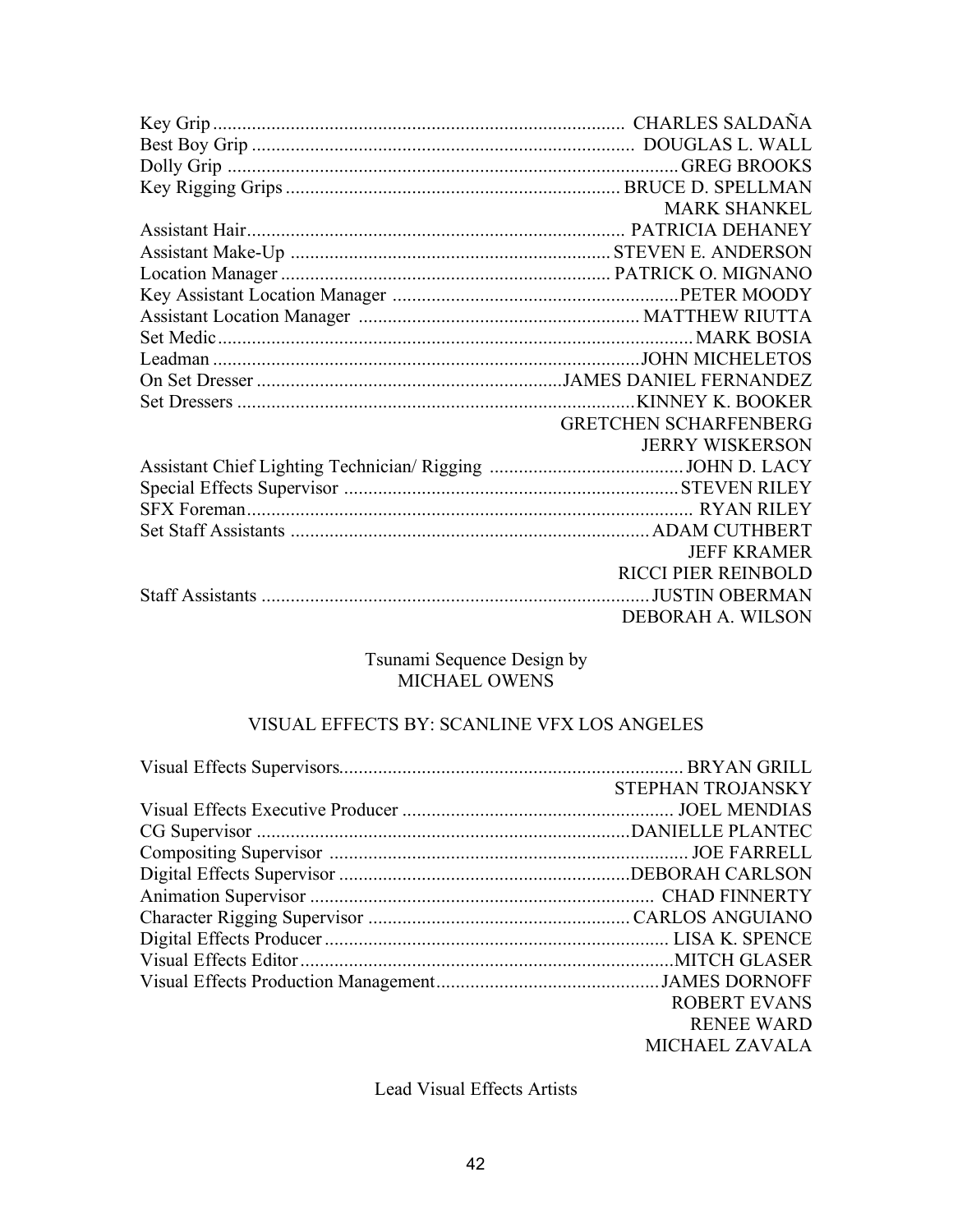| <b>NICK CREW</b>       | <b>LUKAS LEPICOVSKY</b>  | <b>SAY</b>              |
|------------------------|--------------------------|-------------------------|
| <b>RINTHARAMAY</b>     |                          |                         |
| <b>CLAUDIA KNORR</b>   | <b>JUSTIN MIJAL</b>      | <b>GREG TSADILAS</b>    |
|                        | Digital Artists          |                         |
| <b>DEREK BLUME</b>     | <b>JOANNA GOSLICKA</b>   | <b>JOE SCARR</b>        |
| <b>MARKUS BOOS</b>     | <b>MELISSA HUERTA</b>    | <b>WALTER SCHULZ</b>    |
| <b>JAMIE BOWERS</b>    | <b>APOLLO KIM</b>        | <b>JAEIL SEO</b>        |
| <b>SUE CAMPBELL</b>    | <b>JOEL KITTLE</b>       | <b>GREG SZAFRANSKI</b>  |
| <b>CHARLEY CARLAT</b>  | <b>JOE MANGIONE</b>      | <b>TOBY WATSON</b>      |
| <b>NICK DAMICO</b>     | <b>JUSTIN MITCHELL</b>   | <b>CHRISTIAN</b>        |
| <b>ZEILLER</b>         |                          |                         |
| <b>CHRISTOPH GAUDL</b> | <b>SHINICHI REMBUTSU</b> | <b>CHRISTIAN</b>        |
| <b>ZURCHER</b>         |                          |                         |
|                        |                          |                         |
|                        | Compositors              |                         |
| <b>MIKE BOZULICH</b>   | <b>JOSHUA LaCROSS</b>    | <b>ROHINI UNA</b>       |
| <b>MONTENEGRO</b>      |                          |                         |
| <b>JAMIE HALLETT</b>   | <b>CHRIS LeDOUX</b>      | <b>CHRISTINE</b>        |
| <b>PETERSON</b>        |                          |                         |
| <b>IAN A. HARRIS</b>   | <b>NOLL LINSANGAN</b>    | <b>NABIL</b>            |
| <b>SCHIANTARELLI</b>   |                          |                         |
| <b>JEFF KIM</b>        | <b>CHRISTINE LO</b>      | <b>STEFANO TRIVELLI</b> |
|                        |                          |                         |
|                        | <b>Technical Support</b> |                         |
| <b>THOMAS GANSHORN</b> | <b>CARL LOEFFLER</b>     | <b>BRIAN PEYATT</b>     |
| <b>DAVID HACKETT</b>   | <b>LAP VAN LUU</b>       | <b>OLIVER</b>           |
| PILARSKI               |                          |                         |
| <b>PAUL HUDSON</b>     | <b>SCOTT MILLER</b>      | <b>NILS THUEREY</b>     |

#### MUSIC

"Piano Concerto #2" Written by Sergei Rachmaninoff

"Una Furtiva Lagrima" from "L'elisir D'amore" Written by Gaetano Donizetti Performed by Peter Dvorsky Courtesy of Cobra Entertainment LLC By arrangement with Source/Q

"La Fleur Que Tu M'avais Jetée" from "Carmen" Written by Georges Bizet Performed by Marcello Giordani Courtesy of Naxos By arrangement with Source/Q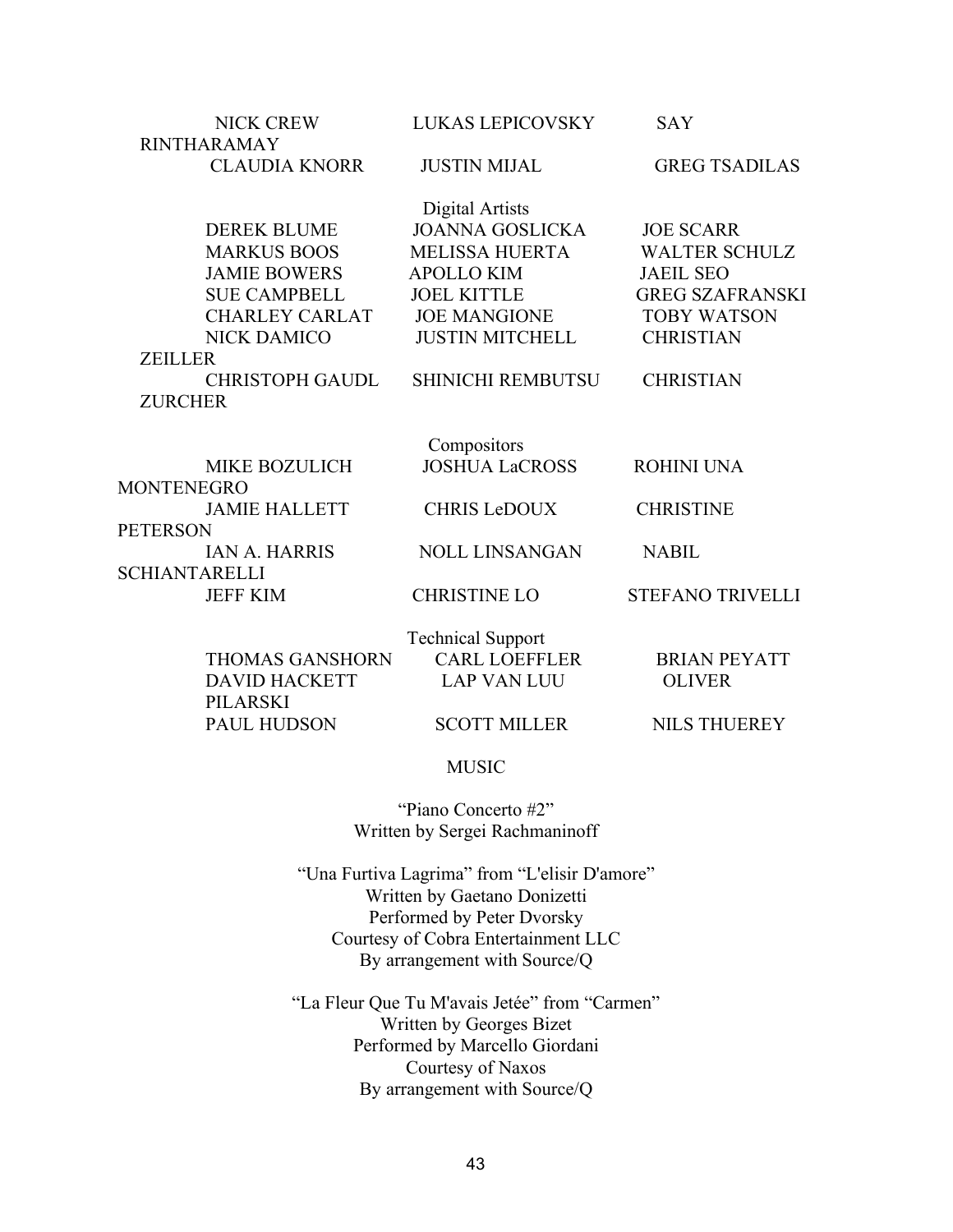"Nessun Dorma" from "Turandot" Written by Giacomo Puccini, Giuseppe Adami and Renato Simoni Performed by Tito Beltran Courtesy of Silva Screen By arrangement with Source/Q

> "Che Gelida Manina" from "La Bohème" Written by Giacomo Puccini Performed by Thomas Harper Courtesy of Naxos By arrangement with Source/Q

> > .Titles by PJF PRODUCTIONS, INC.

Digital Intermediate and Opticals by TECHNICOLOR ®

> Prints and Color by TECHNICOLOR ®

Filmed with PANAVISION ® Cameras and Lenses

Lighting Equipment provided by SEQUOIA ILLUMINATION and PANALUX LTD

DOLBY DIGITAL (Logo) DTS Digital (Logo) SDDS (Logo)

Edited on the AVID Media Composer

Camera Cranes, Dollies, Remote & Stabilized Camera Systems & Hydrascope Telescoping Crane Arm by CHAPMAN / LEONARD STUDIO EQUIPMENT, INC.

#### CORBIS

Filmed on Location on MAUI, HAWAII with the assistance of the state of Hawaii Production Incentive Tax Credits

Filmed on location in FRANCE with the assistance of the French Tax Rebate for International Productions